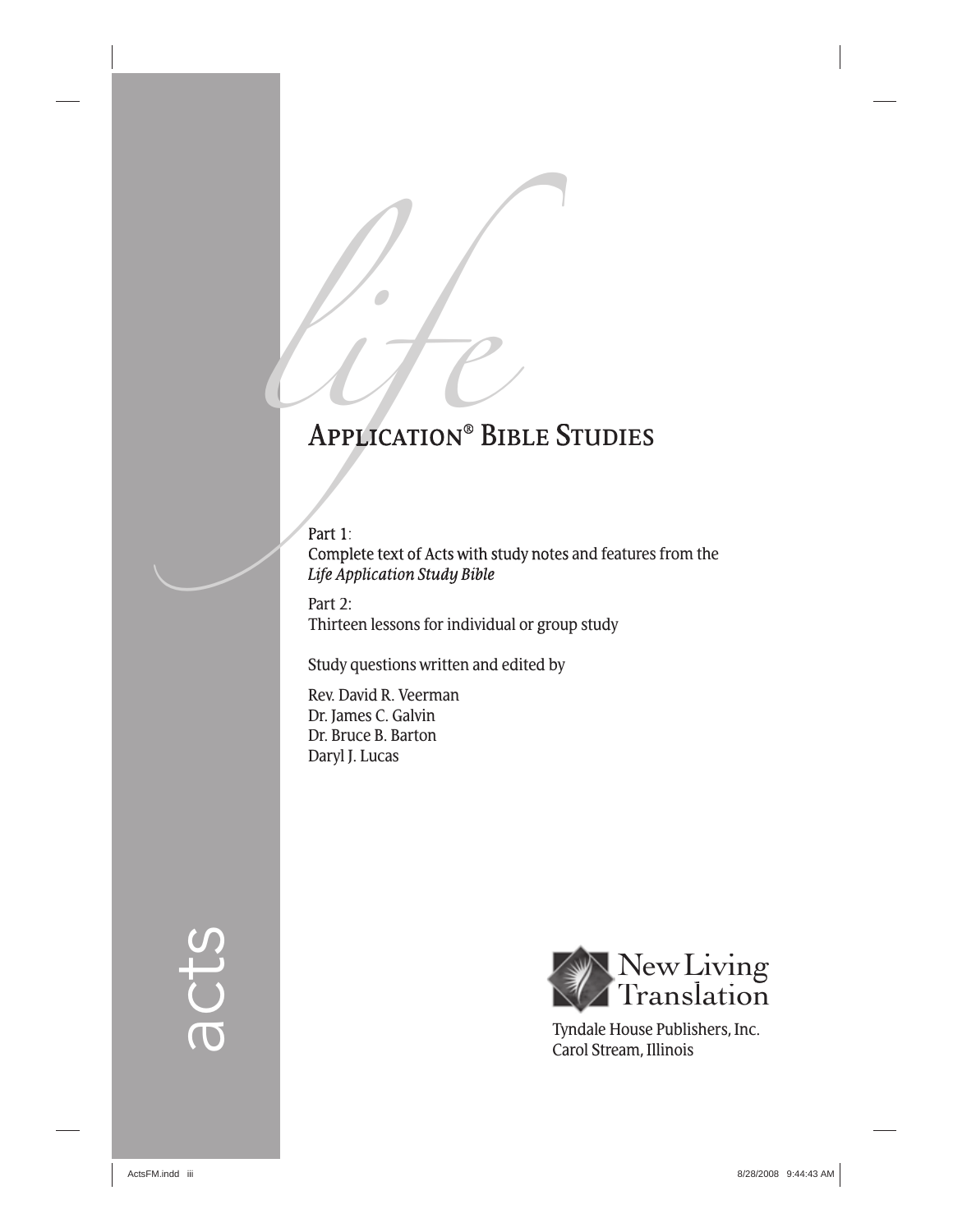Visit Tyndale's exciting Web site at www.tyndale.com

*New Living Translation, NLT,* the New Living Translation logo, and *Life Application* are registered trademarks of Tyndale House Publishers, Inc.

*Life Application Bible Studies: Acts*

Copyright © 1999, 2008 by Tyndale House Publishers, Inc., Carol Stream, Illinois 60188. All rights reserved.

Life Application notes and features copyright © 1988, 1989, 1990, 1991, 1993, 1996, 2004 by Tyndale House Publishers, Inc., Carol Stream, Illinois 60188. Maps in text copyright © 1986, 1988 by Tyndale House Publishers, Inc. All rights reserved.

Cover photograph copyright © by Jacob Wackerhausen/iStockphoto. All rights reserved.

The text of Acts is from the *Holy Bible,* New Living Translation, copyright © 1996, 2004, 2007 by Tyndale House Foundation. All rights reserved.

The text of the *Holy Bible,* New Living Translation, may be quoted in any form (written, visual, electronic, or audio) up to and inclusive of five hundred (500) verses without express written permission of the publisher, provided that the verses quoted do not account for more than 25 percent of the work in which they are quoted, and provided that a complete book of the Bible is not quoted.

When the *Holy Bible,* New Living Translation, is quoted, one of the following credit lines must appear on the copyright page or title page of the work:

Scripture quotations are taken from the *Holy Bible,* New Living Translation, copyright © 1996, 2004, 2007 by Tyndale House Foundation. Used by permission of Tyndale House Publishers, Inc., Carol Stream, Illinois 60188. All rights reserved.

Unless otherwise indicated, all Scripture quotations are taken from the *Holy Bible,* New Living Translation, copyright © 1996, 2004, 2007 by Tyndale House Foundation. Used by permission of Tyndale House Publishers, Inc., Carol Stream, Illinois 60188. All rights reserved.

Scripture quotations marked NLT are taken from the *Holy Bible,* New Living Translation, copyright © 1996, 2004, 2007 by Tyndale House Foundation. Used by permission of Tyndale House Publishers, Inc., Carol Stream, Illinois 60188. All rights reserved.

When quotations from the NLT text are used in nonsalable media, such as church bulletins, orders of service, newsletters, transparencies, or similar media, a complete copyright notice is not required, but the initials *NLT* must appear at the end of each quotation.

Quotations in excess of five hundred (500) verses or 25 percent of the work, or other permission requests, must be approved in writing by Tyndale House Publishers, Inc. Send requests by e-mail to: permission@tyndale.com or call 630-668-8300, ext. 8817.

Publication of any commentary or other Bible reference work produced for commercial sale that uses the New Living Translation requires written permission for use of the NLT text.

ISBN-13: 978-1-4143-2562-0 ISBN-10: 1-4143-2562-2

Printed in the United States of America

14 13 12 11 10 09 08 7 6 5 4 3 2 1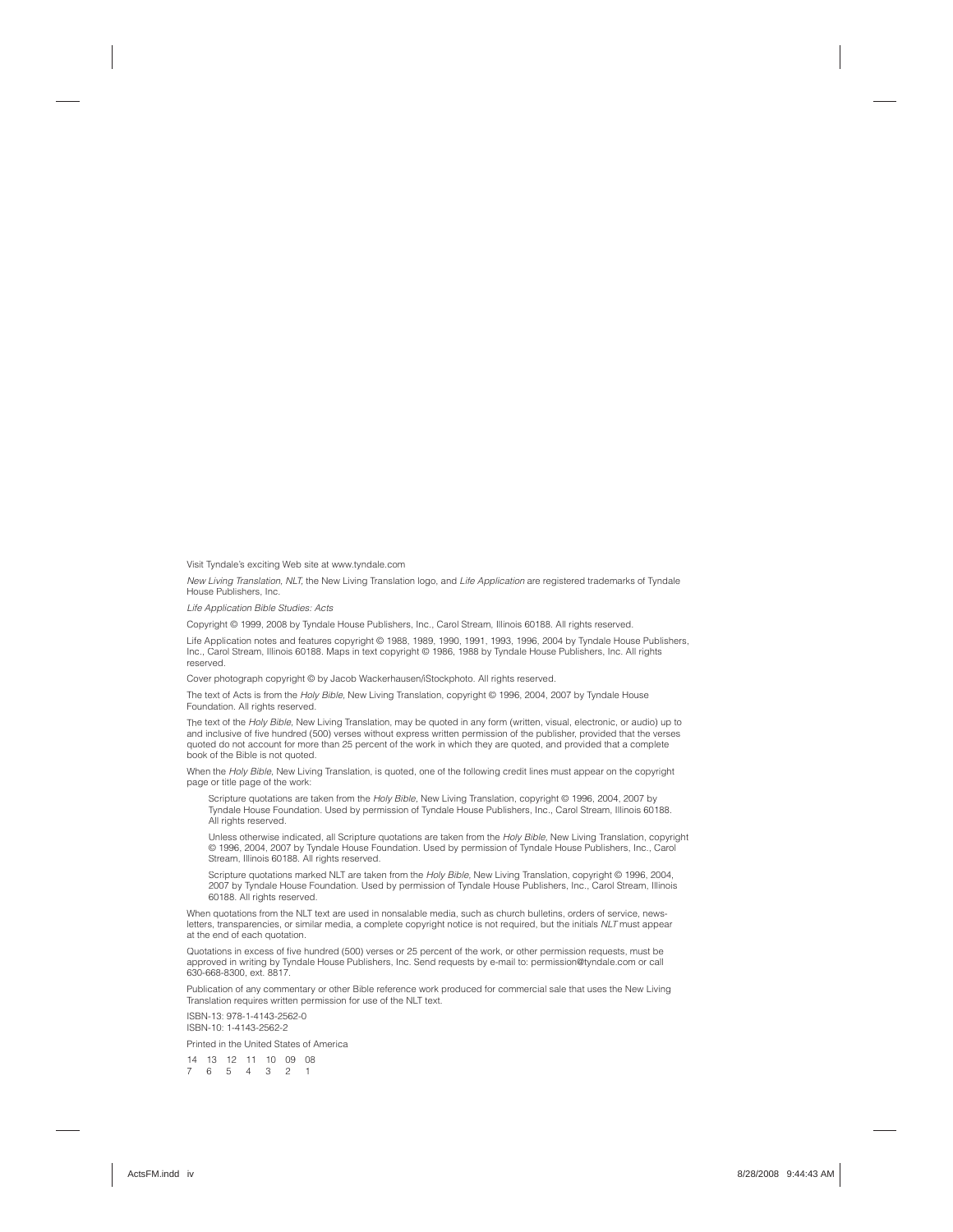# *CONTENTS*

| vii<br>İХ<br>XV<br>xvii<br>хiх | A Note to Readers<br>Introduction to the New Living Translation<br>Why the Life Application Study Bible Is Unique<br>What Is Application?<br>Features of the Life Application Study Bible |
|--------------------------------|-------------------------------------------------------------------------------------------------------------------------------------------------------------------------------------------|
| 3                              | ACTS from the Life Application Study Bible                                                                                                                                                |
| 85                             | How to Use This Bible Study                                                                                                                                                               |
| 87                             | Lesson 1: Spreading like Wildfire<br>Acts Introduction                                                                                                                                    |
| 91                             | Lesson 2: Turning On the Power<br>Acts 1:1-2:47                                                                                                                                           |
| 95                             | Lesson 3: Speak Up!<br>Acts 3:1-4:31                                                                                                                                                      |
| 99                             | Lesson 4: Famous Last Words<br>Acts 4:32-8:1a                                                                                                                                             |
| 103                            | Lesson 5: It Takes All Kinds<br>Acts 8:1b-10:48                                                                                                                                           |
| 107                            | Lesson 6: A Night Surprise<br>Acts 11:1-12:25                                                                                                                                             |
| 111                            | Lesson 7: Bringing Out the Best<br>Acts 13:1-14:28                                                                                                                                        |
| 115                            | Lesson 8: Coming Together<br>Acts 15:1-35                                                                                                                                                 |
| 119                            | Lesson 9: Land of Opportunities<br>Acts 15:36-18:23                                                                                                                                       |
| 123                            | Lesson 10: <b>New Worth</b><br>Acts 18:24-21:14                                                                                                                                           |
| 127                            | Lesson 11: Don't Confuse Me with the Facts<br>Acts 21:15-23:22                                                                                                                            |
| 131                            | Lesson 12: Follow the Leader<br>Acts 23:23-26:32                                                                                                                                          |
| 135                            | Lesson 13: He's Got the Whole World in His Hands                                                                                                                                          |

Acts 27:1–28:31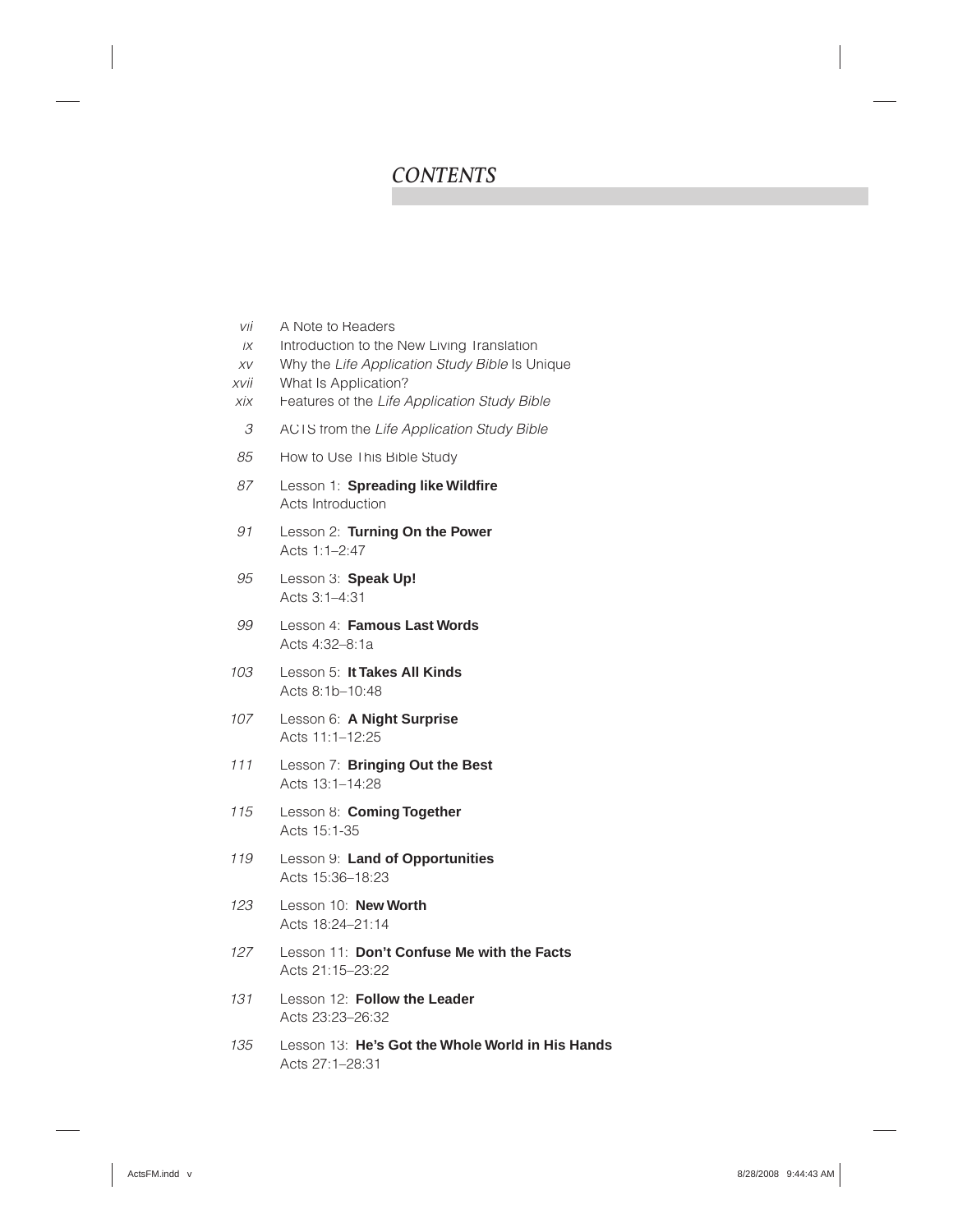# *A NOTE TO READERS*

The *Holy Bible,* New Living Translation, was first published in 1996. It quickly became one of the most popular Bible translations in the English-speaking world. While the NLT's influence was rapidly growing, the Bible Translation Committee determined that an additional investment in scholarly review and text refinement could make it even better. So shortly after its initial publication, the committee began an eight-year process with the purpose of increasing the level of the NLT's precision without sacrificing its easy-tounderstand quality. This second-generation text was completed in 2004 and is reflected in this edition of the New Living Translation. An additional update with minor changes was subsequently introduced in 2007.

The goal of any Bible translation is to convey the meaning and content of the ancient Hebrew, Aramaic, and Greek texts as accurately as possible to contemporary readers. The challenge for our translators was to create a text that would communicate as clearly and powerfully to today's readers as the original texts did to readers and listeners in the ancient biblical world. The resulting translation is easy to read and understand, while also accurately communicating the meaning and content of the original biblical texts. The NLT is a general-purpose text especially good for study, devotional reading, and reading aloud in worship services.

We believe that the New Living Translation—which combines the latest biblical scholarship with a clear, dynamic writing style—will communicate God's word powerfully to all who read it. We publish it with the prayer that God will use it to speak his timeless truth to the church and the world in a fresh, new way.

> *The Publishers October 2007*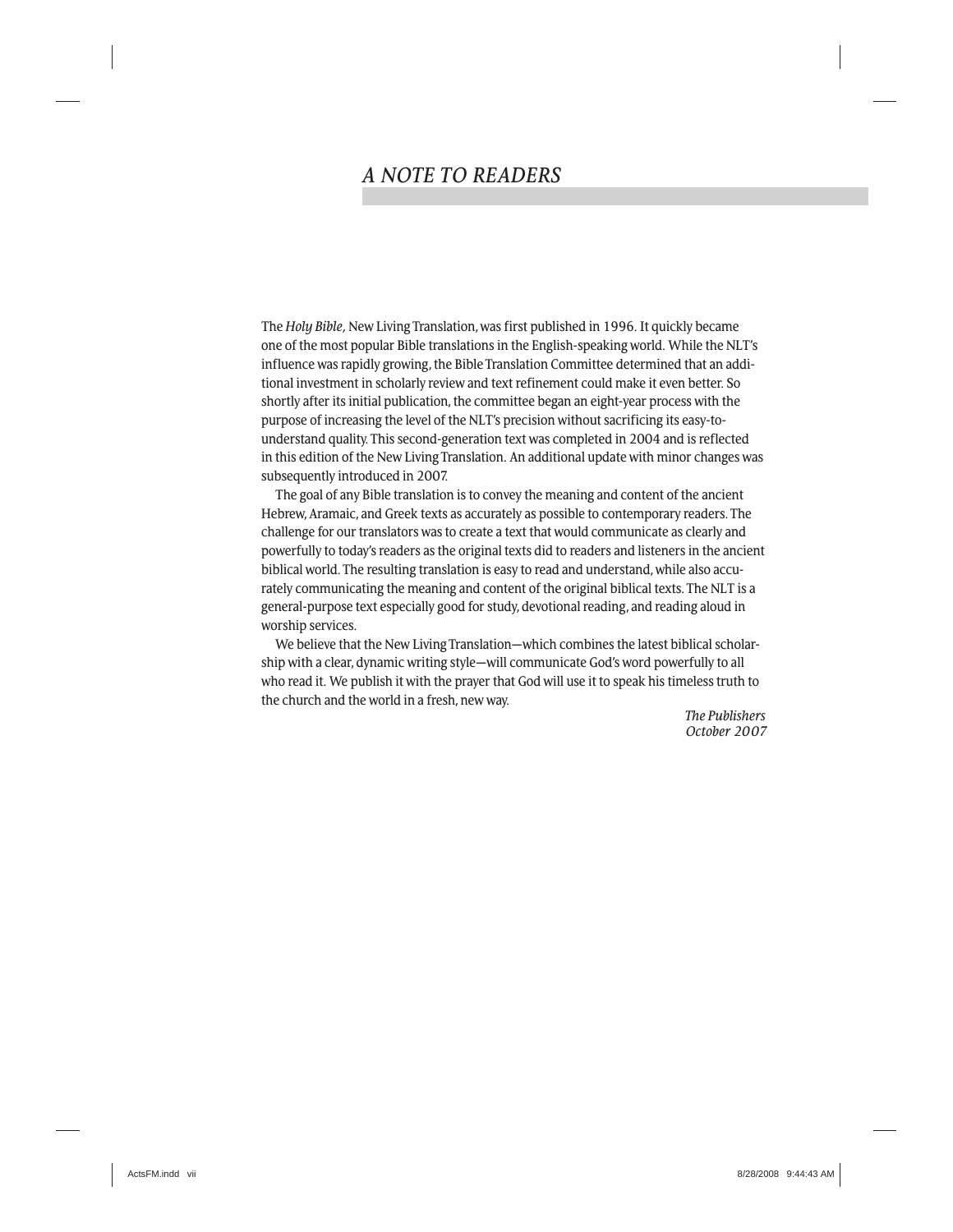## *INTRODUCTION TO THE NEW LIVING TRANSLATION*

#### *Translation Philosophy and Methodology*

English Bible translations tend to be governed by one of two general translation theories. The first theory has been called "formal-equivalence," "literal," or "word-for-word" translation. According to this theory, the translator attempts to render each word of the original language into English and seeks to preserve the original syntax and sentence structure as much as possible in translation. The second theory has been called "dynamic-equivalence," "functional-equivalence," or "thought-for-thought" translation. The goal of this translation theory is to produce in English the closest natural equivalent of the message expressed by the original-language text, both in meaning and in style.

Both of these translation theories have their strengths. A formal-equivalence translation preserves aspects of the original text—including ancient idioms, term consistency, and original-language syntax—that are valuable for scholars and professional study. It allows a reader to trace formal elements of the original-language text through the English translation. A dynamic-equivalence translation, on the other hand, focuses on translating the message of the original-language text. It ensures that the meaning of the text is readily apparent to the contemporary reader. This allows the message to come through with immediacy, without requiring the reader to struggle with foreign idioms and awkward syntax. It also facilitates serious study of the text's message and clarity in both devotional and public reading.

The pure application of either of these translation philosophies would create translations at opposite ends of the translation spectrum. But in reality, all translations contain a mixture of these two philosophies. A purely formal-equivalence translation would be unintelligible in English, and a purely dynamic-equivalence translation would risk being unfaithful to the original. That is why translations shaped by dynamic-equivalence theory are usually quite literal when the original text is relatively clear, and the translations shaped by formalequivalence theory are sometimes quite dynamic when the original text is obscure.

The translators of the New Living Translation set out to render the message of the original texts of Scripture into clear, contemporary English. As they did so, they kept the concerns of both formal-equivalence and dynamic-equivalence in mind. On the one hand, they translated as simply and literally as possible when that approach yielded an accurate, clear, and natural English text. Many words and phrases were rendered literally and consistently into English, preserving essential literary and rhetorical devices, ancient metaphors, and word choices that give structure to the text and provide echoes of meaning from one passage to the next.

On the other hand, the translators rendered the message more dynamically when the literal rendering was hard to understand, was misleading, or yielded archaic or foreign wording. They clarified difficult metaphors and terms to aid in the reader's understanding. The translators first struggled with the meaning of the words and phrases in the ancient context; then they rendered the message into clear, natural English. Their goal was to be both faithful to the ancient texts and eminently readable. The result is a translation that is both exegetically accurate and idiomatically powerful.

#### *Translation Process and Team*

To produce an accurate translation of the Bible into contemporary English, the translation team needed the skills necessary to enter into the thought patterns of the ancient authors and then to render their ideas, connotations, and effects into clear, contemporary English.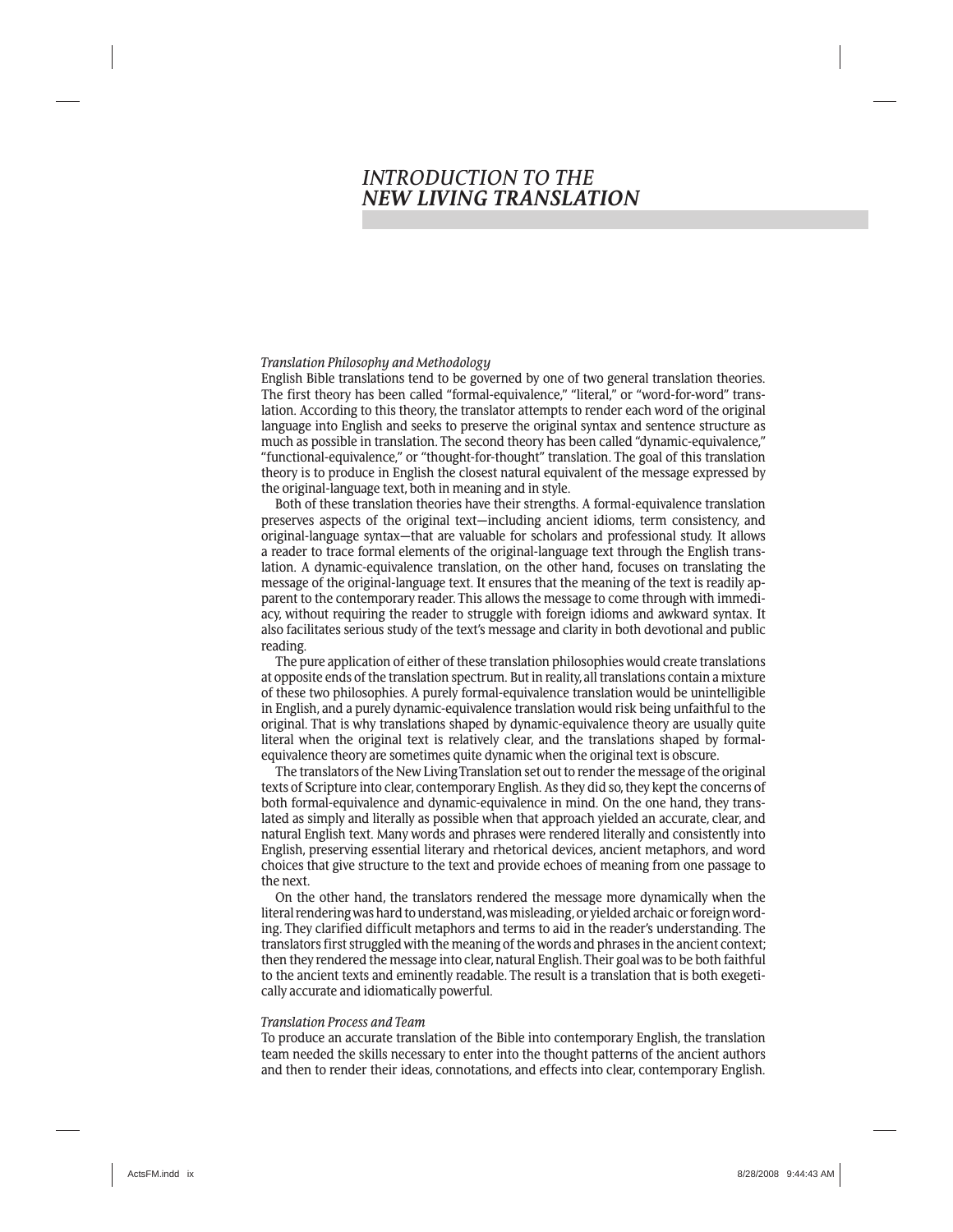To begin this process, qualified biblical scholars were needed to interpret the meaning of the original text and to check it against our base English translation. In order to guard against personal and theological biases, the scholars needed to represent a diverse group of evangelicals who would employ the best exegetical tools. Then to work alongside the scholars, skilled English stylists were needed to shape the text into clear, contemporary English.

With these concerns in mind, the Bible Translation Committee recruited teams of scholars that represented a broad spectrum of denominations, theological perspectives, and backgrounds within the worldwide evangelical community. Each book of the Bible was assigned to three different scholars with proven expertise in the book or group of books to be reviewed. Each of these scholars made a thorough review of a base translation and submitted suggested revisions to the appropriate Senior Translator. The Senior Translator then reviewed and summarized these suggestions and proposed a first-draft revision of the base text. This draft served as the basis for several additional phases of exegetical and stylistic committee review. Then the Bible Translation Committee jointly reviewed and approved every verse of the final translation.

Throughout the translation and editing process, the Senior Translators and their scholar teams were given a chance to review the editing done by the team of stylists. This ensured that exegetical errors would not be introduced late in the process and that the entire Bible Translation Committee was happy with the final result. By choosing a team of qualified scholars and skilled stylists and by setting up a process that allowed their interaction throughout the process, the New Living Translation has been refined to preserve the essential formal elements of the original biblical texts, while also creating a clear, understandable English text.

The New Living Translation was first published in 1996. Shortly after its initial publication, the Bible Translation Committee began a process of further committee review and translation refinement. The purpose of this continued revision was to increase the level of precision without sacrificing the text's easy-to-understand quality. This second-edition text was completed in 2004, and an additional update with minor changes was subsequently introduced in 2007. This printing of the New Living Translation reflects the updated 2007 text.

#### *Written to Be Read Aloud*

It is evident in Scripture that the biblical documents were written to be read aloud, often in public worship (see Nehemiah 8; Luke 4:16-20; 1 Timothy 4:13; Revelation 1:3). It is still the case today that more people will hear the Bible read aloud in church than are likely to read it for themselves. Therefore, a new translation must communicate with clarity and power when it is read publicly. Clarity was a primary goal for the NLT translators, not only to facilitate private reading and understanding, but also to ensure that it would be excellent for public reading and make an immediate and powerful impact on any listener.

#### *The Texts behind the New Living Translation*

The Old Testament translators used the Masoretic Text of the Hebrew Bible as represented in *Biblia Hebraica Stuttgartensia* (1977), with its extensive system of textual notes; this is an update of Rudolf Kittel's *Biblia Hebraica* (Stuttgart, 1937). The translators also further compared the Dead Sea Scrolls, the Septuagint and other Greek manuscripts, the Samaritan Pentateuch, the Syriac Peshitta, the Latin Vulgate, and any other versions or manuscripts that shed light on the meaning of difficult passages.

The New Testament translators used the two standard editions of the Greek New Testament: the *Greek New Testament,* published by the United Bible Societies (UBS, fourth revised edition, 1993), and *Novum Testamentum Graece,* edited by Nestle and Aland (NA, twenty-seventh edition, 1993). These two editions, which have the same text but differ in punctuation and textual notes, represent, for the most part, the best in modern textual scholar ship. However, in cases where strong textual or other scholarly evidence supported the decision, the translators sometimes chose to differ from the UBS and NA Greek texts and followed variant readings found in other ancient witnesses. Significant textual variants of this sort are always noted in the textual notes of the New Living Translation.

#### *Translation Issues*

The translators have made a conscious effort to provide a text that can be easily understood by the typical reader of modern English. To this end, we sought to use only vocabulary and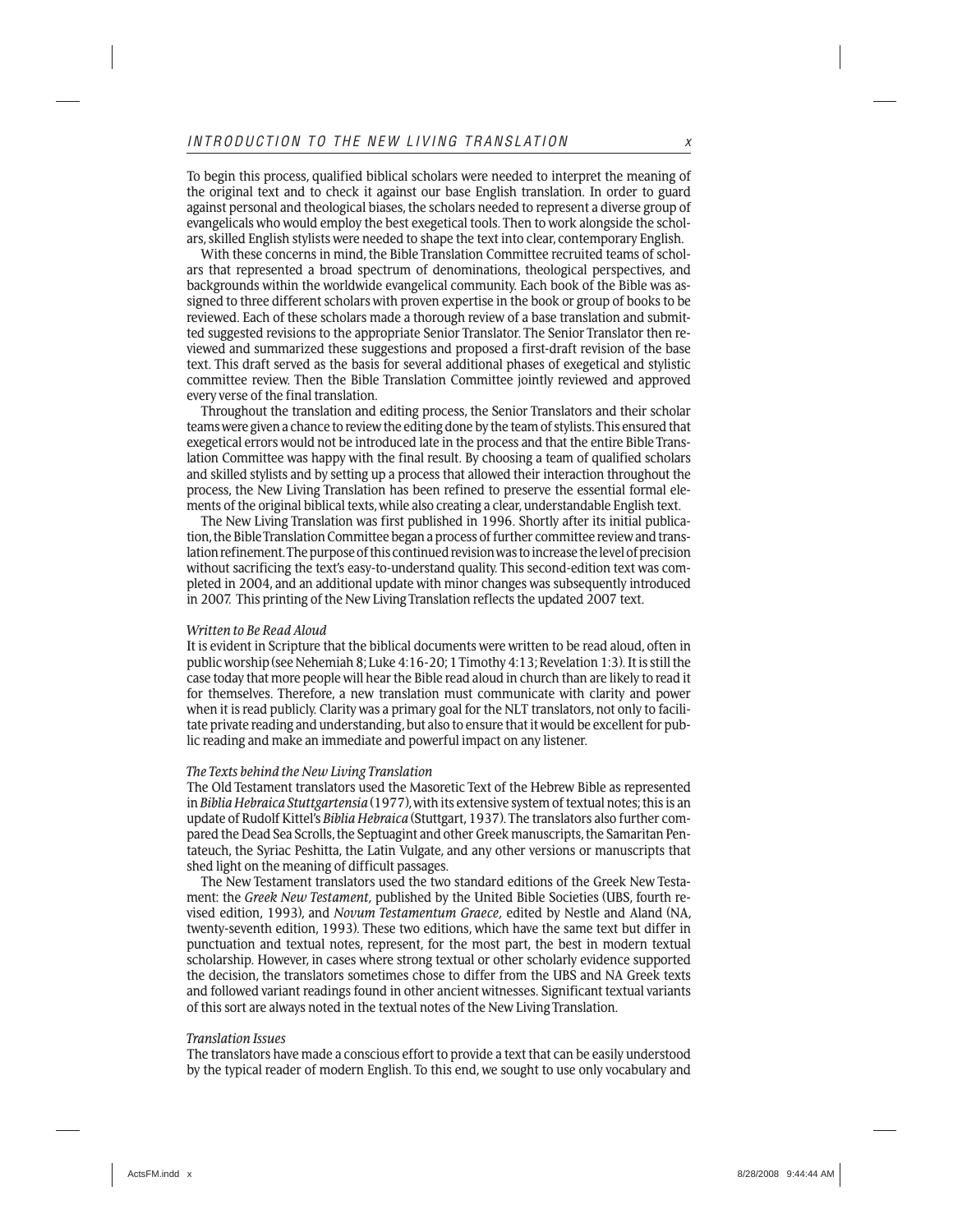language structures in common use today. We avoided using language likely to become quickly dated or that reflects only a narrow subdialect of English, with the goal of making the New Living Translation as broadly useful and timeless as possible.

But our concern for readability goes beyond the concerns of vocabulary and sentence structure. We are also concerned about historical and cultural barriers to understanding the Bible, and we have sought to translate terms shrouded in history and culture in ways that can be immediately understood. To this end:

- We have converted ancient weights and measures (for example, "ephah" [a unit of dry volume] or "cubit" [a unit of length]) to modern English (American) equivalents, since the ancient measures are not generally meaningful to today's readers. Then in the textual footnotes we offer the literal Hebrew, Aramaic, or Greek measures, along with modern metric equivalents.
- Instead of translating ancient currency values literally, we have expressed them in common terms that communicate the message. For example, in the Old Testament, "ten shekels of silver" becomes "ten pieces of silver" to convey the intended message. In the New Testament, we have often translated the "denarius" as "the normal daily wage" to facilitate understanding. Then a footnote offers: "Greek *a denarius,* the payment for a full day's wage." In general, we give a clear English rendering and then state the literal Hebrew, Aramaic, or Greek in a textual footnote.
- Since the names of Hebrew months are unknown to most contemporary readers, and since the Hebrew lunar calendar fluctuates from year to year in relation to the solar calendar used today, we have looked for clear ways to communicate the time of year the Hebrew months (such as Abib) refer to. When an expanded or interpretive rendering is given in the text, a textual note gives the literal rendering. Where it is possible to define a specific ancient date in terms of our modern calendar, we use modern dates in the text. A textual footnote then gives the literal Hebrew date and states the rationale for our rendering. For example, Ezra 6:15 pinpoints the date when the postexilic Temple was completed in Jerusalem: "the third day of the month Adar." This was during the sixth year of King Darius's reign (that is, 515 b.c.). We have translated that date as March 12, with a footnote giving the Hebrew and identifying the year as 515 b.c.
- Since ancient references to the time of day differ from our modern methods of denoting time, we have used renderings that are instantly understandable to the modern reader. Accordingly, we have rendered specific times of day by using approximate equivalents in terms of our common "o'clock" system. On occasion, translations such as "at dawn the next morning" or "as the sun was setting" have been used when the biblical reference is more general.
- When the meaning of a proper name (or a wordplay inherent in a proper name) is relevant to the message of the text, its meaning is often illuminated with a textual footnote. For example, in Exodus 2:10 the text reads: "The princess named him Moses, for she explained, 'I lifted him out of the water.' " The accompanying footnote reads: "*Moses* sounds like a Hebrew term that means 'to lift out.' "

Sometimes, when the actual meaning of a name is clear, that meaning is included in parentheses within the text itself. For example, the text at Genesis 16:11 reads: "You are to name him Ishmael *(which means' God hears')*, for the Lord has heard your cry of distress." Since the original hearers and readers would have instantly understood the meaning of the name "Ishmael," we have provided modern readers with the same information so they can experience the text in a similar way.

■ Many words and phrases carry a great deal of cultural meaning that was obvious to the original readers but needs explanation in our own culture. For example, the phrase "they beat their breasts" (Luke 23:48) in ancient times meant that people were very upset, often in mourning. In our translation we chose to translate this phrase dynamically for clarity: "They went home *in deep sorrow."*Then we included a footnote with the literal Greek, which reads: "Greek *went home beating their breasts."* In other similar cases, however, we have sometimes chosen to illuminate the existing literal expression to make it immediately understandable. For example, here we might have expanded the literal Greek phrase to read: "They went home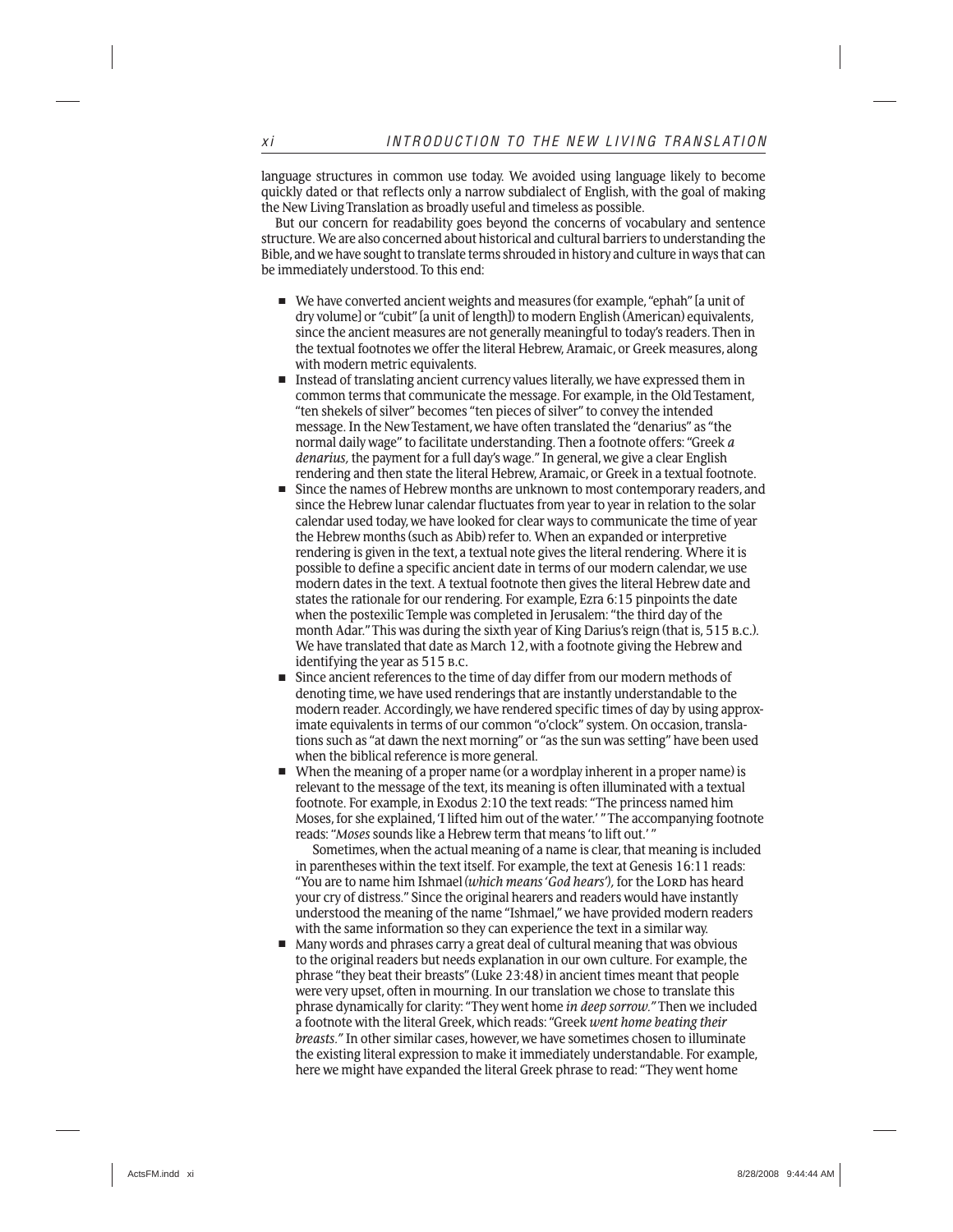beating their breasts *in sorrow."* If we had done this, we would not have included a textual footnote, since the literal Greek clearly appears in translation.

- Metaphorical language is sometimes difficult for contemporary readers to understand, so at times we have chosen to translate or illuminate the meaning of a metaphor. For example, the ancient poet writes, "Your neck is *like* the tower of David" (Song of Songs 4:4). We have rendered it "Your neck is *as beautiful as* the tower of David" to clarify the intended positive meaning of the simile. Another example comes in Ecclesiastes 12:3, which can be literally rendered: "Remember him . . . when the grinding women cease because they are few, and the women who look through the windows see dimly." We have rendered it: "Remember him before your teeth—your few remaining servants—stop grinding; and before your eyes—the women looking through the windows—see dimly." We clarified such metaphors only when we believed a typical reader might be confused by the literal text.
- When the content of the original language text is poetic in character, we have rendered it in English poetic form. We sought to break lines in ways that clarify and highlight the relationships between phrases of the text. Hebrew poetry often uses parallelism, a literary form where a second phrase (or in some instances a third or fourth) echoes the initial phrase in some way. In Hebrew parallelism, the subsequent parallel phrases continue, while also furthering and sharpening, the thought expressed in the initial line or phrase. Whenever possible, we sought to represent these parallel phrases in natural poetic English.
- The Greek term *hoi Ioudaioi* is literally translated "the Jews" in many English translations. In the Gospel of John, however, this term doesn't always refer to the Jewish people generally. In some contexts, it refers more particularly to the Jewish religious leaders. We have attempted to capture the meaning in these different contexts by using terms such as "the people" (with a footnote: Greek *the Jewish people*) or "the religious leaders," where appropriate.
- One challenge we faced was how to translate accurately the ancient biblical text that was originally written in a context where male-oriented terms were used to refer to humanity generally. We needed to respect the nature of the ancient context while also trying to make the translation clear to a modern audience that tends to read male-oriented language as applying only to males. Often the original text, though using masculine nouns and pronouns, clearly intends that the message be applied to both men and women. A typical example is found in the New Testament letters, where the believers are called "brothers" (*adelphoi*). Yet it is clear from the content of these letters that they were addressed to all the believers—male and female. Thus, we have usually translated this Greek word as "brothers and sisters" in order to represent the historical situation more accurately.

We have also been sensitive to passages where the text applies generally to human beings or to the human condition. In some instances we have used plural pronouns (they, them) in place of the masculine singular (he, him). For example, a traditional rendering of Proverbs 22:6 is: "Train up a child in the way he should go, and when he is old he will not turn from it." We have rendered it: "Direct your children onto the right path, and when they are older, they will not leave it." At times, we have also replaced third person pronouns with the second person to ensure clarity. A traditional rendering of Proverbs 26:27 is: "He who digs a pit will fall into it, and he who rolls a stone, it will come back on him." We have rendered it: "If you set a trap for others, you will get caught in it yourself. If you roll a boulder down on others, it will crush you instead."

We should emphasize, however, that all masculine nouns and pronouns used to represent God (for example, "Father") have been maintained without exception. All decisions of this kind have been driven by the concern to reflect accurately the intended meaning of the original texts of Scripture.

#### *Lexical Consistency in Terminology*

For the sake of clarity, we have translated certain original-language terms consistently, especially within synoptic passages and for commonly repeated rhetorical phrases, and within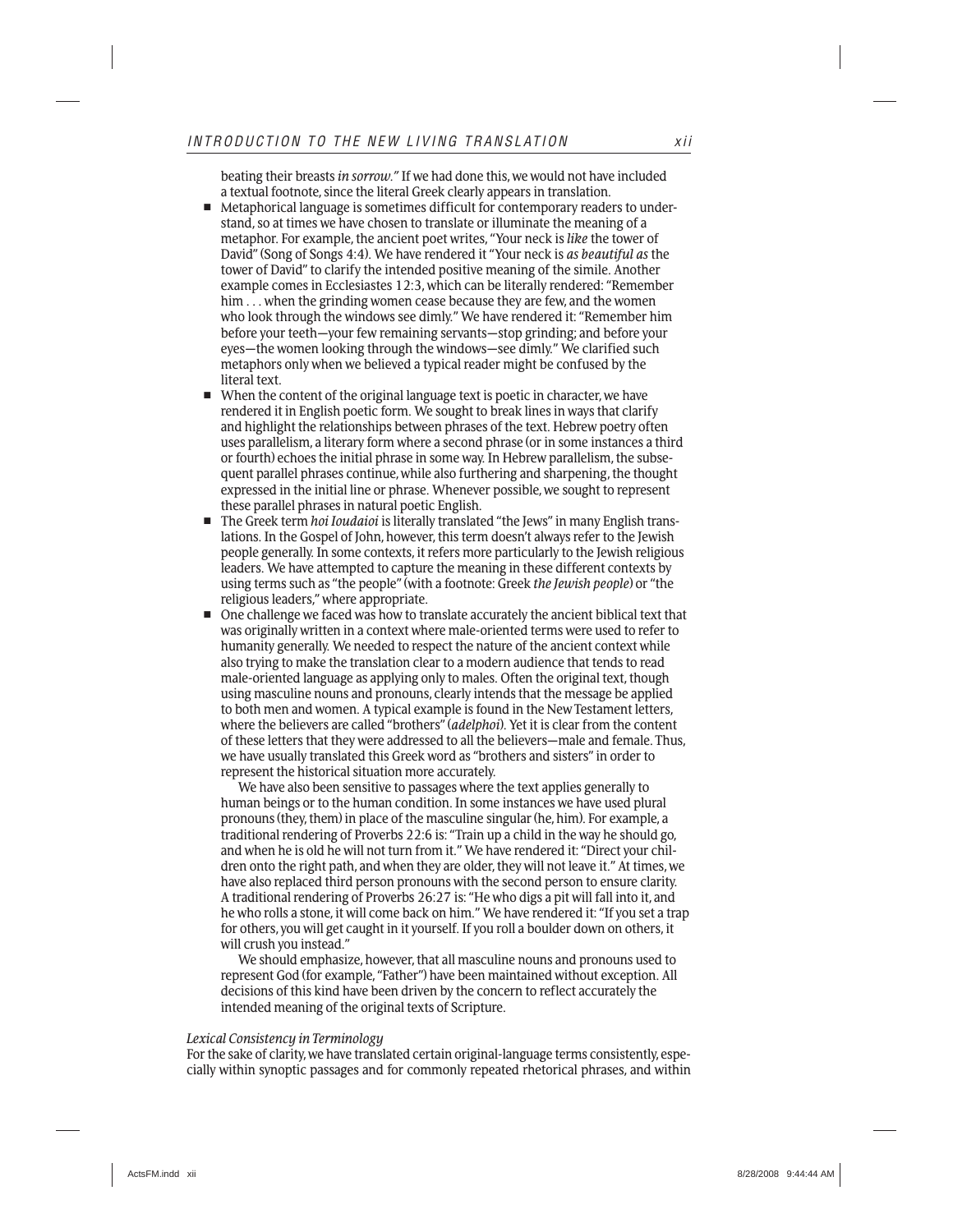certain word categories such as divine names and non-theological technical terminology (e.g., liturgical, legal, cultural, zoological, and botanical terms). For theological terms, we have allowed a greater semantic range of acceptable English words or phrases for a single Hebrew or Greek word. We have avoided some theological terms that are not readily understood by many modern readers. For example, we avoided using words such as "justification" and "sanctification," which are carryovers from Latin translations. In place of these words, we have provided renderings such as "made right with God" and "made holy."

#### *The Spelling of Proper Names*

Many individuals in the Bible, especially the Old Testament, are known by more than one name (e.g., Uzziah/Azariah). For the sake of clarity, we have tried to use a single spelling for any one individual, footnoting the literal spelling whenever we differ from it. This is especially helpful in delineating the kings of Israel and Judah. King Joash/Jehoash of Israel has been consistently called Jehoash, while King Joash/Jehoash of Judah is called Joash. A similar distinction has been used to distinguish between Joram/Jehoram of Israel and Joram/ Jehoram of Judah. All such decisions were made with the goal of clarifying the text for the reader. When the ancient biblical writers clearly had a theological purpose in their choice of a variant name (e.g., Esh-baal/Ishbosheth), the different names have been maintained with an explanatory footnote.

For the names Jacob and Israel, which are used interchangeably for both the individual patriarch and the nation, we generally render it "Israel" when it refers to the nation and " Jacob" when it refers to the individual. When our rendering of the name differs from the underlying Hebrew text, we provide a textual footnote, which includes this explanation: "The names 'Jacob' and 'Israel' are often interchanged throughout the Old Testament, referring sometimes to the individual patriarch and sometimes to the nation."

#### *The Rendering of Divine Names*

All appearances of *'el, 'elohim,* or *'eloah* have been translated "God," except where the context demands the translation "god(s)." We have generally rendered the tetragrammaton (*YHWH*) consistently as "the LORD," utilizing a form with small capitals that is common among English translations. This will distinguish it from the name *'adonai,*which we render "Lord." When *'adonai* and *YHWH* appear together, we have rendered it "Sovereign Lord." This also distinguishes*'adonai YHWH* from cases where *YHWH*appears with *'elohim,*which is rendered "Lord God." When *YH* (the short form of *YHWH*) and *YHWH* appear together, we have rendered it "Lord God." When *YHWH* appears with the term *tseba'oth*, we have rendered it "Lord of Heaven's Armies" to translate the meaning of the name. In a few cases, we have utilized the transliteration, *Yahweh,* when the personal character of the name is being invoked in contrast to another divine name or the name of some other god (for example, see Exodus 3:15; 6:2-3).

In the New Testament, the Greek word *christos* has been translated as "Messiah" when the context assumes a Jewish audience. When a Gentile audience can be assumed, *christos* has been translated as "Christ." The Greek word *kurios* is consistently translated "Lord," except that it is translated "LORD" wherever the New Testament text explicitly quotes from the Old Testament, and the text there has it in small capitals.

#### *Textual Footnotes*

The New Living Translation provides several kinds of textual footnotes, all designated in the text with an asterisk:

■ When for the sake of clarity the NLT renders a difficult or potentially confusing phrase dynamically, we generally give the literal rendering in a textual footnote. This allows the reader to see the literal source of our dynamic rendering and how our translation relates to other more literal translations. These notes are prefaced with "Hebrew," "Aramaic," or "Greek," identifying the language of the underlying source text. For example, in Acts 2:42 we translated the literal "breaking of bread" (from the Greek) as "the Lord's Supper" to clarify that this verse refers to the ceremonial practice of the church rather than just an ordinary meal. Then we attached a footnote to "the Lord's Supper," which reads: "Greek *the breaking of bread."*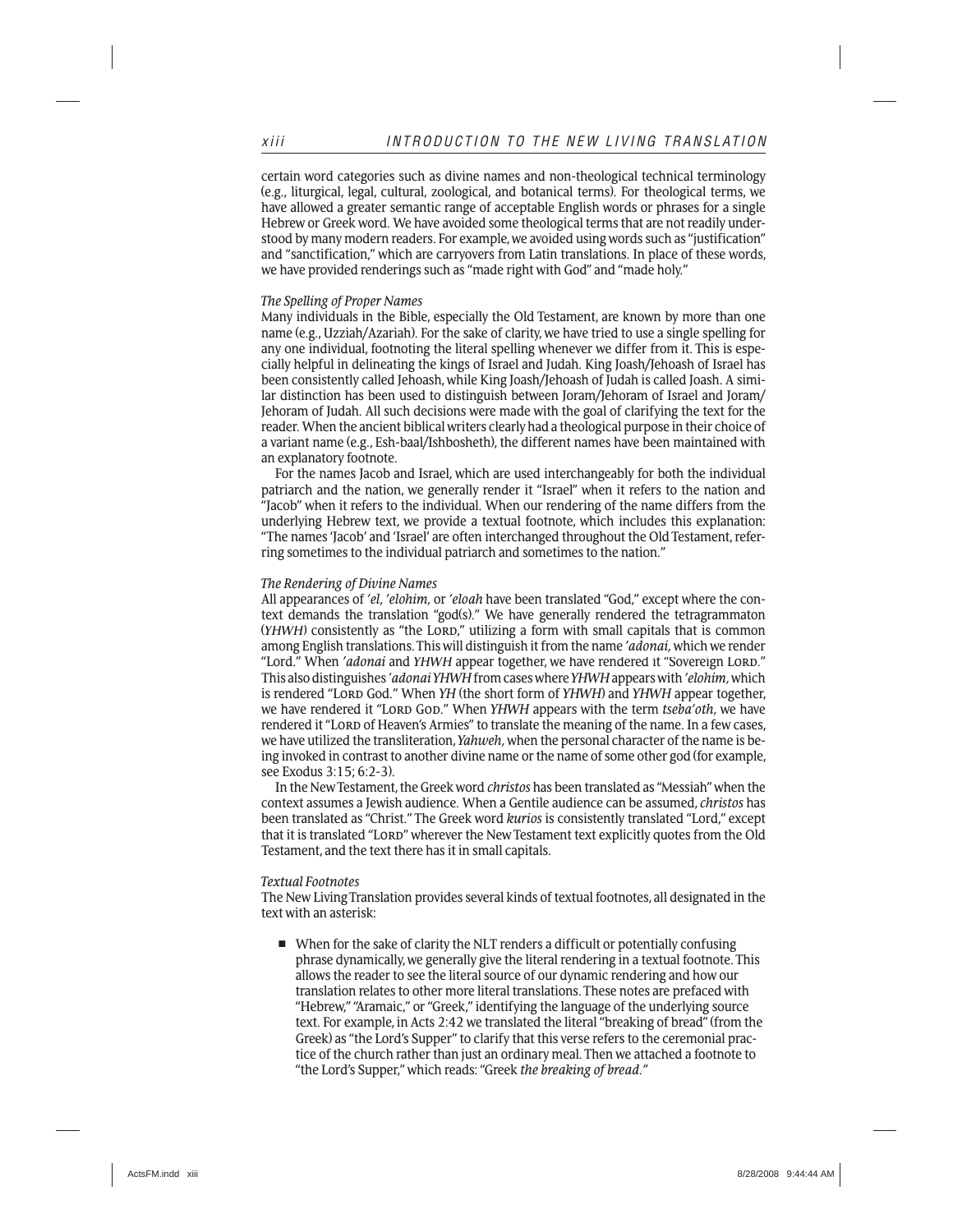- Textual footnotes are also used to show alternative renderings, prefaced with the word "Or." These normally occur for passages where an aspect of the meaning is debated. On occasion, we also provide notes on words or phrases that represent a departure from long-standing tradition. These notes are prefaced with "Traditionally rendered." For example, the footnote to the translation "serious skin disease" at Leviticus 13:2 says: "Traditionally rendered *leprosy.* The Hebrew word used throughout this passage is used to describe various skin diseases."
- When our translators follow a textual variant that differs significantly from our standard Hebrew or Greek texts (listed earlier), we document that difference with a footnote. We also footnote cases when the NLT excludes a passage that is included in the Greek text known as the *Textus Receptus* (and familiar to readers through its translation in the King James Version). In such cases, we offer a translation of the excluded text in a footnote, even though it is generally recognized as a later addition to the Greek text and not part of the original Greek New Testament.
- All Old Testament passages that are quoted in the New Testament are identified by a textual footnote at the New Testament location. When the New Testament clearly quotes from the Greek translation of the Old Testament, and when it differs significantly in wording from the Hebrew text, we also place a textual footnote at the Old Testament location. This note includes a rendering of the Greek version, along with a cross-reference to the New Testament passage(s) where it is cited (for example, see notes on Proverbs 3:12; Psalms 8:2; 53:3).
- Some textual footnotes provide cultural and historical information on places, things, and people in the Bible that are probably obscure to modern readers. Such notes should aid the reader in understanding the message of the text. For example, in Acts 12:1, "King Herod" is named in this translation as "King Herod Agrippa" and is identified in a footnote as being "the nephew of Herod Antipas and a grandson of Herod the Great."
- When the meaning of a proper name (or a wordplay inherent in a proper name) is relevant to the meaning of the text, it is either illuminated with a textual footnote or included within parentheses in the text itself. For example, the footnote concerning the name "Eve" at Genesis 3:20 reads: "*Eve* sounds like a Hebrew term that means 'to give life.' " This wordplay in the Hebrew illuminates the meaning of the text, which goes on to say that Eve "would be the mother of all who live."

As we submit this translation for publication, we recognize that any translation of the Scriptures is subject to limitations and imperfections. Anyone who has attempted to communicate the richness of God's Word into another language will realize it is impossible to make a perfect translation. Recognizing these limitations, we sought God's guidance and wisdom throughout this project. Now we pray that he will accept our efforts and use this translation for the benefit of the church and of all people.

We pray that the New Living Translation will overcome some of the barriers of history, culture, and language that have kept people from reading and understanding God's Word. We hope that readers unfamiliar with the Bible will find the words clear and easy to understand and that readers well versed in the Scriptures will gain a fresh perspective. We pray that readers will gain insight and wisdom for living, but most of all that they will meet the God of the Bible and be forever changed by knowing him.

> *The Bible Translation Committee October 2007*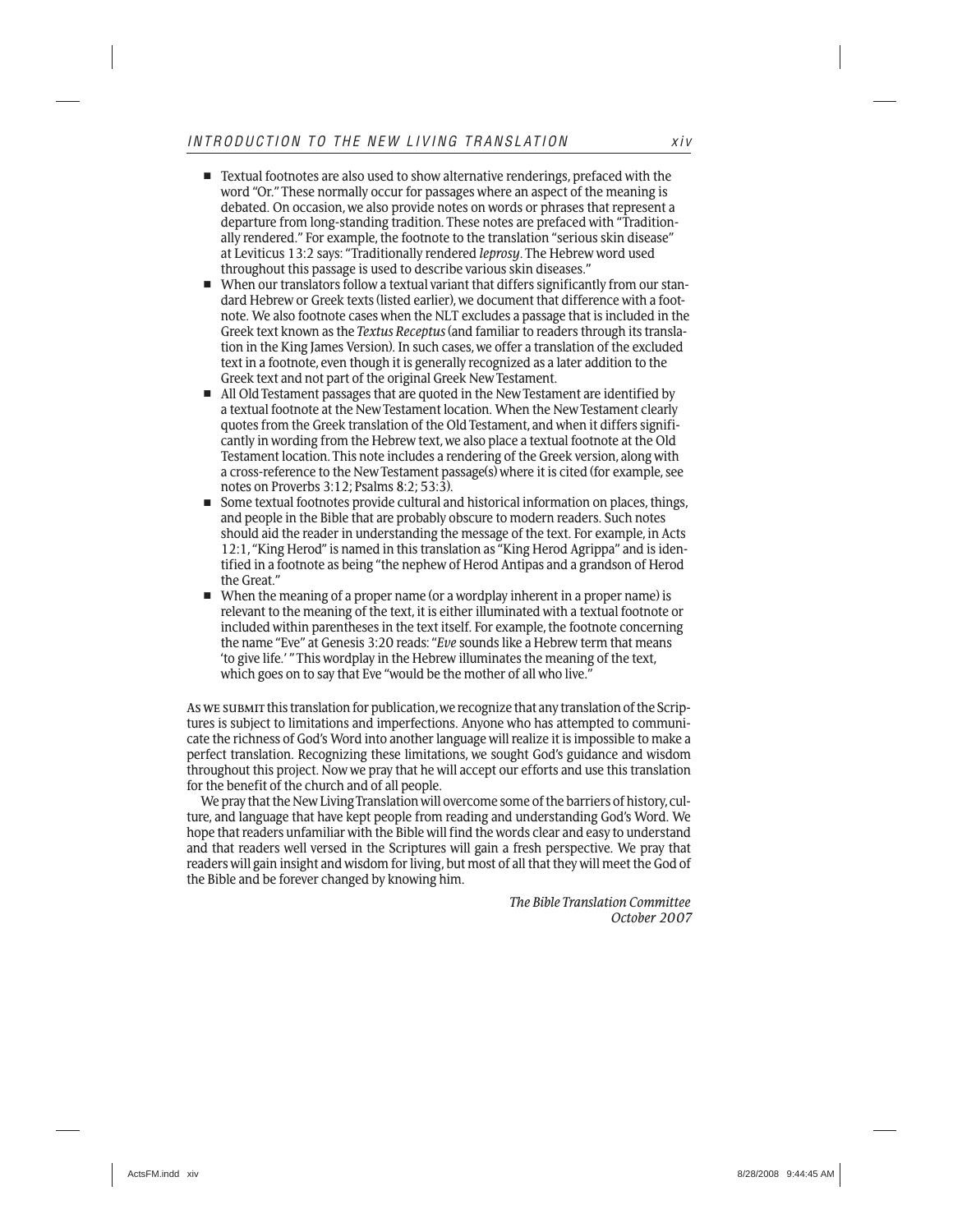# *WHY THE LIFE APPLICATION STUDY BIBLE IS UNIQUE*

Have you ever opened your Bible and asked the following:

- What does this passage really mean?
- How does it apply to my life?
- Why does some of the Bible seem irrelevant?
- What do these ancient cultures have to do with today?
- I love God; why can't I understand what he is saying to me through his word?
- What's going on in the lives of these Bible people?

Many Christians do not read the Bible regularly. Why? Because in the pressures of daily living they cannot find a connection between the timeless principles of Scripture and the ever-present problems of day-by-day living.

God urges us to apply his word (Isaiah 42:23; 1 Corinthians 10:11; 2 Thessalonians 3:4), but too often we stop at accumulating Bible knowledge. This is why the *Life Application Study Bible* was developed—to show how to put into practice what we have learned.

Applying God's word is a vital part of one's relationship with God; it is the evidence that we are obeying him. The difficulty in applying the Bible is not with the Bible itself, but with the reader's inability to bridge the gap between the past and present, the conceptual and practical. When we don't or can't do this, spiritual dryness, shallowness, and indifference are the results.

The words of Scripture itself cry out to us, "But don't just listen to God's word. You must do what it says. Otherwise, you are only fooling yourselves" (James 1:22). The *Life Application Study Bible* helps us to obey God's word. Developed by an interdenominational team of pastors, scholars, family counselors, and a national organization dedicated to promoting God's word and spreading the gospel, the *Life Application Study Bible* took many years to complete. All the work was reviewed by several renowned theologians under the directorship of Dr. Kenneth Kantzer.

The *Life Application Study Bible* does what a good resource Bible should: It helps you understand the context of a passage, gives important background and historical information, explains difficult words and phrases, and helps you see the interrelationship of Scripture. But it does much more. The *Life Application Study Bible* goes deeper into God's word, helping you discover the timeless truth being communicated, see the relevance for your life, and make a personal application. While some study Bibles attempt application, over 75 percent of this Bible is application oriented. The notes answer the questions "So what?" and "What does this passage mean to me, my family, my friends, my job, my neighborhood, my church, my country?"

Imagine reading a familiar passage of Scripture and gaining fresh insight, as if it were the first time you had ever read it. How much richer your life would be if you left each Bible reading with a new perspective and a small change for the better. A small change every day adds up to a changed life—and that is the very purpose of Scripture.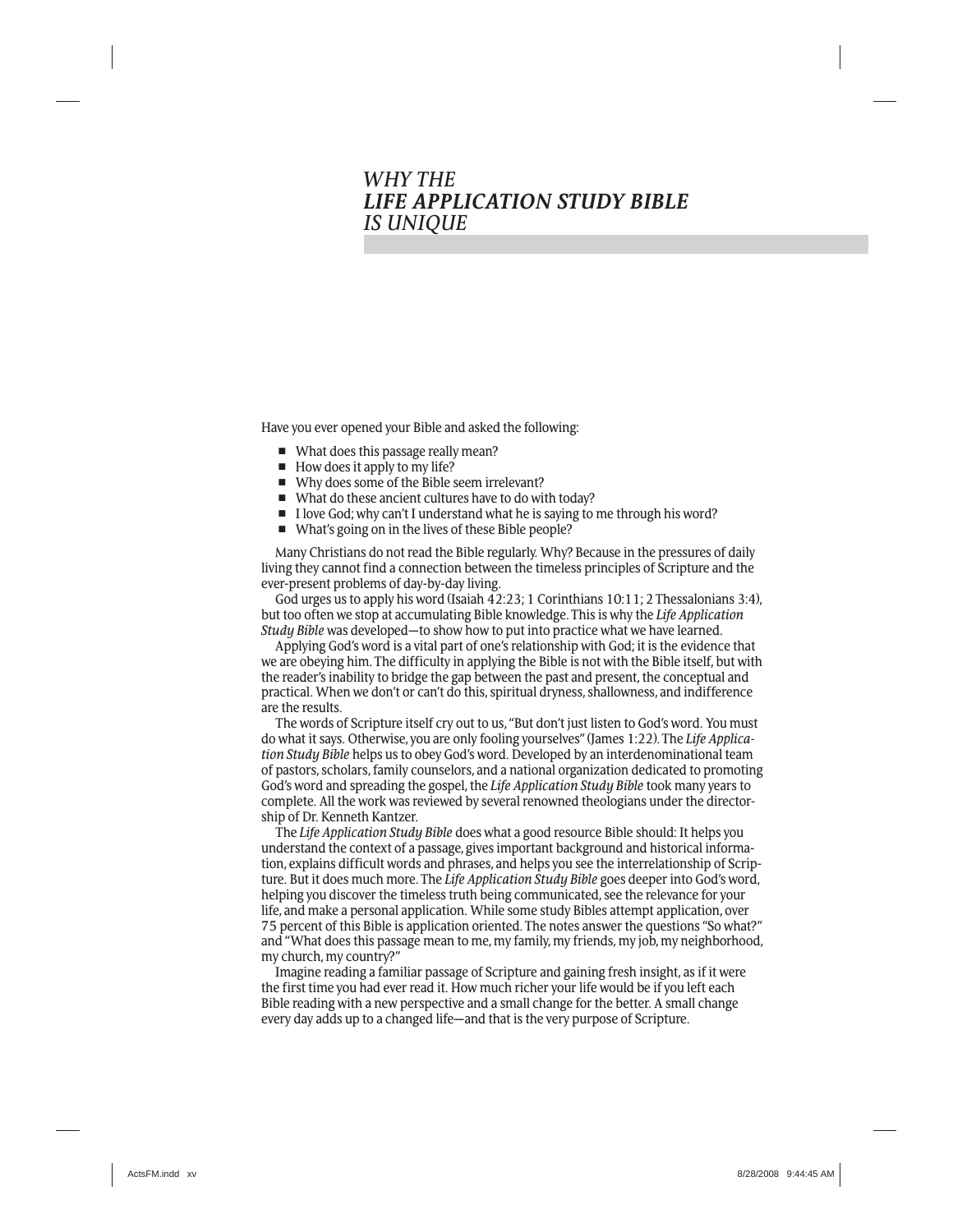# *WHAT IS APPLICATION?*

The best way to define application is to first determine what it is *not*. Application is *not* just accumulating knowledge. Accumulating knowledge helps us discover and understand facts and concepts, but it stops there. History is filled with philosophers who knew what the Bible said but failed to apply it to their lives, keeping them from believing and changing. Many think that understanding is the end goal of Bible study, but it is really only the beginning.

Application is *not* just illustration. Illustration only tells us how someone else handled a similar situation. While we may empathize with that person, we still have little direction for our personal situation.

Application is *not* just making a passage "relevant." Making the Bible relevant only helps us to see that the same lessons that were true in Bible times are true today; it does not show us how to apply them to the problems and pressures of our individual lives.

What, then, is application? Application begins by knowing and understanding God's word and its timeless truths. *But you cannot stop there.* If you do, God's word may not change your life, and it may become dull, difficult, tedious, and tiring. A good application focuses the truth of God's word, shows the reader what to do about what is being read, and motivates the reader to respond to what God is teaching. All three are essential to application.

Application is putting into practice what we already know (see Mark 4:24 and Hebrews 5:14) and answering the question "So what?" by confronting us with the right questions and motivating us to take action (see 1 John 2:5-6 and James 2:26). Application is deeply personal—unique for each individual. It makes a relevant truth a personal truth and involves developing a strategy and action plan to live your life in harmony with the Bible. It is the biblical "how to" of life.

You may ask, "How can your application notes be relevant to my life?" Each application note has three parts: (1) an *explanation*, which ties the note directly to the Scripture passage and sets up the truth that is being taught; (2) the *bridge*, which explains the timeless truth and makes it relevant for today; (3) the *application*, which shows you how to take the timeless truth and apply it to your personal situation. No note, by itself, can apply Scripture directly to your life. It can only teach, direct, lead, guide, inspire, recommend, and urge. It can give you the resources and direction you need to apply the Bible, but only you can take these resources and put them into practice.

A good note, therefore should not only give you knowledge and understanding but point you to application. Before you buy any kind of resource study Bible, you should evaluate the notes and ask the following questions: (1) Does the note contain enough information to help me understand the point of the Scripture passage? (2) Does the note assume I know more than I do? (3) Does the note avoid denominational bias? (4) Do the notes touch most of life's experiences? (5) Does the note help me apply God's word?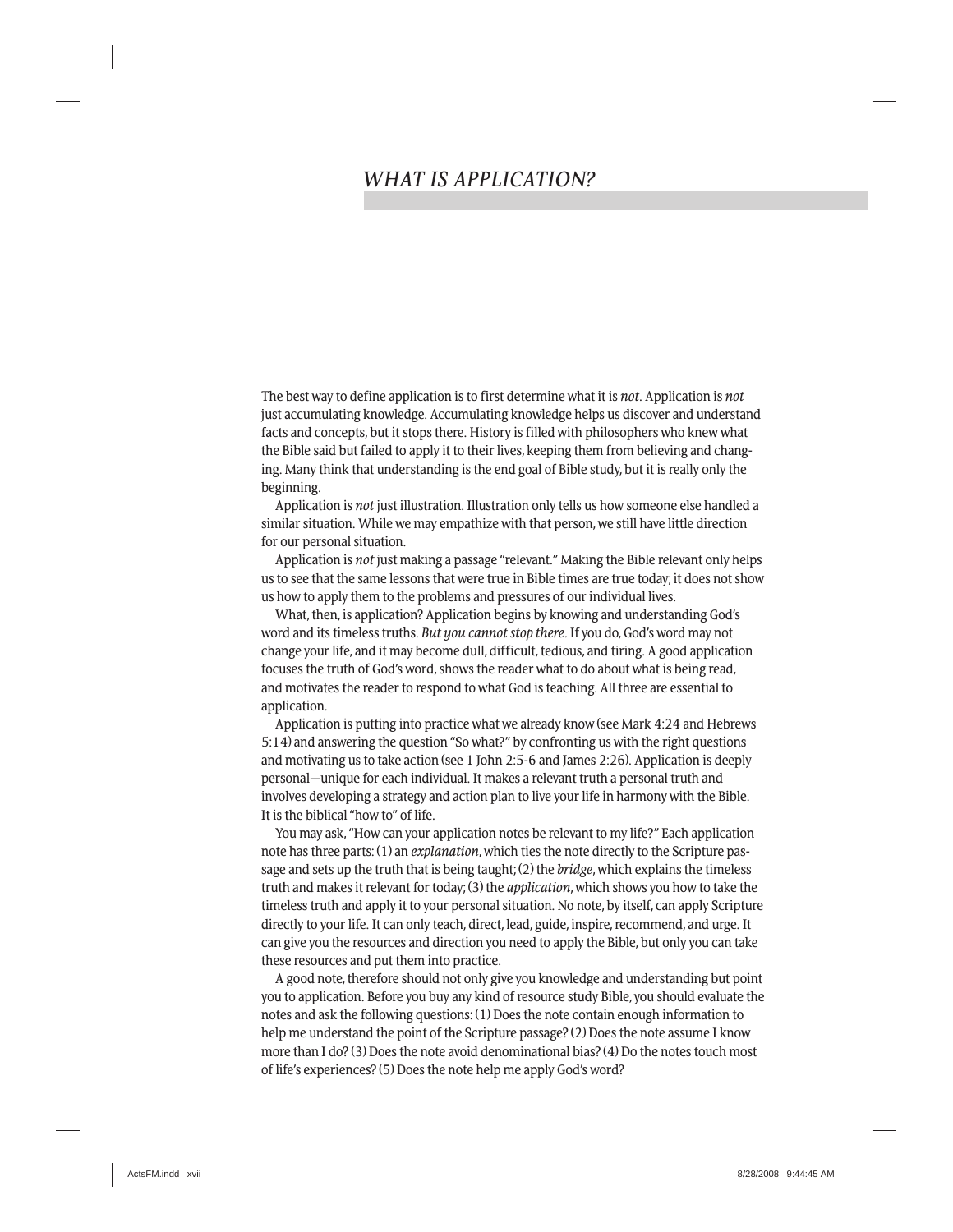# *FEATURES OF THE LIFE APPLICATION STUDY BIBLE*

#### **NOTES**

In addition to providing the reader with many application notes, the *Life Application Study Bible* also offers several kinds of explanatory notes, which help the reader understand culture, history, context, difficult-to-understand passages, background, places, theological concepts, and the relationship of various passages in Scripture to other passages.

#### **BOOK INTRODUCTIONS**

Each book introduction is divided into several easy-to-find parts:

*Timeline.* A guide that puts the Bible book into its historical setting. It lists the key events and the dates when they occurred.

*Vital Statistics.* A list of straight facts about the book—those pieces of information you need to know at a glance.

*Overview.* A summary of the book with general lessons and applications that can be learned from the book as a whole.

*Blueprint.*The outline of the book. It is printed in easy-to-understand language and is designed for easy memorization. To the right of each main heading is a key lesson that is taught in that particular section.

*Megathemes.* A section that gives the main themes of the Bible book, explains their significance, and then tells you why they are still important for us today.

*Map.* If included, this shows the key places found in that book and retells the story of the book from a geographical point of view.

#### **OUTLINE**

The *Life Application Study Bible* has a new, custom-made outline that was designed specifically from an application point of view. Several unique features should be noted:

- 1. To avoid confusion and to aid memory work, the book outline has only three levels for headings. Main outline heads are marked with a capital letter. Subheads are marked by a number. Minor explanatory heads have no letter or number.
- 2. Each main outline head marked by a letter also has a brief paragraph below it summarizing the Bible text and offering a general application.
- 3. Parallel passages are listed where they apply.

#### **PERSONALITY PROFILES**

Among the unique features of this Bible are the profiles of key Bible people, including their strengths and weaknesses, greatest accomplishments and mistakes, and key lessons from their lives.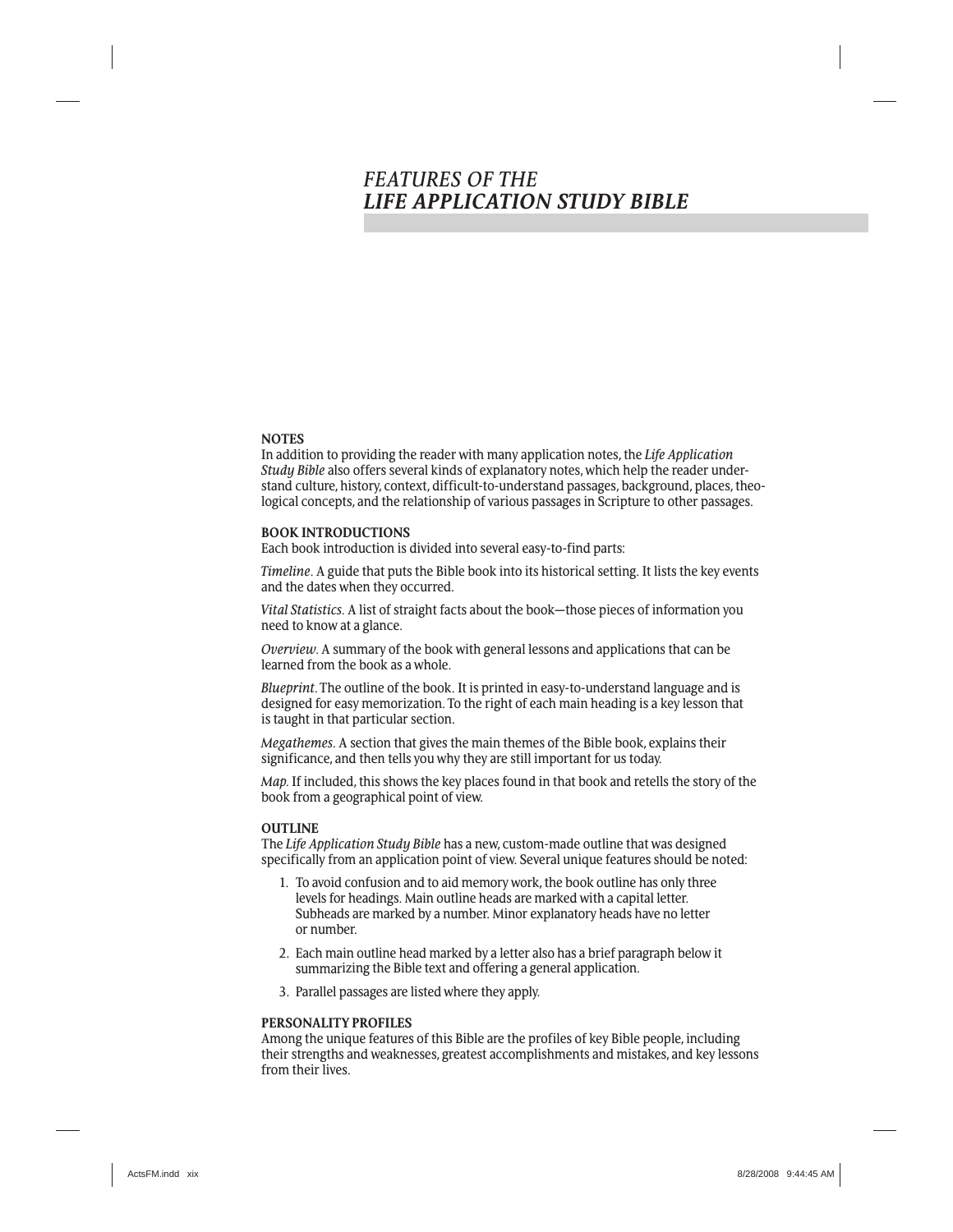#### **MAPS**

The *Life Application Study Bible* has a thorough and comprehensive Bible atlas built right into the book. There are two kinds of maps: a book-introduction map, telling the story of the book, and thumbnail maps in the notes, plotting most geographic movements.

#### **CHARTS AND DIAGRAMS**

Many charts and diagrams are included to help the reader better visualize difficult concepts or relationships. Most charts not only present the needed information but show the significance of the information as well.

#### **CROSS-REFERENCES**

An updated, exhaustive cross-reference system in the margins of the Bible text helps the reader find related passages quickly.

#### **TEXTUAL NOTES**

Directly related to the text of the New Living Translation, the textual notes provide explanations on certain wording in the translation, alternate translations, and information about readings in the ancient manuscripts.

#### **HIGHLIGHTED NOTES**

In each Bible study lesson, you will be asked to read specific notes as part of your preparation. These notes have each been highlighted by a bullet (•) so that you can find them easily.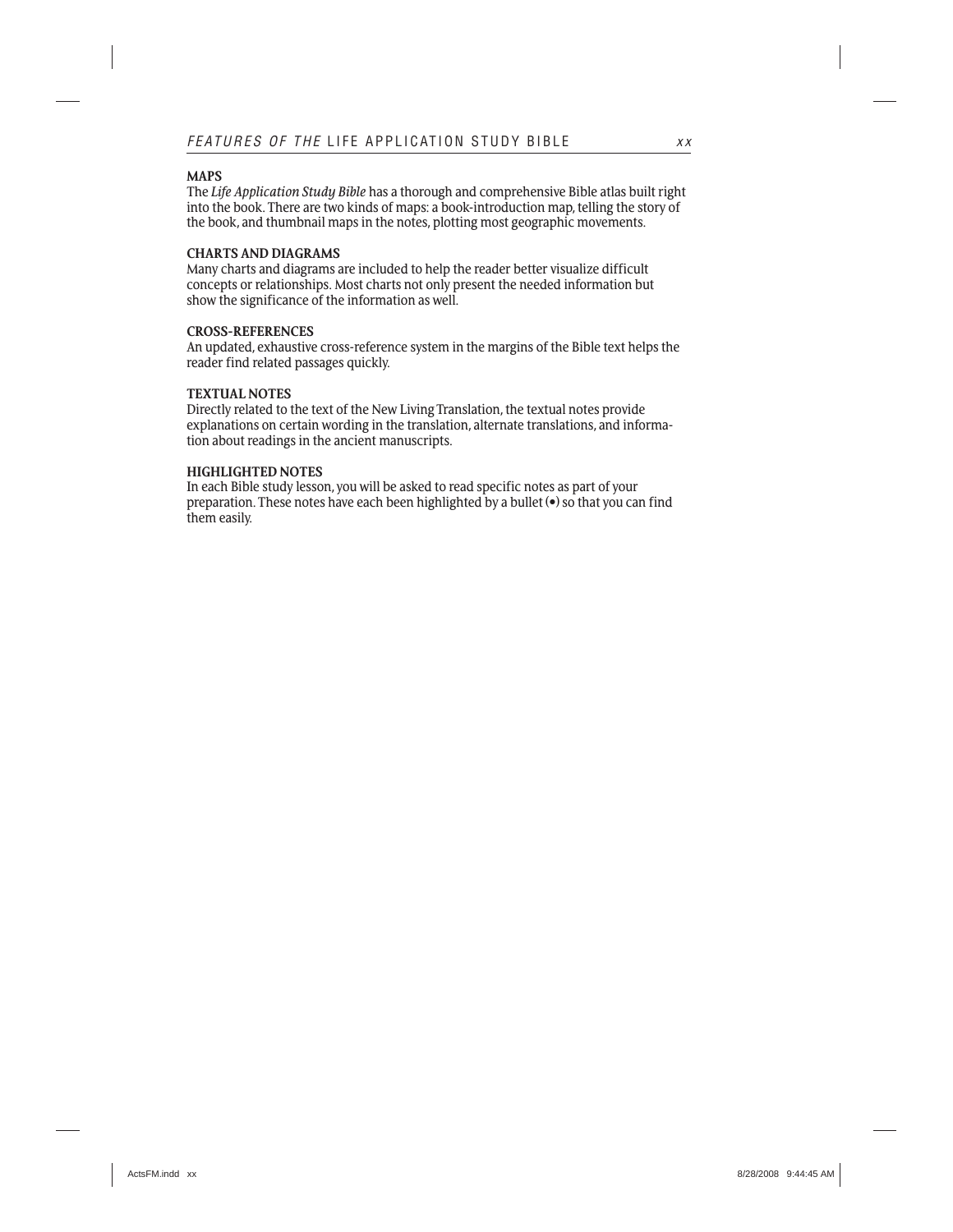# *ACTS*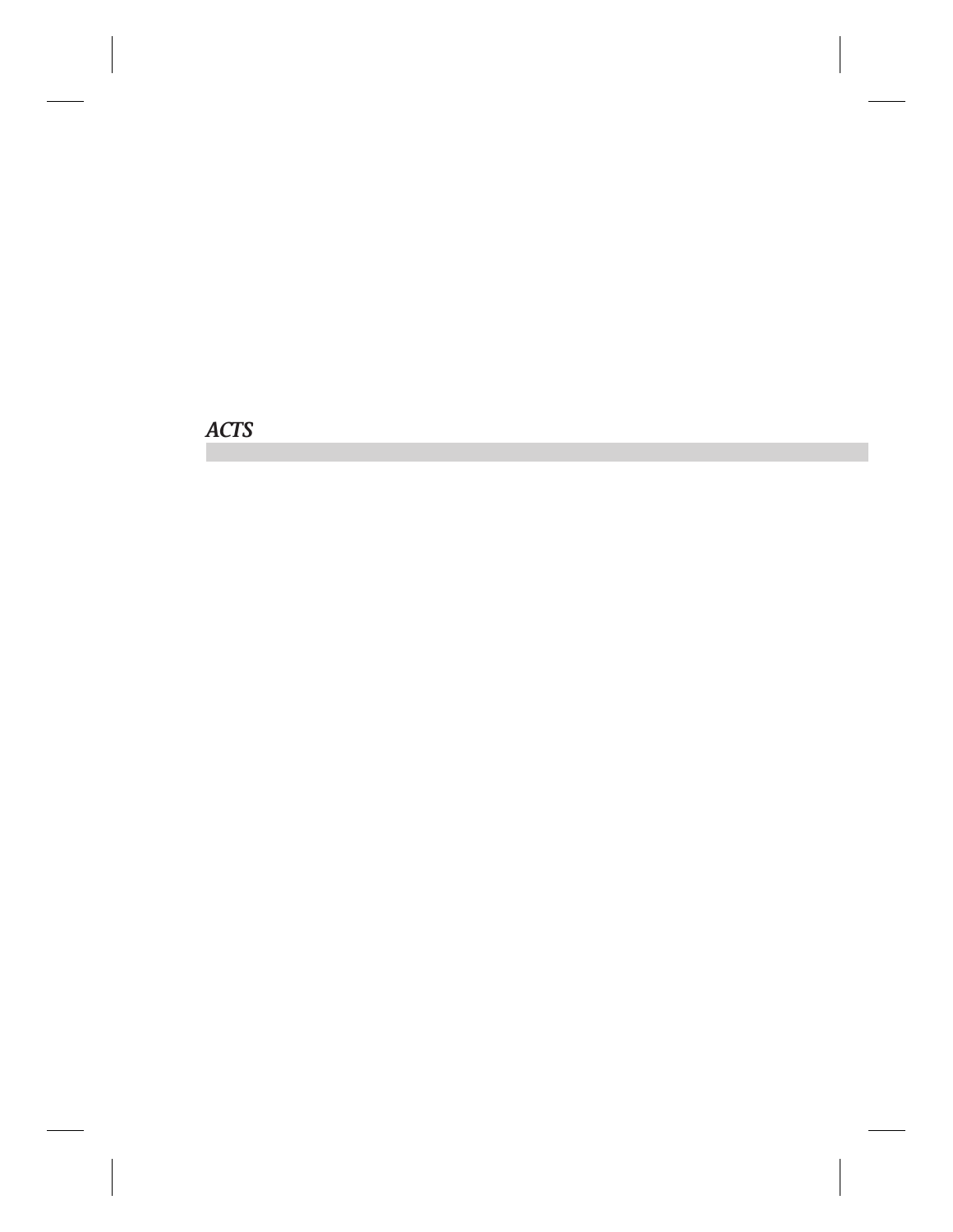# ✵*KEY PLACES IN ACTS*



Modern names and boundaries are shown in gray.

The apostle Paul, whose missionary journeys fill much of this book, traveled tremendous distances as he tirelessly spread the gospel across much of the Roman Empire. His combined trips, by land and sea, equal more than 13,000 air miles.

- **1 Judea** Jesus ascended to heaven from the Mount of Olives, outside Jerusalem, and his followers returned to the city to await the infilling of the Holy Spirit, which occurred at Pentecost. Peter gave a powerful sermon that was heard by Jews from across the empire. The Jerusalem church grew, but Stephen was martyred for his faith by Jewish leaders who did not believe in Jesus (1:1—7:60).
- **2 Samaria** After Stephen's death, persecution of Christians intensified, but it caused the believers to leave Jerusalem and spread the gospel to other cities in the empire. Philip took the gospel into Samaria, and even to a man from Ethiopia (8:1–40).
- **3 Syria** Paul (Saul) began his story as a persecutor of Christians, only to be met by Jesus himself on the road to Damascus. He became a believer, but his new faith caused opposition, so he returned to Tarsus, his home, for safety. Barnabas sought out Paul in Tarsus and brought him to the church in Antioch of Syria, where they worked together. Meanwhile, Peter had received a vision that led him to Caesarea, where he presented the gospel to a Gentile family, who became believers (9:1—12:25).
- **4 Cyprus and Galatia** Paul and Barnabas were dedicated by the church in Antioch of Syria for God's work of spreading the gospel to other cities. They set off on their first missionary journey through Cyprus and Galatia (13:1—14:28).
- **5 Jerusalem** Controversy between Jewish Christians and Gentile Christians over the matter of keeping the law

led to a special council, with delegates from the churches in Antioch and Jerusalem meeting in Jerusalem. Together, they resolved the conflict and the news was taken back to Antioch (15:1–35).

- **6 Macedonia** Barnabas traveled to Cyprus while Paul took a second missionary journey. He revisited the churches in Galatia and headed toward Ephesus, but the Holy Spirit said no. So he turned north toward Bithynia and Pontus but again was told not to go. He then received the "Macedonian call," and followed the Spirit's direction into the cities of Macedonia (15:36—17:14).
- **7 Achaia** Paul traveled from Macedonia to Athens and Corinth in Achaia, then traveled by ship to Ephesus before returning to Caesarea, Jerusalem, and finally back to Antioch (17:15— 18:22).
- **8 Ephesus** Paul's third missionary journey took him back through Cilicia and Galatia, this time straight to Ephesus in Asia. He visited other cities in Asia before going back to Macedonia and Achaia. He returned to Jerusalem by ship, despite his knowledge that arrest awaited him there (18:23—23:30).
- **9 Caesarea** Paul was arrested in Jerusalem and taken to Antipatris, then on to Caesarea under Roman guard. Paul always took advantage of any opportunity to share the gospel, and he did so before many Gentile leaders. Because Paul appealed his case to Caesar, he began the long journey to Rome (23:31—26:32).
- **10 Rome** After storms, layovers in Crete, and shipwreck on the island of Malta, Paul arrived in Sicily and finally in Italy, where he traveled by land, under guard, to his long-awaited destination: Rome, the capital of the empire (27:1—28:31).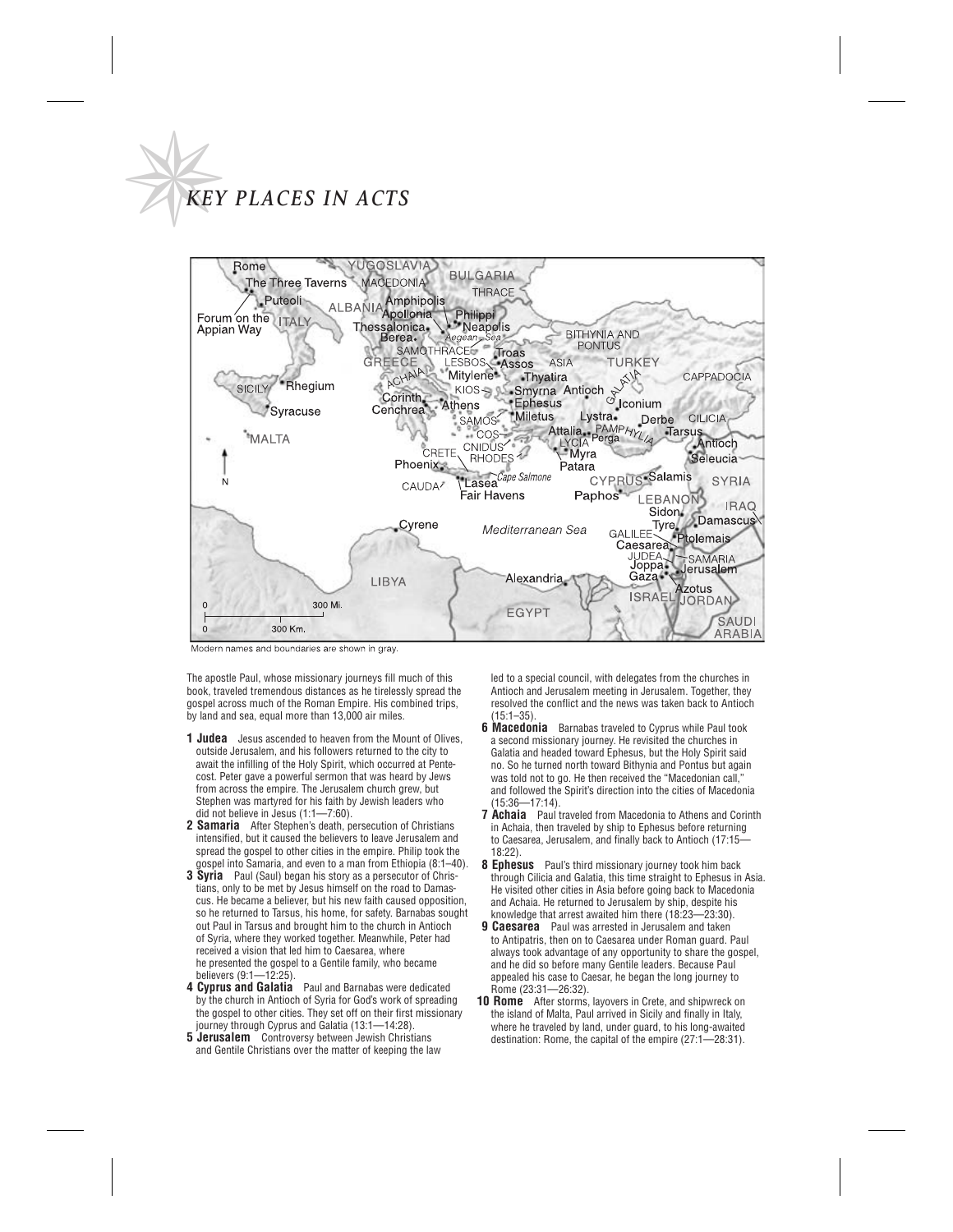# *ACTS*

| Jesus<br>crucified:<br>Pentecost:<br>church<br>begun<br>A.D. 30 | Stephen<br>martyred;<br>Paul's<br>conversion<br>35 | Paul<br>returns<br>to<br>Tarsus<br>38 | Barnabas James<br>aoes<br>to find<br>Paul<br>43 | martyred:<br>Peter<br>in prison<br>44 | Paul's<br>first<br>missionary<br>journey<br>$46 - 48$ | Jerusalem<br>council<br>50 | Paul's<br>second<br>missionary<br>journey<br>$50 - 52$ |
|-----------------------------------------------------------------|----------------------------------------------------|---------------------------------------|-------------------------------------------------|---------------------------------------|-------------------------------------------------------|----------------------------|--------------------------------------------------------|

#### **VITAL STATISTICS**

#### PURPOSE:

To give an accurate account of the birth and growth of the Christian church

#### AUTHOR:

Luke (a Gentile physician)

ORIGINAL AUDIENCE: **Theophilus** 

#### DATE WRITTEN:

Between A.D. 63 and 70

#### SETTING:

Acts is the connecting link between Christ's life and the life of the church, between the Gospels and the Letters.

#### KEY VERSE:

"But you will receive power when the Holy Spirit comes upon you. And you will be my witnesses, telling people about me everywhere—in Jerusalem, throughout Judea, in Samaria, and to the ends of the earth" (1:8).

#### KEY PEOPLE:

Peter, John, James, Stephen, Philip, Paul, Barnabas, Cornelius, James (Jesus' brother), Timothy, Lydia, Silas, Titus, Apollos, Agabus, Ananias, Felix, Festus, Agrippa, Luke

#### KEY PLACES:

Jerusalem, Samaria, Lydda, Joppa, Antioch, Cyprus, Pisidian Antioch, Iconium, Lystra, Derbe, Philippi, Thessalonica, Berea, Athens, Corinth, Ephesus, Caesarea, Malta, Rome

#### SPECIAL FEATURES:

Acts is a sequel to the Gospel of Luke. Because Acts ends so abruptly, Luke may have planned to write a third book, continuing the story.



WITH a flick of a match, friction occurs and a spark leaps from match to tinder. A small flame burns the edges and grows, fueled by wood and air. Heat builds, and soon the kindling is licked by reddish orange tongues. Higher and wider it spreads, consuming the wood. The flame has become a fire.

Nearly 2,000 years ago, a match was struck in Palestine. At first, just a few in that corner of the world were touched and warmed, but the

fire spread beyond Jerusalem and Judea out to the world and to all people. Acts provides an eyewitness account of the flame and fire—the birth and spread of the church. Beginning in Jerusalem with a small group of disciples, the message traveled across the Roman Empire. Empowered by the Holy Spirit, this courageous band preached, taught, healed, and demonstrated love in synagogues, schools, homes, marketplaces, and courtrooms, and on streets, hills, ships, and desert roads—wherever God sent them, lives and history were changed.

Written by Luke as a sequel to his Gospel, Acts is an accurate historical record of the early church. But Acts is also a theological book, with lessons and living examples of the work of the Holy Spirit, church relationships and organization, the implications of grace, and the law of love. And Acts is an apologetic work, building a strong case for the validity of Christ's claims and promises.

The book of Acts begins with the outpouring of the promised Holy Spirit and the commencement of the proclamation of the gospel of Jesus Christ. This Spirit-inspired evangelism began in Jerusalem and eventually spread to Rome, covering most of the Roman Empire. The gospel first went to the Jews, but they, as a nation, rejected it. A remnant of Jews, of course, gladly received the Good News. But the continual rejection of the gospel by the vast majority of the Jews led to the ever-increasing proclamation of the gospel to the Gentiles. This was according to Jesus' plan: The gospel was to go from Jerusalem, to Judea, to Samaria, and to the ends of the earth (1:8). This, in fact, is the pattern that the Acts narrative follows. The glorious proclamation began in Jerusalem (chapters 1—7), went to Judea and Samaria (chapters 8 and following), and to the countries beyond Judea (11:19; 13:4 and on to the end of Acts). The second half of Acts is focused primarily on Paul's missionary journeys to many countries north of the Mediterranean Sea. He, with his companions, took the gospel first to the Jews and then to the Gentiles. Some of the Jews believed, and many of the Gentiles received the Good News with joy. New churches were started, and new believers began to grow in the Christian life.

As you read Acts, put yourself in the place of the disciples: Identify with them as they are filled with the Holy Spirit, and experience the thrill of seeing thousands respond to the gospel message. Sense their commitment as they give every ounce of talent and treasure to Christ. And as you read, watch the Spirit-led boldness of these first-century believers, who through suffering and in the face of death take every opportunity to tell of their crucified and risen Lord. Then decide to be a twenty-firstcentury version of those men and women of God.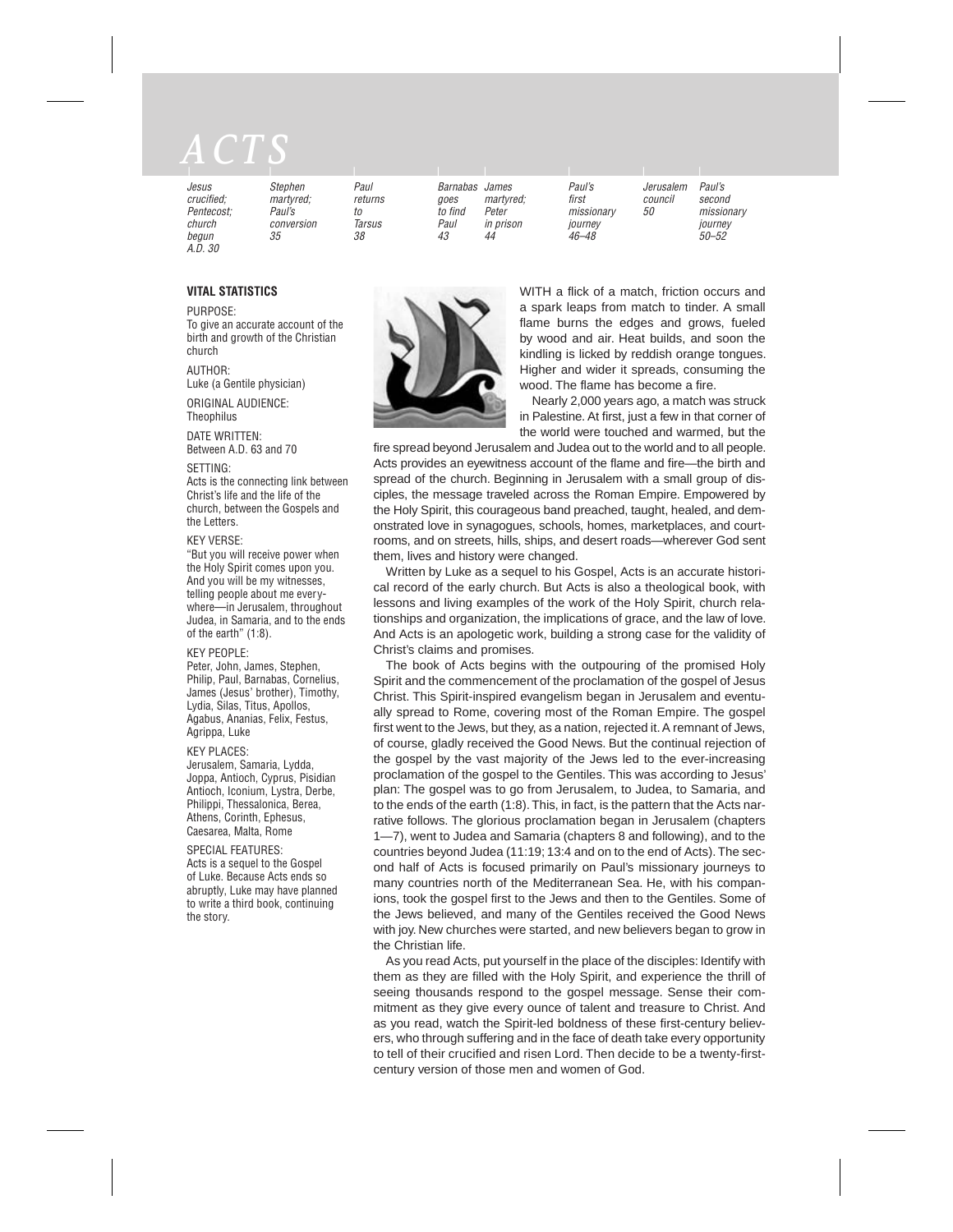| Paul's     | Nero    | Paul        | Paul's  | Paul     | Paul     | Rome      |
|------------|---------|-------------|---------|----------|----------|-----------|
| third      | becomes | imprisoned  | journey | released | martyred | destroys  |
| missionary | emperor | in Caesarea | to Rome | from     | 67?      | Jerusalem |
| journey    | 54      | 57-59       | 59      | prison   |          | 70        |
| $53 - 57$  |         |             |         | 62       |          |           |

#### **THE BLUEPRINT**

- A. PETER'S MINISTRY
	- (1:1—12:25)
	- 1. Establishment of the church
	- 2. Expansion of the church
- B. PAUL'S MINISTRY
	- (13:1—28:31)
	- 1. First missionary journey
	- 2. The council at Jerusalem
	- 3. Second missionary journey
	- 4. Third missionary journey
	- 5. Paul on trial

#### **MEGATHEMES**

performed many miracles. Peter's actions demonstrate vividly the source and effects of Christian power. Because of the Holy Spirit, God's people were empowered so they could accomplish their tasks. The Holy Spirit is still available to empower believers today. We should turn to the Holy Spirit to give us the strength, courage, and insight to accomplish our work for God.

Paul's missionary adventures show us the progress of Christianity. The gospel could not be confined to one corner of the world. This was a faith that offered hope to all humanity. We, too, should venture forth and share in this heroic task to witness for Christ in all the world.

After the resurrection of Jesus Christ, Peter preached boldly and

| Church<br><b>Beginnings</b> | Acts is the history of how Christianity<br>was founded and organized and solved its prob-<br>lems. The community of believers began by faith<br>in the risen Christ and in the power of the Holy<br>Spirit, who enabled them to witness, to love, and<br>to serve                            |
|-----------------------------|----------------------------------------------------------------------------------------------------------------------------------------------------------------------------------------------------------------------------------------------------------------------------------------------|
| <b>Holy Spirit</b>          | The church did not start or grow by its own power<br>or enthusiasm. The disciples were empowered by<br>God's Holy Spirit. He was the promised Advocate<br>and Guide sent when Jesus went to heaven.                                                                                          |
| Church Growth               | Acts presents the history of a dynamic, growing<br>community of believers from Jerusalem to Syria,<br>Africa, Asia, and Europe. In the first century,<br>Christianity spread from believing Jews to non-<br>Jews in 39 cities and 30 countries, islands, or<br>provinces.                    |
| Witnessina                  | Peter, John, Philip, Paul, Barnabas, and thousands<br>more witnessed to their new faith in Christ. By<br>personal testimony, preaching, or defense before<br>authorities, they told the story with boldness and<br>courage to groups of all sizes.                                           |
| <i><b>Opposition</b></i>    | Through imprisonment, beatings, plots, and riots,<br>Christians were persecuted by both Jews and<br>Gentiles. But the opposition became a catalyst for<br>the spread of Christianity. Growth during times of<br>oppression showed that Christianity was not the<br>work of humans hut of God |

#### THEME EXPLANATION EXPLANATION **IMPORTANCE**

New churches are continually being founded. By faith in Jesus Christ and through the power of the Holy Spirit, the church can be a vibrant agent for change. As we face new problems, Acts gives important remedies for solving them.

The Holy Spirit's work demonstrated that Christianity was supernatural. Thus, the church became more Holy Spirit conscious than problem conscious. By faith, any believer can claim the Holy Spirit's power to do Christ's work.

When the Holy Spirit works, there is movement, excitement, and growth. He gives us the motivation, energy, and ability to get the gospel to the whole world. How are you fitting into God's plan for spreading Christianity? What is your place in this movement?

We are God's people, chosen to be part of his plan to reach the world. In love and by faith, we can have the Holy Spirit's help as we witness or preach. Witnessing is also beneficial to us because it strengthens our faith as we confront those who challenge it.

God can work through any opposition. When persecution from hostile unbelievers comes, realize that it has come because you have been a faithful witness and you have looked for the opportunity to present the Good News about Christ. Seize the opportunities that opposition brings.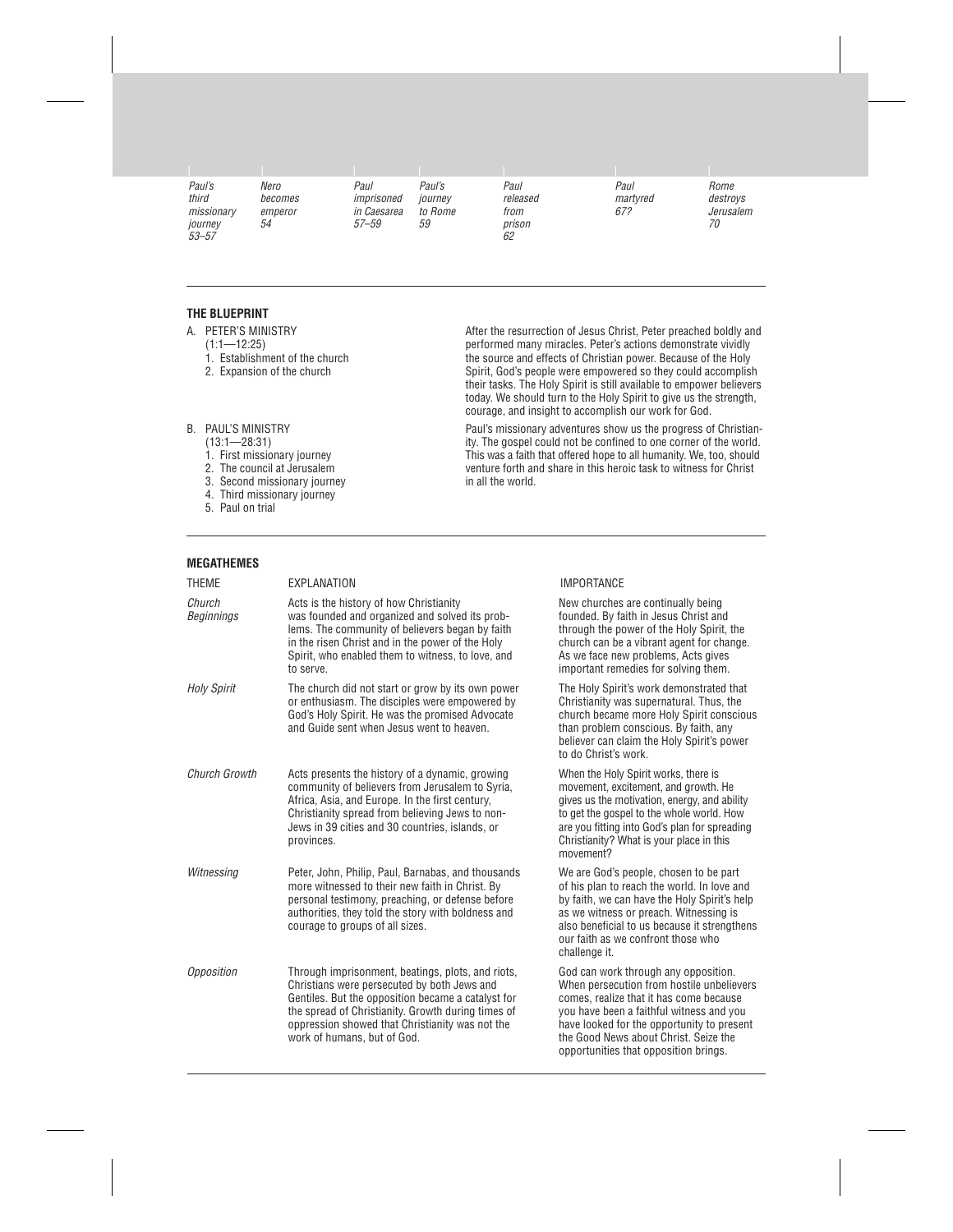#### **A. PETER'S MINISTRY (1:1—12:25)**

The book of Acts begins where the Gospels leave off, reporting the actions of the apostles and the work of the Holy Spirit. Beginning in Jerusalem, the church is established and grows rapidly, then faces intense persecution, which drives the believers out into the surrounding areas. Through this dispersion, Samaritans and Gentiles hear the Good News and believe.

#### **1. Establishment of the church**

The Promise of the Holy Spirit

**1** In my first book\* I told you, Theophilus, about everything Jesus began to do and teach <sup>2</sup> until the day he was taken up to heaven after giving his chosen apostles further instructions through the Holy Spirit. <sup>3</sup>During the forty days after his crucifixion, he appeared to the apostles from time to time, and he proved to them in many ways that he was actually alive. And he talked to them about the Kingdom of God.

4Once when he was eating with them, he commanded them, "Do not leave Jerusalem until the Father sends you the gift he promised, as I told you before. <sup>5</sup>John baptized with\* water, but in just a few days you will be baptized with the Holy Spirit."

#### The Ascension of Jesus

<sup>6</sup>So when the apostles were with Jesus, they kept asking him, "Lord, has the time come for you to free Israel and restore our kingdom?"

**1:1** The reference is to the Gospel of Luke. **1:5** Or in; also in 1:5b.

- **1:1** In the book of Acts, Luke continues the story he began in his Gospel, covering the 30 years after Jesus was taken up into heaven. During that short time the church was established, and the Good News of salvation was spread throughout the world, even to the capital of the Roman Empire. Those preaching the Good News, though ordinary people with human frailties and limitations, were empowered by the Holy Spirit to take it all over the world. In the book of Acts we learn about the nature of the church and how we, like these early believers, can turn our world upside down (17:6).
- **1:1ff** Verses 1-11 are the bridge between the events recorded in the Gospels and the events marking the beginning of the church. Jesus spent 40 days teaching his disciples, and they were drastically changed. Before the Resurrection, they had argued with each other and had deserted their Lord. One of them (Peter) even lied about knowing Jesus. Here, in a series of meetings with the living, resurrected Christ, the disciples had many questions answered. They became convinced of the Resurrection, learned about the Kingdom of God, and discovered their power source—the Holy Spirit. By reading the Bible, we can sit with the resurrected Christ in his school of discipleship. By believing in him, we can receive his power through the Holy Spirit to be new people. By joining with other Christians, we can take part in doing his work on earth.
- **1:1-3** Luke says that the disciples were eyewitnesses to all that had happened to Jesus Christ—his life before his crucifixion, and the 40 days after his resurrection as he taught them more about the Kingdom of God. Today people still doubt Jesus' resurrection. But Jesus appeared to the disciples on many occasions after his resurrection, proving that he was alive. Consider the change the Resurrection made in the disciples' lives. At Jesus' death, they had scattered, disillusioned, and fearing for their lives. After seeing the resurrected Christ, they became fearless and risked everything to spread the Good News about him around the world. They faced imprisonment, beatings, rejection, and martyrdom, yet they never compromised their mission. These men would not have risked and in some cases, given—their lives for something they knew was a fraud. They knew Jesus was alive, and the early church was fired with their enthusiasm to tell others. We need to know this so we can have confidence in their testimony. Twenty centuries later we can still be confident that our faith is based on fact.

**1:3** Jesus explained that his coming inaugurated the Kingdom of God. When he returned to heaven, God's Kingdom would remain in the hearts of all believers through the presence of the Holy Spirit. But the Kingdom of God will not be fully realized until Jesus Christ returns to judge all people and remove all evil from the world. Until that time believers are to work to spread God's Kingdom across

the world. The book of Acts records how this work was begun. What the early church started, we must continue.

- **1:4, 5** The Trinity is a description of the unique relationship of God the Father, the Son, and the Holy Spirit. If Jesus had stayed on earth, his physical presence would have limited the spread of the Good News because physically he could be in only one place at a time. After Christ was taken up into heaven, he would be spiritually present everywhere through the Holy Spirit. The Holy Spirit was sent so that God would be with and within his followers after Christ returned to heaven. The Spirit would comfort them, guide them to know his truth, remind them of Jesus' words, give them the right words to say, and fill them with power (see John 14–16).
- **1:5** At Pentecost (2:1-4) the Holy Spirit was made available to all who believed in Jesus. We receive the Holy Spirit (are baptized with him) when we receive Jesus Christ as our Savior. The baptism of the Holy Spirit must be understood in the light of his total work in Christians.

(1) The Spirit marks the beginning of the Christian experience. We cannot be Christians without his Spirit (Romans 8:9); we cannot be joined to Christ without his Spirit (1 Corinthians 6:17); we cannot be adopted as his children without his Spirit (Romans 8:14-17; Galatians 4:6, 7); we cannot be in the body of Christ except by baptism in the Spirit (1 Corinthians 12:13).

(2) The Spirit is the power of our new lives. He begins a lifelong process of change making us more like Christ (Galatians 3:3; Philippians 1:6). When we receive Christ by faith, we begin an immediate personal relationship with God. The Holy Spirit works in us to help us become like Christ.

(3) The Spirit unites the Christian community in Christ (Ephesians 2:19-22). The Holy Spirit can be experienced by all, and he works through all (1 Corinthians 12:11; Ephesians 4:4).

• **1:6** During the years of Jesus' ministry on earth, the disciples continually wondered about his Kingdom. When would it come? What would be their role? In the traditional view, the Messiah would be an earthly conqueror who would free Israel from Rome. But the Kingdom Jesus spoke about was, first of all, a spiritual Kingdom established in the hearts and lives of believers (Luke 17:21). God's presence and power dwell in believers in the person of the Holy Spirit.

**1:6, 7** Like other Jews, the disciples chafed under their Roman rulers. They wanted Jesus to free Israel from Roman power and then become their king. Jesus replied that God the Father sets the timetable for all events—worldwide, national, and personal. If you want changes in your life that God hasn't yet made, don't become impatient. Instead, trust God's timetable.

**1:1** Luke 1:3 **1:3** Luke 24:33-36 John 20:19, 26; 21:1, 14 **1:4** Luke 24:49 John 14:16-17, 26  $Arte 2.33$ **1:5**  $L$ uke 3:16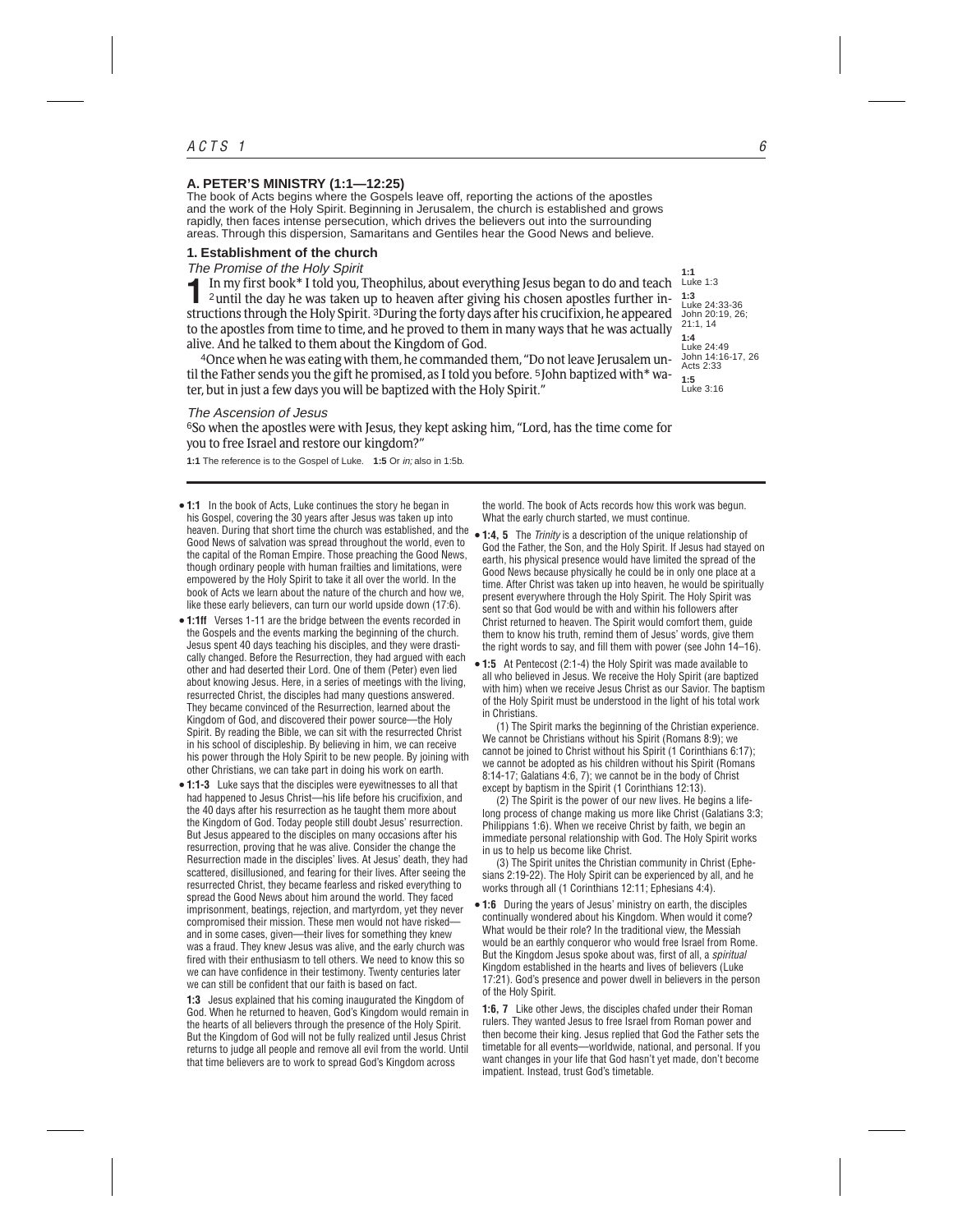| 1:7<br>Matt 24:36<br>1 Thes 5:1-2<br>1:8<br>Luke 24:48<br>John 15:27<br>Acts 2:1-4<br>1:9<br>Mark 16:19<br>1:11<br><b>Rev 1:7</b> | 7He replied, "The Father alone has the authority to set those dates and times, and they are<br>not for you to know. <sup>8</sup> But you will receive power when the Holy Spirit comes upon you. And<br>you will be my witnesses, telling people about me everywhere—in Jerusalem, throughout<br>Judea, in Samaria, and to the ends of the earth."<br><sup>9</sup> After saying this, he was taken up into a cloud while they were watching, and they could<br>no longer see him. <sup>10</sup> As they strained to see him rising into heaven, two white-robed men<br>suddenly stood among them. 11"Men of Galilee," they said, "why are you standing here star-<br>ing into heaven? Jesus has been taken from you into heaven, but someday he will return<br>from heaven in the same way you saw him go!" |
|-----------------------------------------------------------------------------------------------------------------------------------|-------------------------------------------------------------------------------------------------------------------------------------------------------------------------------------------------------------------------------------------------------------------------------------------------------------------------------------------------------------------------------------------------------------------------------------------------------------------------------------------------------------------------------------------------------------------------------------------------------------------------------------------------------------------------------------------------------------------------------------------------------------------------------------------------------------|
| 1:12<br>Luke 24:50, 52<br>1:13<br>Matt 10:2-4                                                                                     | <b>Matthias Replaces Judas</b><br><sup>12</sup> Then the apostles returned to Jerusalem from the Mount of Olives, a distance of half a<br>mile.* 13 When they arrived, they went to the upstairs room of the house where they were<br>staying.                                                                                                                                                                                                                                                                                                                                                                                                                                                                                                                                                              |
| Mark 3:16-19<br>Luke 6:14-16<br>1:14<br>Acts 2:42                                                                                 | Here are the names of those who were present: Peter, John, James, Andrew, Philip, Thom-<br>as, Bartholomew, Matthew, James (son of Alphaeus), Simon (the Zealot), and Judas (son of<br>James). <sup>14</sup> They all met together and were constantly united in prayer, along with Mary the<br>mother of Jesus, several other women, and the brothers of Jesus.                                                                                                                                                                                                                                                                                                                                                                                                                                            |
| 1:16<br>Ps 41:9                                                                                                                   | <sup>15</sup> During this time, when about 120 believers* were together in one place, Peter stood up<br>and addressed them. 16"Brothers," he said, "the Scriptures had to be fulfilled concerning<br>Judas, who guided those who arrested Jesus. This was predicted long ago by the Holy Spirit,                                                                                                                                                                                                                                                                                                                                                                                                                                                                                                            |
| 1:17<br>John 6:70-71<br>Acts 1:24-25                                                                                              | speaking through King David. 17 Judas was one of us and shared in the ministry with us."<br><sup>18</sup> (Judas had bought a field with the money he received for his treachery. Falling headfirst                                                                                                                                                                                                                                                                                                                                                                                                                                                                                                                                                                                                         |
| 1:18<br>Matt 27:3-8                                                                                                               | there, his body split open, spilling out all his intestines. <sup>19</sup> The news of his death spread to all<br>the people of Jerusalem, and they gave the place the Aramaic name Akeldama, which means<br>"Field of Blood.")                                                                                                                                                                                                                                                                                                                                                                                                                                                                                                                                                                             |
|                                                                                                                                   | 1:12 Greek a Sabbath day's journey. 1:15 Greek brothers.                                                                                                                                                                                                                                                                                                                                                                                                                                                                                                                                                                                                                                                                                                                                                    |

- **1:8** The "power" believers receive from the Holy Spirit includes courage, boldness, confidence, insight, ability, and authority. The disciples would need all these gifts to fulfill their mission. If you believe in Jesus Christ as your Savior, you can experience the power of the Holy Spirit in your life.
- **1:8** Jesus had instructed his disciples to witness to people of all nations about him (Matthew 28:19, 20). But they were told to wait first for the Holy Spirit (Luke 24:49). God has important work for you to do for him, but you must do it by the power of the Holy Spirit. We often like to get on with the job, even if it means running ahead of God. But waiting is sometimes part of God's plan. Are you waiting and listening for God's complete instructions, or are you running ahead of his plans? We need God's timing and power to be truly effective.

**1:8** This verse describes a series of ever-widening circles. The Good News was to spread, geographically, from Jerusalem. into Judea and Samaria, and finally to the ends of the earth. It would begin with the devout Jews in Jerusalem and Samaria, spread to the mixed race in Samaria, and, finally, be offered to Gentiles all over the world. God's Good News has not reached its final destination if someone in your family, your workplace, your school, or your community hasn't heard the Good News about Jesus Christ. Make sure that you are contributing in some way to the everwidening circle of God's loving message.

**1:9-11** After 40 days with his disciples (1:3), Jesus returned to heaven. It was important for the disciples to see Jesus taken up into heaven; they knew without a doubt that he was God and that his home was in heaven. The two white-robed men were angels who proclaimed to the disciples that one day Jesus would return in the same way he had gone—bodily and visibly. History is not haphazard or cyclical; it is moving toward a specific point—the return of Jesus to judge and rule over the earth. We should be ready for his sudden return (1 Thessalonians 5:2), not by standing around "staring into heaven," but by working hard to share the Good News so that others will be able to share in God's great blessings.

• **1:12, 13** After Christ was taken up into heaven, the disciples

immediately returned to Jerusalem and had a prayer meeting. Jesus had said they would be baptized with the Holy Spirit in a few days, so they waited and prayed. When you face a difficult task, an important decision, or a baffling dilemma, don't rush into the work and just hope it comes out the way it should. Instead, make your first step prayer for the Holy Spirit's power and guidance.

**1:13** A "Zealot" could mean anyone zealous for the Jewish law. The Zealots may have been a radical political party working for the violent overthrow of Roman rule in Israel.

**1:14** At this time, Jesus' brothers were with the disciples. During Jesus' lifetime, they had not believed he was the Messiah (John 7:5), but his resurrection must have convinced them. Jesus' special appearance to James, one of his brothers, may have been an especially significant event in their conversion (see 1 Corinthians 15:7).

**1:15-26** This was the first church business meeting. The small group of 11 had already grown to more than 120. The main order of business was to appoint a new disciple, or apostle, as the 11 were now called. While the apostles waited, they were doing what they could—praying, seeking God's guidance, and getting organized. Waiting for God to work does not mean sitting around doing nothing. We must do what we can, while we can, as long as we don't run ahead of God.

**1:16, 17** How could someone who had been with Jesus daily betray him? Judas had received the same calling and teaching as everyone else. But he had chosen to reject Christ. Judas hardened his heart and joined in the plot with Jesus' enemies to put him to death. Judas remained unrepentant to the end, and he finally committed suicide. Although Jesus predicted this would happen, it was Judas's choice. Those privileged to be close to the truth are not necessarily *committed* to the truth. See Judas's Profile in Mark 14, p. 1655 for more information on his life.

**1:18** Matthew says that Judas hanged himself (Matthew 27:5); Acts says that he fell. The traditional explanation is that when Judas hanged himself, the rope or branch broke, Judas fell, and his body burst open.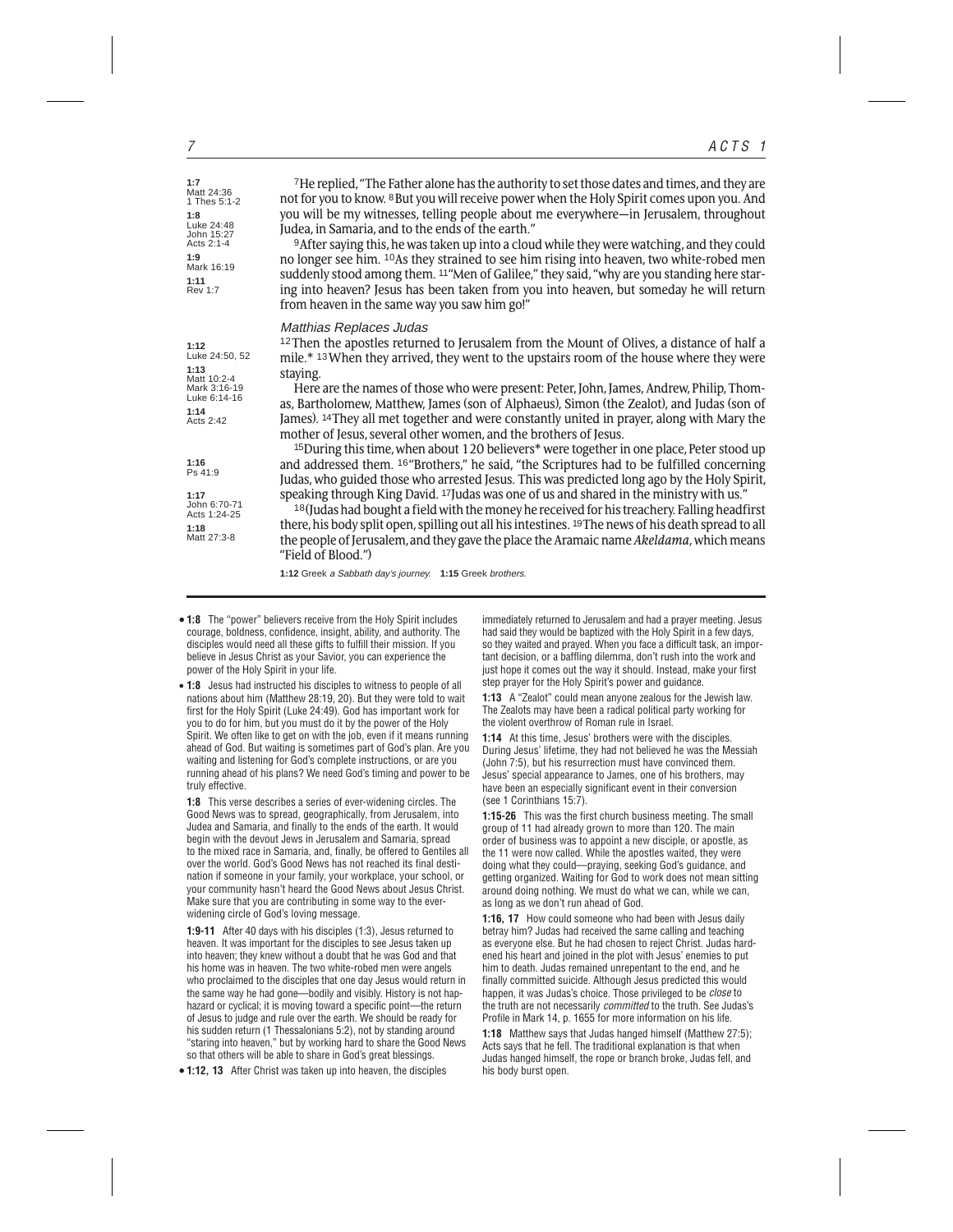<sup>20</sup>Peter continued, "This was written in the book of Psalms, where it says, 'Let his home become desolate, with no one living in it.' It also says, 'Let someone else take his position.'\*

<sup>21</sup>"So now we must choose a replacement for Judas from among the men who were with us the entire time we were traveling with the Lord Jesus—<sup>22</sup>from the time he was baptized by John until the day he was taken from us. Whoever is chosen will join us as a witness of Jesus' resurrection."

<sup>23</sup> So they nominated two men: Joseph called Barsabbas (also known as Justus) and Matthias. <sup>24</sup>Then they all prayed, "O Lord, you know every heart. Show us which of these men **1:24** you have chosen <sup>25</sup> as an apostle to replace Judas in this ministry, for he has deserted us and gone where he belongs." <sup>26</sup>Then they cast lots, and Matthias was selected to become an  $\frac{1}{1000}$  16:33 apostle with the other eleven.

#### The Holy Spirit Comes

**2** On the day of Pentecost\* all the believers were meeting together in one place. <sup>2</sup>Sud-<br>denly, there was a sound from heaven like the roaring of a mighty windstorm, and it filled the house where they were sitting. <sup>3</sup>Then, what looked like flames or tongues of fire appeared and settled on each of them. <sup>4</sup>And everyone present was filled with the Holy Spirit and began speaking in other languages,\* as the Holy Spirit gave them this ability.

<sup>5</sup>At that time there were devout Jews from every nation living in Jerusalem. <sup>6</sup>When they heard the loud noise, everyone came running, and they were bewildered to hear their own languages being spoken by the believers.

<sup>7</sup>They were completely amazed. "How can this be?" they exclaimed. "These people are all from Galilee, 8 and yet we hear them speaking in our own native languages! 9Here we are—Parthians, Medes, Elamites, people from Mesopotamia, Judea, Cappadocia, Pontus, the province of Asia, <sup>10</sup>Phrygia, Pamphylia, Egypt, and the areas of Libya around Cyrene, visitors from Rome <sup>11</sup>(both Jews and converts to Judaism), Cretans, and Arabs. And we all hear these people speaking in our own languages about the wonderful things God has done!" <sup>12</sup>They stood there amazed and perplexed. "What can this mean?" they asked each other.

<sup>13</sup>But others in the crowd ridiculed them, saying, "They're just drunk, that's all!" Eph 5:18 **1:20** Pss 69:25; 109:8. **2:1** The Festival of Pentecost came 50 days after Passover (when Jesus was crucified). **2:4** Or in other tongues.

**1:21, 22** Many consistently followed Jesus throughout his ministry on earth. The 12 disciples were his inner circle, but others shared the disciples' deep love for and commitment to Jesus.

**1:21-25** The apostles had to choose a replacement for Judas Iscariot. They outlined specific criteria for making the choice. After finalists were chosen, the apostles prayed, asking God to guide the selection process. This gives us a good example of how to proceed when we are making important decisions. Set up criteria consistent with the Bible, examine the alternatives, and pray for wisdom and guidance to reach a wise decision.

**1:26** The disciples became apostles. Disciple means "follower or learner," and *apostle* means "messenger or missionary." These men now had the special assignment of spreading the Good News of Jesus' death and resurrection.

**2:1** Held 50 days after Passover, Pentecost was also called the Festival of First Harvest. It was one of three major annual festivals (Deuteronomy 16:16), a festival of thanksgiving for the harvested crops. Jesus was crucified at Passover time, and he ascended 40 days after his resurrection. The Holy Spirit came 50 days after the Resurrection, 10 days after the Ascension. Jews of many nations had gathered in Jerusalem for this festival. Thus, Peter's speech (2:14ff) was given to an international audience, and it resulted in a worldwide harvest of new believers—the first converts to Christianity.

• **2:3, 4** This was a fulfillment of John the Baptist's words about the Holy Spirit's baptizing with fire (Luke 3:16) and of the prophet Joel's words about the outpouring of the Holy Spirit (Joel 2:28, 29).

Why tongues of fire? Tongues symbolize speech and the communication of the Good News. Fire symbolizes God's purifying presence, which burns away the undesirable elements of our lives and sets our hearts aflame to ignite the lives of others. On Mount Sinai, God confirmed the validity of the Old Testament law with fire from heaven (Exodus 19:16-18). At Pentecost, God confirmed the validity of the Holy Spirit's ministry by sending fire. At Mount Sinai, fire came down on one place; at Pentecost, fire came down on many believers, symbolizing that God's presence is available to all who believe in him.

- **2:3, 4** God made his presence known to this group of believers in a spectacular way—roaring wind (2:2), fire, and his Holy Spirit. Would you like God to reveal himself to you in such recognizable ways? He may do so, but be wary of forcing your expectations on God. In 1 Kings 19:10-13, Elijah also needed a message from God. First came a great wind, then an earthquake, and finally a fire. But God's message came in a "gentle whisper." God may use dramatic methods to work in your life—or he may speak in gentle whispers. Wait patiently and always listen.
- **2:4-11** These people literally spoke in other languages as the Spirit gave them ability—a miraculous attention-getter for the international crowd gathered in town for the festival. All the nationalities represented recognized their own languages being spoken. More than miraculous speaking drew people's attention, however; they saw the presence and power of the Holy Spirit. The apostles continued to minister in the Holy Spirit's power wherever they went.

**2:7, 8** Christianity is not limited to any race or group of people. Christ offers salvation to all people without regard to nationality. Visitors in Jerusalem were surprised to hear the apostles and other believers speaking in languages other than their own, but they need not have been. God works all kinds of miracles to spread the Good News, using many languages as he calls all kinds of people to become his followers. No matter what your race, color, nationality, or language, God speaks to you. Are you listening?

**2:9-11** Why are all these places mentioned? This is a list of many lands from which Jews had come to the festivals in Jerusalem. These Jews were not originally from Palestine because their

**1:20** †Pss 69:25; 109:8 **1:21-22** Mark 1:9-11

Acts 6:6 **1:26**

**2:1** Lev 23:15-21 Deut 16:9-11 Acts 1:14; 20:16 **2:2** Acts 4:31 **2:4** Mark 16:17 Acts 4:31; 10:44-46; 19:6 1 Cor 12:10; 13:1 **2:7** Acts 1:11 **2:9** Acts 16:6; 19:10 1 Pet 1:1 **2:10** Matt 27:32 Acts 13:13; 16:6

**2:13** 1 Cor 14:23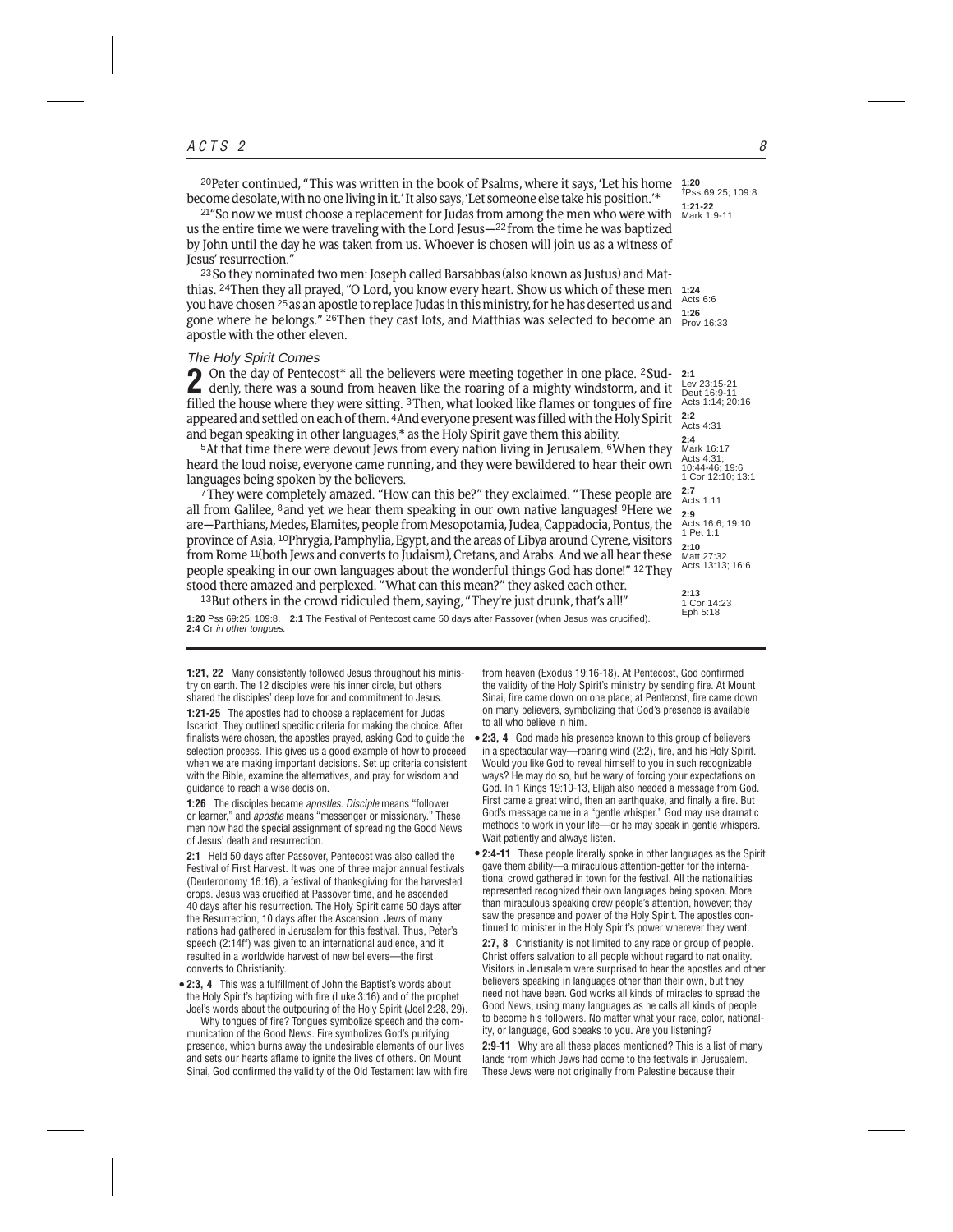#### **A JOURNEY THROUGH THE BOOK OF ACTS**

Beginning with a brief summary of Jesus' last days on earth with his disciples, his ascension, and the selection of a replacement for Judas Iscariot, Luke moves quickly to his subject the spread of the gospel and the growth of the church. Pentecost, highlighted by the filling of the Holy Spirit (2:1-13) and Peter's powerful sermon (2:14-42), was the beginning. Then the Jerusalem church grew daily through the bold witness of Peter and John and the love of the believers (2:43–4:37). The infant church was not without problems, however, with external opposition (resulting in imprisonment, beatings, and death) and internal deceit and complaining. Greek-speaking Jewish believers were appointed to help with the administration of the church to free the apostles to preach. Stephen and Philip were among the first deacons, and Stephen became the church's first martyr (5:1–8:3).

Instead of stopping Christianity, opposition and persecution served as catalysts for its spread because the believers took the message with them wherever they fled (8:4). Soon there were converts throughout **Samaria** and even in **Ethiopia** (8:5-40).

At this point, Luke introduces us to a bright young Jew, zealous for the law and intent on ridding Judaism of the Jesus heresy. But on the way to **Damascus** to capture believers, Saul was converted when he was confronted in person by the risen Christ (9:1-9). Through the ministry of Ananias and the sponsorship of Barnabas, Saul (Paul) was welcomed into the fellowship and then sent to **Tarsus** for safety (9:10-30).

Meanwhile, the church continued to thrive throughout **Judea, Galilee,** and **Samaria**. Luke recounts Peter's preaching and how Peter healed Aeneas in **Lydda** and Dorcas in **Joppa** (9:31-43). While in **Joppa,** Peter learned through a vision that he could take the gospel to the "unclean" Gentiles. Peter understood, and he faithfully shared the truth with Cornelius, whose entire household became believers (chapter 10). This was startling news to the **Jerusalem** church; but when Peter told his story, they praised God for his plan for all people to hear the Good News (11:1-18). This pushed the church into even wider circles as the message was preached to Greeks in **Antioch,** where Barnabas went to encourage the believers. Then he went on to **Tarsus** to find Saul (11:20-26).

To please the Jewish leaders, Herod joined in the persecution of the **Jerusalem** church, killing James (John's brother) and imprisoning Peter. But God freed Peter, and Peter walked from prison to a prayer meeting on his behalf at John Mark's house (chapter 12).

Here Luke shifts the focus to Paul's ministry. Commissioned by the **Antioch** church for a missionary tour (13:1-3), Paul and Barnabas took the gospel to **Cyprus** and south **Galatia** with great success (13:4–14:28). But the Jewish-Gentile controversy still smoldered, and with so many Gentiles responding to Christ, the controversy threatened to divide the church. So a council met in **Jerusalem** to rule on the relationship of Gentile Christians to the Old Testament laws. After hearing both sides, James (Jesus' brother and the leader of the Jerusalem church) resolved the issue and sent messengers to the churches with the decision (15:1-31).

After the council, Paul and Silas preached in **Antioch.** Then they left for **Syria** and **Cilicia** as Barnabas and Mark sailed for **Cyprus** (15:35-41). On this second missionary journey, Paul and Silas traveled throughout **Macedonia** and **Achaia,** establishing churches in **Philippi, Thessalonica, Berea, Corinth,** and **Ephesus** before returning to **Antioch** (16:1–18:22). Luke also tells of the ministry of Apollos (18:24-28).

On Paul's third missionary trip, he traveled through **Galatia, Phrygia, Macedonia,** and **Achaia,** encouraging and teaching the believers (19:1–21:9). During this time, he felt compelled to go to **Jerusalem;** and although he was warned by Agabus and others of impending imprisonment (21:10-12), he continued his journey in that direction.

While in **Jerusalem,** Paul was accosted in the Temple by an angry mob and taken into protective custody by the Roman commander (21:17–22:29). Now we see Paul as a prisoner and on trial before the Jewish high council (23:1-9), Governor Felix (23:23–24:27), and Festus and Agrippa (25:1–26:32). In each case, Paul gave a strong and clear witness for his Lord.

Because Paul appealed to Caesar, however, he was sent to **Rome** for the final hearing of his case. But on the way, the ship was destroyed in a storm, and the sailors and prisoners had to swim ashore. Even in this circumstance Paul shared his faith (27:1–28:10). Eventually the journey continued and Paul arrived in Rome, where he was held under house arrest while awaiting trial (28:11-31).

Luke ends Acts abruptly with the encouraging word that Paul had freedom in his captivity as he talked to visitors and guards, "boldly proclaiming the Kingdom of God and teaching about the Lord Jesus Christ. And no one tried to stop him" (28:31).

ancestors had been dispersed to other parts of the world through captivities and persecutions. Very likely, some of the Jews who responded to Peter's message returned to their homelands with God's Good News of salvation. Thus, God prepared the way for the spread of the Good News. As you read Acts, you will see how the way was often prepared for Paul and other messengers by people who had become believers at Pentecost. The church at Rome, for example, was probably begun by such Jewish believers.

**2:12** When the gathered crowd recognized that something supernatural was taking place, they naturally wanted an explanation. At this point, Peter stepped forward and explained the truth about

God. This should be the pattern in our lives as well. Hopefully we are living in such a way that people will see Christ in us. If we do shine and sparkle (Matthew 5:14; Philippians 2:15) and if we are "salty" (Matthew 5:13), we will get the attention of others. They will surely want to know what is so attractive and different about us. Then we can explain our "Christian hope" (1 Peter 3:15). What is different about your life? What supernatural evidence would cause someone to stop you and say, "What can this mean?"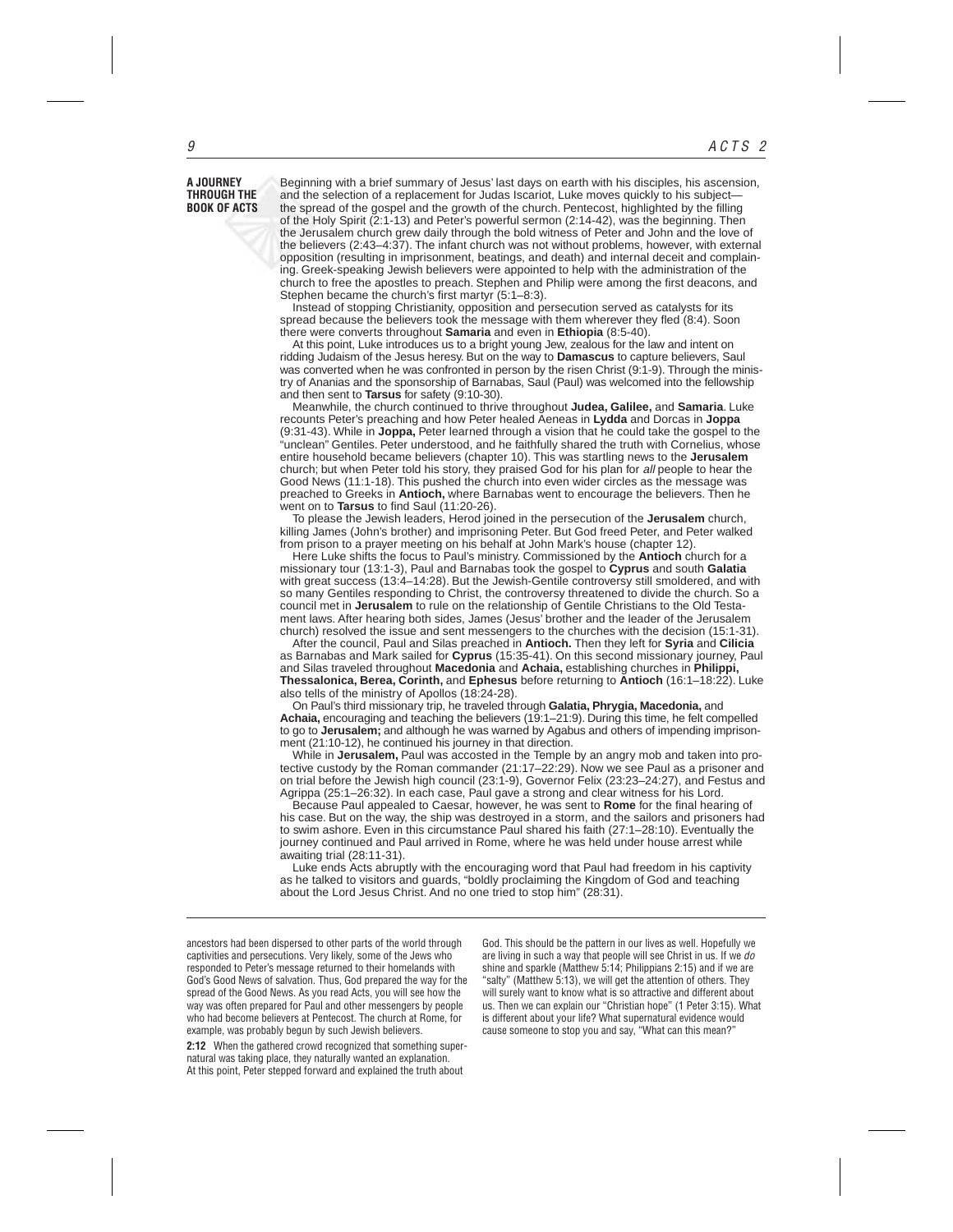#### Peter Preaches to the Crowd

14Then Peter stepped forward with the eleven other apostles and shouted to the crowd, "Listen carefully, all of you, fellow Jews and residents of Jerusalem! Make no mistake about this. <sup>15</sup>These people are not drunk, as some of you are assuming. Nine o'clock in the morning is much too early for that. <sup>16</sup>No, what you see was predicted long ago by the prophet Joel:

| <sup>17</sup> 'In the last days,' God says,                                                              | $2:17-21$                |
|----------------------------------------------------------------------------------------------------------|--------------------------|
| I will pour out my Spirit upon all people.                                                               | <b>Joel 2:28-32</b>      |
| Your sons and daughters will prophesy.                                                                   |                          |
| Your young men will see visions,                                                                         |                          |
| and your old men will dream dreams.                                                                      |                          |
| <sup>18</sup> In those days I will pour out my Spirit                                                    | 2:18                     |
| even on my servants—men and women alike—                                                                 | Num 11:29<br>1 Cor 12:10 |
| and they will prophesy.                                                                                  |                          |
| <sup>19</sup> And I will cause wonders in the heavens above                                              |                          |
| and signs on the earth below-                                                                            |                          |
| blood and fire and clouds of smoke.                                                                      |                          |
| <sup>20</sup> The sun will become dark,                                                                  | 2:20                     |
| and the moon will turn blood red                                                                         | Matt 24:29               |
| before that great and glorious day of the Lorp arrives.                                                  |                          |
| <sup>21</sup> But everyone who calls on the name of the LORD                                             | 2:21                     |
| will be saved.'*                                                                                         | Rom 10:13                |
| <sup>22</sup> People of Israel, listen! God publicly endorsed Jesus the Nazarene* by doing powerful 2:22 |                          |

<sup>22</sup>"People of Israel, listen! God publicly endorsed Jesus the Nazarene\* by doing powerful miracles, wonders, and signs through him, as you well know. <sup>23</sup>But God knew what would **2:22** John 3:2 happen, and his prearranged plan was carried out when Jesus was betrayed. With the help of lawless Gentiles, you nailed him to a cross and killed him. <sup>24</sup>But God released him from the horrors of death and raised him back to life, for death could not keep him in its grip. <sup>25</sup>King David said this about him: **2:23** 1 Pet 1:20 **2:24** Acts 3:15 **2:25-28** †Ps 16:8-11

'I see that the Lorp is always with me. I will not be shaken, for he is right beside me. <sup>26</sup> No wonder my heart is glad, and my tongue shouts his praises! My body rests in hope.

**2:17-21** Joel 2:28-32. **2:22** Or Jesus of Nazareth.

• **2:14** Peter had been an unstable leader during Jesus' ministry, letting his bravado be his downfall, even denying that he knew Jesus (John 18:15-18, 25-27). But Christ had forgiven and restored him (John 21). This was a new Peter, humble but bold. His confidence came from the Holy Spirit, who made him a powerful and dynamic speaker. Have you ever felt as if you've made such bad mistakes that God could never forgive and use you? No matter what sins you have committed, God promises to forgive you and make you useful for his Kingdom. Allow him to forgive you and use you effectively to serve him.

**2:14ff** Peter tells the people that they should listen to the testimony of the believers because the Old Testament prophecies concerning Jesus had been entirely fulfilled in him (2:14-21), because Jesus is the Messiah (2:25-36), and because the risen Christ could change their lives (2:37-40).

**2:16-21** Not everything mentioned in Joel 2:28, 29 was happening that particular morning. The "last days" include all the days between Christ's first and second comings and is another way of saying "from now on." "That great and glorious day of the LORD" (2:20) denotes the whole Christian age. Even Moses yearned for the Lord to put his Spirit upon everyone (Numbers 11:29). At Pentecost the Holy Spirit was released throughout the entire world—to men, women, slaves, Jews, Gentiles. Now everyone can receive the Spirit. This was a revolutionary thought for first-century Jews.

**2:23** Everything that happened to Jesus was under God's control. His plans were never disrupted by the Roman government or the

Jewish officials. This was especially comforting to those facing oppression during the time of the early Christian church.

Acts 13:30-35

**2:24** Peter spoke forthrightly about the Resurrection. As Peter preached, the events of Christ's death and resurrection were still hot news, less than two months old. Christ's execution had been carried out in public before many witnesses. His empty tomb was available for inspection just a short distance away. If Christ had not truly died, Peter's message would have been laughed at or ignored. If Christ had not been resurrected, authorities could have produced his body and put an end to this new faith. But Peter and the apostles had witnessed the risen Christ. Changed men, they announced the news with great passion and conviction.

Our faith and our credibility also rest on the truth of the empty tomb. Why? For a number of important reasons. According to the apostle Paul in 1 Corinthians 15, the resurrection of Christ means that he is the Son of God and that his word can be trusted. It means that his sacrifice for sin was acceptable to God, so we can be completely forgiven. It means that our Savior is alive and active, able to help us in times of need. It also means that one day we, too, will conquer death. The Christian faith rests on the basic fact of the empty tomb. Don't neglect this essential part of the gospel when you share your faith with others.

**2:25-32** Peter quoted from Psalm 16:8-11—a psalm written by David. He explained that David was not writing about himself because David died and was buried (2:29). Instead, he was writing as a prophet (2:30) who spoke of the Messiah who would be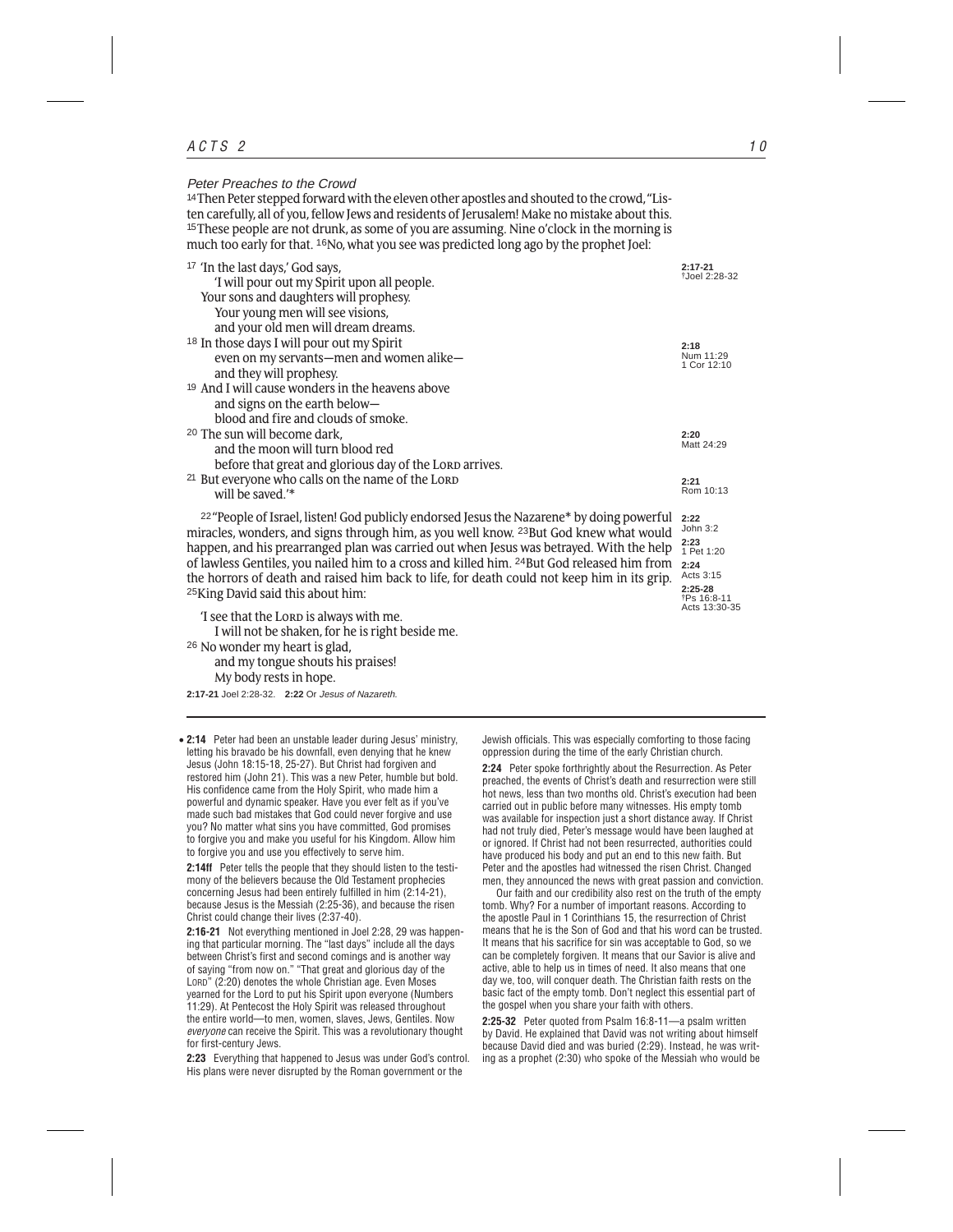<sup>27</sup> For you will not leave my soul among the dead\*

or allow your Holy One to rot in the grave.

<sup>28</sup> You have shown me the way of life,

and you will fill me with the joy of your presence.'\*

<sup>29</sup>"Dear brothers, think about this! You can be sure that the patriarch David wasn't referring to himself, for he died and was buried, and his tomb is still here among us. <sup>30</sup>But he was a prophet, and he knew God had promised with an oath that one of David's own descendants would sit on his throne. <sup>31</sup>David was looking into the future and speaking of the Messiah's resurrection. He was saying that God would not leave him among the dead or allow his body to rot in the grave.

<sup>32</sup>"God raised Jesus from the dead, and we are all witnesses of this. <sup>33</sup>Now he is exalted to the place of highest honor in heaven, at God's right hand. And the Father, as he had promised, gave him the Holy Spirit to pour out upon us, just as you see and hear today. <sup>34</sup>For David himself never ascended into heaven, yet he said,

'The Lorp said to my Lord, "Sit in the place of honor at my right hand

<sup>35</sup> until I humble your enemies,

making them a footstool under your feet."'\*

<sup>36</sup>"So let everyone in Israel know for certain that God has made this Jesus, whom you crucified, to be both Lord and Messiah!"

<sup>37</sup>Peter's words pierced their hearts, and they said to him and to the other apostles, "Brothers, what should we do?"

<sup>38</sup>Peter replied, "Each of you must repent of your sins and turn to God, and be baptized in the name of Jesus Christ for the forgiveness of your sins. Then you will receive the gift of the Holy Spirit. <sup>39</sup>This promise is to you, and to your children, and even to the Gentiles\*—all who have been called by the Lord our God." <sup>40</sup>Then Peter continued preaching for a long time, strongly urging all his listeners, "Save yourselves from this crooked generation!"

<sup>41</sup>Those who believed what Peter said were baptized and added to the church that day about 3,000 in all.

The Believers Form a Community

<sup>42</sup>All the believers devoted themselves to the apostles' teaching, and to fellowship, and to sharing in meals (including the Lord's Supper\*), and to prayer.

<sup>43</sup>A deep sense of awe came over them all, and the apostles performed many miraculous signs and wonders. <sup>44</sup>And all the believers met together in one place and shared everything they had. <sup>45</sup>They sold their property and possessions and shared the money with those in

2:27 Greek *in Hades;* also in 2:31. 2:25-28 Ps 16:8-11 (Greek version). 2:34-35 Ps 110:1. 2:39 Or *and to people*<br>*far in the future;* Greek reads *and to those far away.* 2:42 Greek *the breaking of bread;* also in 2:46.

resurrected. The emphasis here is that Jesus' body was not left to rot in the grave but was, in fact, resurrected and glorified.

**2:37** After Peter's powerful, Spirit-filled message, the people were deeply moved and asked, "What should we do?" This is the basic question we must ask. It is not enough to be sorry for our sins. We must repent, ask God to forgive us, and then live like forgiven people. Has God spoken to you through his Word or through the words of another believer? Like Peter's audience, ask God what you should do, and then obey.

**2:38, 39** If you want to follow Christ, you must "repent of your sins, turn to God, and be baptized in the name of Jesus Christ." To repent means to turn from sin, to change the direction of your life from selfishness and rebellion against God's laws. At the same time, you must turn to Christ, depending on him for forgiveness, mercy, guidance, and purpose. We cannot save ourselves—only God can save us. Baptism identifies us with Christ and with the community of believers. It is a condition of discipleship and a sign of faith.

**2:40-43** About 3,000 people became new believers when Peter preached the Good News about Christ. These new Christians

were united with the other believers, taught by the apostles, and included in the prayer meetings and fellowship. New believers in Christ need to be in groups, where they can learn God's Word, pray, and mature in the faith. If you have just begun a relationship with Christ, seek out other believers for fellowship, prayer, and teaching. This is the way to grow.

**2:44** Recognizing the other believers as brothers and sisters in the family of God, the Christians in Jerusalem shared all they had so that all could benefit from God's gifts. It is tempting especially if we have material wealth—to cut ourselves off from one another, concerning ourselves with only our interests and enjoying only our own little piece of the world. But as part of God's spiritual family, it is our responsibility to help one another in every way possible. God's family works best when its members work together.

**2:29** 1 Kgs 2:10 Acts 13:36 **2:30** 2 Sam 7:12-14 †Pss 89:4; 132:11 **2:31** †Ps 16:10 **2:33** John 14:26 Acts 1:4, 8 Eph 4:8 Phil 2:9 **2:34-35** †Ps 110:1

**2:36** Acts 5:30-31

**2:37** Acts 16:30

Acts 3:19; 8:12; 22:16 **2:39**

Isa 44:3; 57:19 Eph 2:13

**2:40** Deut 32:5 Phil 2:15

**2:42** Acts 20:7

**2:44-45** Acts 4:32-37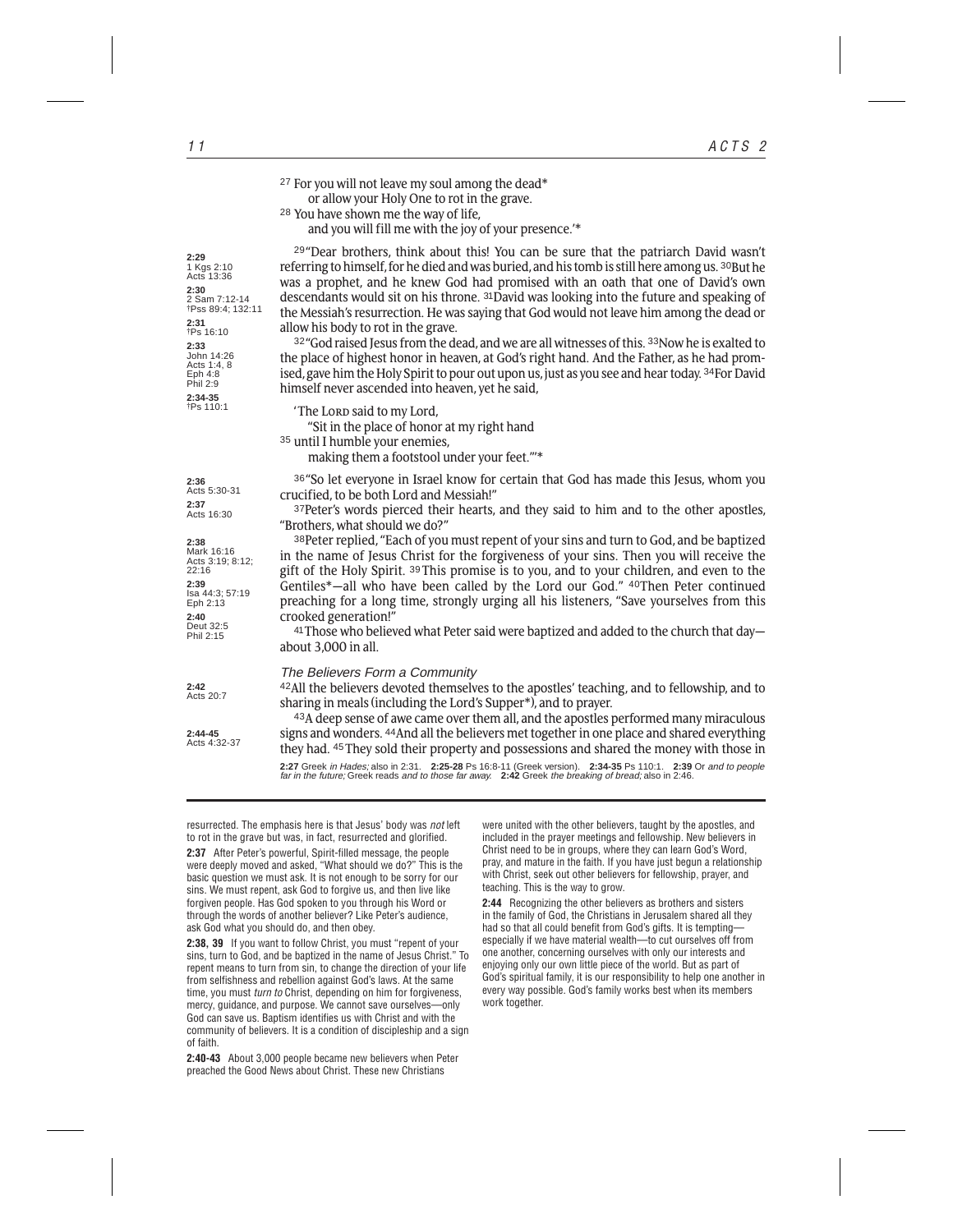need. <sup>46</sup>They worshiped together at the Temple each day, met in homes for the Lord's Supper, and shared their meals with great joy and generosity\*—<sup>47</sup>all the while praising God and **2:47** enjoying the goodwill of all the people. And each day the Lord added to their fellowship those who were being saved. Acts 4:4; 6:7 Rom 14:18

#### Peter Heals a Crippled Beggar

**3** Peter and John went to the Temple one afternoon to take part in the three o'clock prayer service. <sup>2</sup>As they approached the Temple, a man lame from birth was being carried in. Each day he was put beside the Temple gate, the one called the Beautiful Gate, so he could Acts 14:8 beg from the people going into the Temple. <sup>3</sup>When he saw Peter and John about to enter, he asked them for some money. **3:1**

<sup>4</sup>Peter and John looked at him intently, and Peter said, "Look at us!" <sup>5</sup>The lame man looked at them eagerly, expecting some money. <sup>6</sup> But Peter said, "I don't have any silver or gold for you. But I'll give you what I have. In the name of Jesus Christ the Nazarene,\* get up and\* walk!"

<sup>7</sup>Then Peter took the lame man by the right hand and helped him up. And as he did, the man's feet and ankles were instantly healed and strengthened. <sup>8</sup>He jumped up, stood on his feet, and began to walk! Then, walking, leaping, and praising God, he went into the Temple with them.

<sup>9</sup>All the people saw him walking and heard him praising God. <sup>10</sup>When they realized he was the lame beggar they had seen so often at the Beautiful Gate, they were absolutely astounded! <sup>11</sup>They all rushed out in amazement to Solomon's Colonnade, where the man was holding tightly to Peter and John.

#### Peter Preaches in the Temple

<sup>12</sup>Peter saw his opportunity and addressed the crowd. "People of Israel," he said, "what is so surprising about this? And why stare at us as though we had made this man walk by our own power or godliness? <sup>13</sup>For it is the God of Abraham, Isaac, and Jacob—the God of all our ancestors—who has brought glory to his servant Jesus by doing this. This is the same Jesus whom you handed over and rejected before Pilate, despite Pilate's decision to release him. <sup>14</sup>You rejected this holy, righteous one and instead demanded the release of a murderer. <sup>15</sup>You killed **3:15** Acts 2:24; 5:30 the author of life, but God raised him from the dead. And we are witnesses of this fact!

Acts 10:3, 9, 30 **3:2 3:4** Acts 13:9; 14:9 **3:6** Acts 4:10 **3:8** John 5:14 **3:9** Acts 4:16, 21 **3:10** John 9:8 **3:11** John 10:23 Acts 5:12

**3:13** †Exod 3:6, 15 Matt 22:32 Acts 5:30; 7:32

**2:46** Or and sincere hearts. **3:6a** Or Jesus Christ of Nazareth. **3:6b** Some manuscripts do not include get up and.

**2:46** A common misconception about the first Christians (who were Jews) was that they rejected the Jewish religion. But these believers saw Jesus' message and resurrection as the fulfillment of everything they knew and believed from the Old Testament. The Jewish believers at first did not separate themselves from the rest of the Jewish community. They still went to the Temple and synagogues for worship and instruction in the Scriptures. But their belief in Jesus created great friction with Jews who didn't believe that Jesus was the Messiah. Thus, believing Jews were forced to meet in private homes for Communion, prayer, and teaching about Christ. By the end of the first century, many of these Jewish believers were excommunicated from their synagogues.

**2:47** A healthy Christian community attracts people to Christ. The Jerusalem church's zeal for worship and brotherly love was contagious. A healthy, loving church will grow in numbers. What are you doing to make your church the kind of place that will attract others to Christ?

**3:1** The Jews observed three times of prayer—morning (9:00 AM), afternoon (3:00 PM), and evening (sunset). At these times devout Jews and Gentiles who believed in God often would go to the Temple to pray. Peter and John were going to the Temple for the afternoon prayer service.

**3:2** The Beautiful Gate was an entrance to the Temple, not to the city. It was one of the favored entrances, and many people passed through it on their way to worship. Giving money to beggars was considered praiseworthy in the Jewish religion. So the beggar wisely placed himself where he would be seen by the most people who were on their way to worship at the Temple.

• **3:5, 6** The lame man asked for money, but Peter gave him something much better—the use of his legs. We often ask God to solve a small problem, but he wants to give us a whole new life and help for all our problems. He may say, "I've got something even better for you." You may ask God for what you want, but don't be surprised when he gives you what you really need.

• **3:6** "In the name of Jesus Christ" means "by the authority of Jesus Christ." The apostles were doing this healing through the Holy Spirit's power, not their own.

**3:7-10** In his excitement, the formerly lame man began to jump and walk around. He also praised God! Then others were awed by God's power. Don't forget to thank people who help you, but also remember to praise God for his care and protection.

**3:11** Solomon's Colonnade was part of the Temple complex built by King Herod the Great in an attempt to strengthen his relationship with the Jews. A colonnade is an entrance or porch supported by columns. Jesus taught and performed miracles in the Temple many times. When the apostles went to the Temple, they were undoubtedly in close proximity to the same religious leaders who had conspired to put Jesus to death.

- **3:11ff** Peter had an audience, and he capitalized on the opportunity to share Jesus Christ. He clearly presented his message by telling (1) who Jesus was, (2) how the Jews had rejected him, (3) why their rejection was fatal, and (4) what they needed to do to change the situation. Peter told the crowd that they still had a choice; God still offered them the opportunity to believe and receive Jesus as their Messiah and as their Lord. Displays of God's mercy and grace, such as the healing of this lame man, often create teachable moments. Pray to have courage like Peter to see these opportunities and to use them to speak up for Christ.
- **3:13-15** Pilate had decided to release Jesus, but the people had clamored to have Barabbas, a murderer, released instead (see Luke 23:13-25). When Peter said, "You killed," he meant it literally. Jesus' trial and death had occurred right there in Jeru-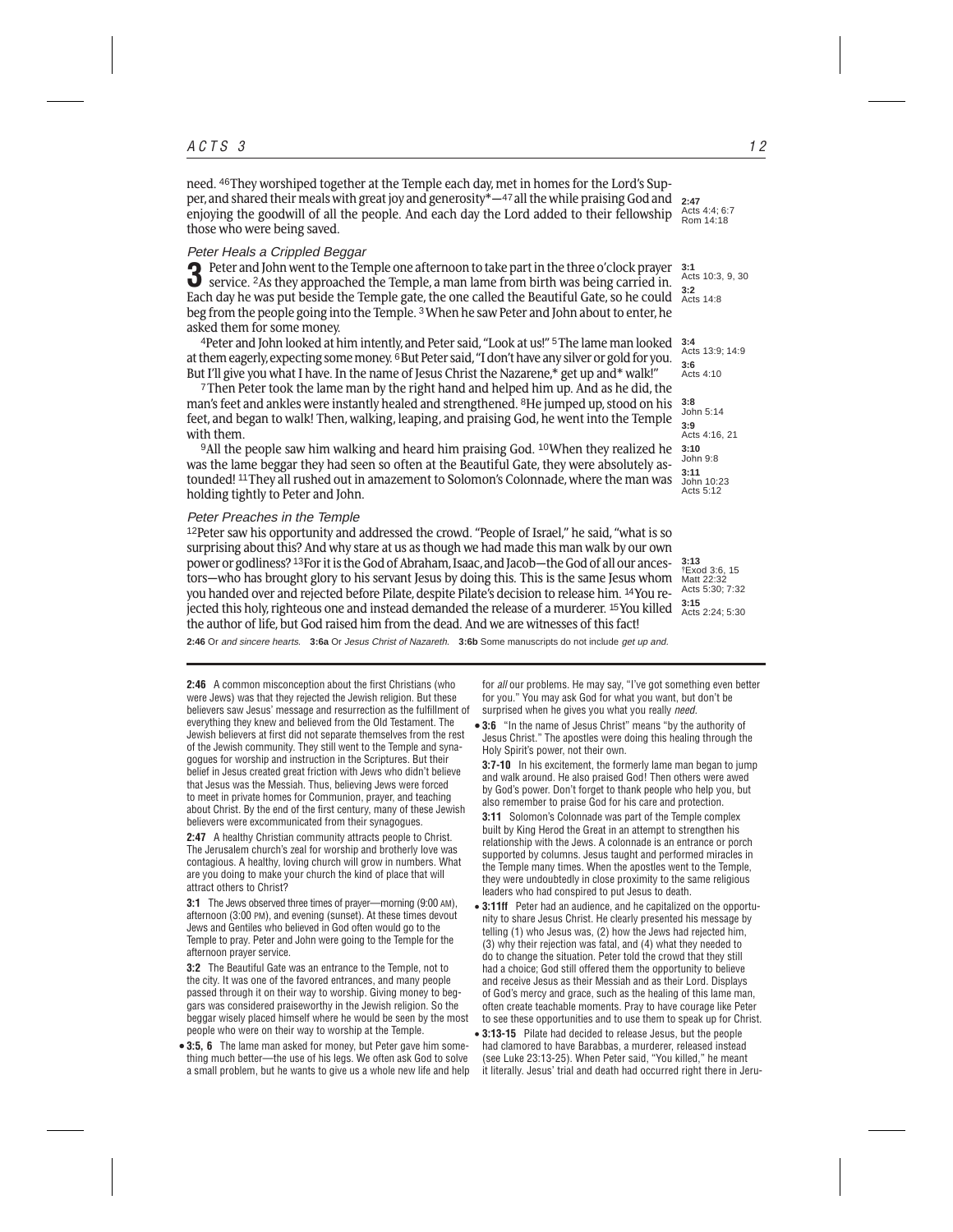**3:17** Luke 23:34 Acts 13:27 1 Tim 1:13 **3:18** Pss 22; 41:9; 69:4, 21 Isa 50:6; 53:4-11 Zech 12:10; 13:7 Luke 24:27, 44, 46 **3:19** Acts 2:38; 26:20 **3:21** Luke 1:70 **3:22** †Deut 18:15, 18 John 1:20-21; 7:40-41, 52 **3:23** Lev 23:29 Deut 18:19 **3:25** †Gen 22:18; 26:4 Rom 9:4-8 **3:26** Acts 13:46 Rom 1:16 **4:1** Luke 22:4

<sup>16</sup>"Through faith in the name of Jesus, this man was healed—and you know how crippled he was before. Faith in Jesus' name has healed him before your very eyes.

<sup>17</sup>"Friends,\* I realize that what you and your leaders did to Jesus was done in ignorance. <sup>18</sup>But God was fulfilling what all the prophets had foretold about the Messiah—that he must suffer these things. <sup>19</sup>Now repent of your sins and turn to God, so that your sins may be wiped away. <sup>20</sup>Then times of refreshment will come from the presence of the Lord, and he will again send you Jesus, your appointed Messiah. <sup>21</sup>For he must remain in heaven until the time for the final restoration of all things, as God promised long ago through his holy prophets. <sup>22</sup>Moses said, 'The Lord your God will raise up for you a Prophet like me from among your own people. Listen carefully to everything he tells you.'\* <sup>23</sup>Then Moses said, 'Anyone who will not listen to that Prophet will be completely cut off from God's people.'\*

<sup>24</sup>"Starting with Samuel, every prophet spoke about what is happening today. <sup>25</sup>You are the children of those prophets, and you are included in the covenant God promised to your ancestors. For God said to Abraham, 'Through your descendants\* all the families on earth will be blessed.' <sup>26</sup>When God raised up his servant, Jesus, he sent him first to you people of Israel, to bless you by turning each of you back from your sinful ways."

#### Peter and John before the Council

**4** While Peter and John were speaking to the people, they were confronted by the priests, the captain of the Temple guard, and some of the Sadducees. <sup>2</sup>These leaders were very disturbed that Peter and John were teaching the people that through Jesus there is a **3:17** Greek Brothers. **3:22** Deut 18:15. **3:23** Deut 18:19; Lev 23:29. **3:25** Greek your seed; see Gen 12:3; 22:18.

salem only weeks earlier. It wasn't an event of the distant pastmost of these people had heard about it, and some may very well have taken part in condemning Jesus.

**3:15** The religious leaders thought they had put an end to Jesus when they crucified him. But their confidence was shaken when Peter told them that Jesus was alive again and that this time they could not harm him. Peter's message emphasized that (1) the people and their religious leaders had killed Jesus (3:17), (2) God had brought him back to life, and (3) the apostles had been witnesses of this fact. After pointing out the sin and injustice of these leaders, Peter showed the significance of the Resurrection, God's triumph and power over death.

**3:16** Jesus, not the apostles, received the glory for the healing of the lame man. In those days a man's name represented his character; it stood for his authority and power. By using Jesus' name, Peter showed who gave him the authority and power to heal. The apostles did not emphasize what they could do but what God could do through them. Jesus' name is not to be used as magic—it must be used in faith. When we pray in Jesus' name, we must remember that it is Christ himself, not merely the sound of his name, who gives our prayers their power.

**3:18** Some of these prophecies are in Psalm 22, Isaiah 50:6, and Isaiah 53. Peter was explaining the kind of Messiah God had sent to earth. The Jews had expected a great ruler, not a suffering servant.

**3:19** John the Baptist had prepared the way for Jesus by preaching that people should turn from their sins. The apostles' message of salvation also included the call to repent—acknowledging personal sin and turning from it. Many people want the benefits of being identified with Christ without admitting their own disobedience and repenting. The key to forgiveness is confessing your sin and turning from it (see 2:38).

**3:19, 20** When we repent, God promises not only to cleanse us of our sins but to bring spiritual refreshment. Turning away from sin may at first seem painful because it is hard to break old habits and give up certain sins. But God will give you a better way. As Hosea promised, "Oh, that we might know the LORD! Let us press on to know him. He will respond to us as surely as the arrival of dawn or the coming of rains in early spring" (Hosea 6:3). Do you feel a need to be refreshed?

**3:21** The time when God will bring the "final restoration of all things" refers to the Second Coming, the Last Judgment, and the removal of sin from the world.

**3:21, 22** Most Jews thought that Joshua was this Prophet predicted by Moses (Deuteronomy 18:15). Peter was saying that the Prophet was Jesus Christ. Peter wanted to show that their longawaited Messiah had come! He and all the apostles were calling the Jewish nation to realize what they had done to their Messiah, to repent, and to believe. From this point on in Acts, we see many Jews rejecting the Good News. So the message went also to the Gentiles, many of whom were open to receive Jesus.

**3:24** The prophet Samuel had lived during the transition between the judges and the kings of Israel, and he had been seen as the first in a succession of prophets. Samuel anointed David king, founding David's royal line, from which the Messiah eventually came. All the prophets pointed to a future Messiah. For more on Samuel, see his Profile in 1 Samuel 7, p. 419.

**3:25** God had promised Abraham that he would bless the world through Abraham's descendants, the Jewish race (Genesis 12:3), from which the Messiah would come. God intended the Jewish nation to be a separate and holy nation that would teach the world about God, introduce the Messiah, and then carry on his work in the world. After the days of Solomon, the nation gave up its mission to tell the world about God. Here, too, in apostolic times as well as in the time Jesus spent on earth, the Jews rejected their Messiah.

**4:1** These priests had special influence and were often close relatives of the high priest. The captain of the Temple guard was the leader of the guards who were stationed around the Temple to ensure order. The Sadducees were members of a small but powerful Jewish religious sect that did not believe in the resurrection of the dead. They were the religious leaders who stood to gain financially by cooperating with the Romans. Most of those who planned and carried out Jesus' arrest and crucifixion were from these three groups.

• **4:2, 3** Peter and John spoke to the people during the afternoon prayer time. The Sadducees moved in quickly to investigate. Because they did not believe in the Resurrection, they were understandably disturbed with what the apostles were saying. Peter and John were refuting one of their fundamental beliefs and thus threatening their authority as religious teachers. Even though the nation was under Roman rule, the Sadducees had almost unlimited power over the Temple grounds. Thus, they were able to arrest Peter and John for no other reason than teaching something that contradicted their beliefs.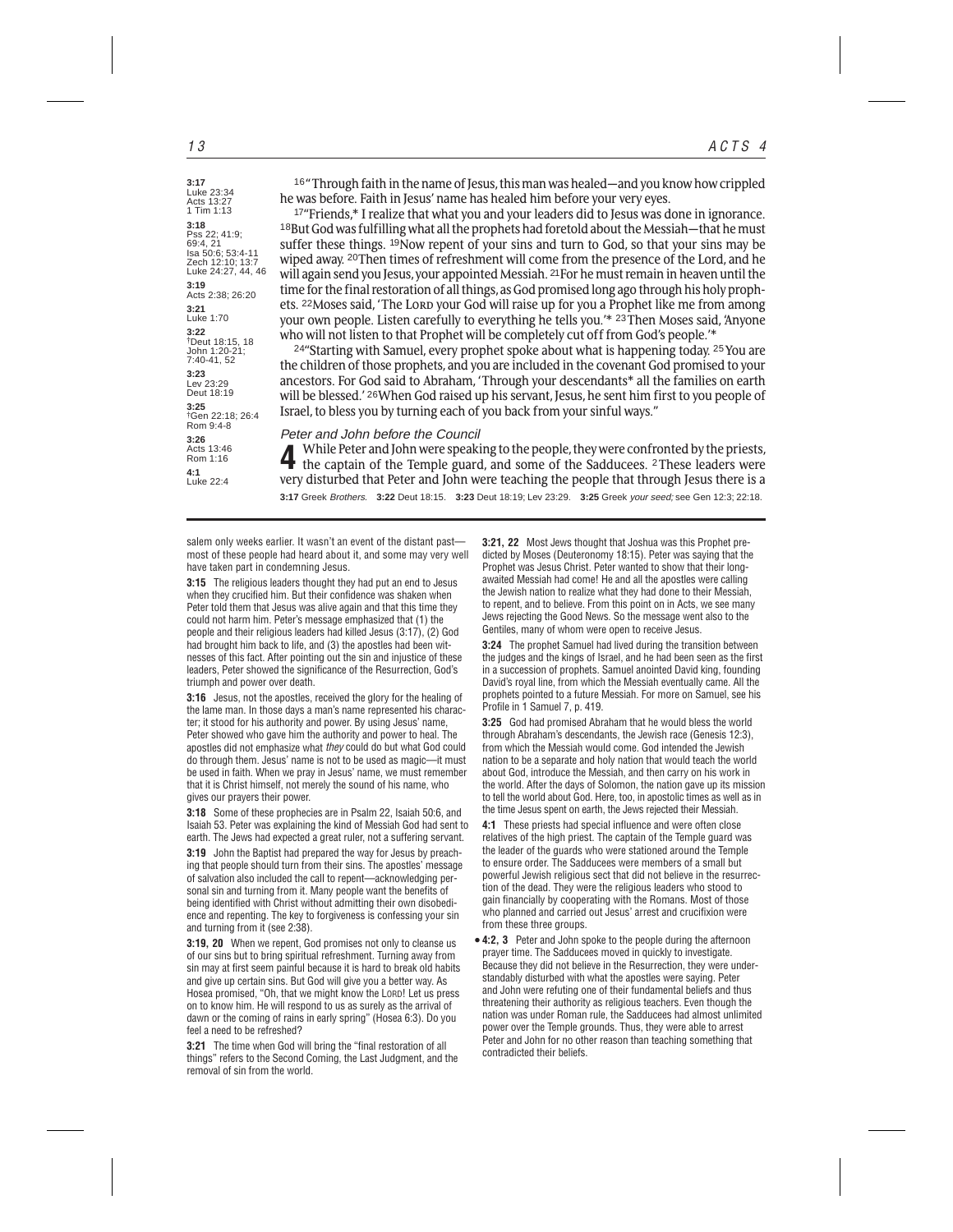resurrection of the dead. <sup>3</sup>They arrested them and, since it was already evening, put them **4:3** in jail until morning. <sup>4</sup>But many of the people who heard their message believed it, so the number of believers now totaled about 5,000 men, not counting women and children.\* Acts 5:18 **4:4**

<sup>5</sup>The next day the council of all the rulers and elders and teachers of religious law met in Jerusalem. <sup>6</sup>Annas the high priest was there, along with Caiaphas, John, Alexander, and other relatives of the high priest. <sup>7</sup>They brought in the two disciples and demanded, "By what power, or in whose name, have you done this?"

8Then Peter, filled with the Holy Spirit, said to them, "Rulers and elders of our people, 9 are we being questioned today because we've done a good deed for a crippled man? Do you want to know how he was healed? <sup>10</sup>Let me clearly state to all of you and to all the people of Israel that he was healed by the powerful name of Jesus Christ the Nazarene,\* the man you crucified but whom God raised from the dead. <sup>11</sup>For Jesus is the one referred to in the Scriptures, where it says,

'The stone that you builders rejected

has now become the cornerstone.'\*

<sup>12</sup>There is salvation in no one else! God has given no other name under heaven by which we must be saved."

<sup>13</sup>The members of the council were amazed when they saw the boldness of Peter and John, for they could see that they were ordinary men with no special training in the Scriptures. They also recognized them as men who had been with Jesus. <sup>14</sup>But since they could see the man who had been healed standing right there among them, there was nothing the council could say. <sup>15</sup>So they ordered Peter and John out of the council chamber\* and conferred among themselves.

<sup>16</sup>"What should we do with these men?" they asked each other. "We can't deny that they have performed a miraculous sign, and everybody in Jerusalem knows about it. <sup>17</sup>But to keep them from spreading their propaganda any further, we must warn them not to speak to anyone in Jesus' name again." <sup>18</sup>So they called the apostles back in and commanded them never again to speak or teach in the name of Jesus.

**4:4** Greek 5,000 adult males. **4:10** Or Jesus Christ of Nazareth. **4:11** Ps 118:22. **4:15** Greek the Sanhedrin.

• **4:3** Seldom will sharing the Good News send us to jail as it did Peter and John. Still, we run risks in trying to win others to Christ. We might be willing to face a night in jail if it would bring 5,000 people to Christ, but shouldn't we also be willing to suffer for the sake of even one? What do you risk in witnessing—rejection, persecution? Whatever the risks, realize that nothing done for God is ever wasted.

**4:5, 6** The rulers, elders, and teachers of religious law made up the Jewish high council—the same council that had condemned Jesus to death (Luke 22:66). It had 70 members plus the current high priest, who presided over the group. The Sadducees held a majority in this ruling group. These were the wealthy, intellectual, and powerful men of Jerusalem. Jesus' followers stood before the same high council that Jesus had.

**4:6** Annas had been deposed as high priest by the Romans, who then had appointed Caiaphas, Annas's son-in-law, in his place. Because the Jews considered the office of high priest a lifetime position, however, they still called Annas by that title and gave him respect and authority within the high council. Annas and Caiaphas had played significant roles in Jesus' trial (John 18:24, 28). They were not pleased that the man they thought they had sacrificed for the good of the nation (John 11:49-51) had followers who were just as persistent and promised to be just as troublesome as he had been.

• **4:7** The high council asked Peter and John by what power they had healed the man (3:6, 7) and by what authority they preached (3:12-26). The actions and words of Peter and John threatened these religious leaders, who, for the most part, were more interested in their reputations and positions than in God. Through the help of the Holy Spirit (Mark 13:11), Peter spoke boldly before the council, actually putting the council on trial by showing them that the one they had crucified had risen again. Instead of being

defensive, the apostles went on the offensive, boldly speaking out for God and presenting the Good News to these leaders.

**4:11** The cornerstone unites two walls at the corner of a building and holds the building together. Peter said that the Jews rejected Christ, but now Christ had become the cornerstone of the church (Psalm 118:22; Mark 12:10; 1 Peter 2:7). Without him there would be no church because it wouldn't be able to stand.

**4:12** Many people react negatively to the fact that there is no other name than that of Jesus to call on for salvation. Yet this is not something the church decided; it is the specific teaching of Jesus himself (John 14:6). If God designated Jesus to be the Savior of the world, no one else can be his equal. Christians are to be open-minded on many issues but not on how we are saved from sin. No other religious teacher could die for our sins; no other religious teacher came to earth as God's only Son; no other religious teacher rose from the dead. Our focus should be on Jesus, whom God provided as the way to have an eternal relationship with himself. There is no other name or way!

• **4:13** Knowing that Peter and John were untrained, the council was amazed at what being with Jesus had done for them. A changed life convinces people of Christ's power. One of your greatest testimonies is the difference others see in your life and attitudes since you have believed in Christ.

**4:13-18** Although the evidence was overwhelming and irrefutable (changed lives and a healed man), the religious leaders refused to believe in Christ and continued to try to suppress the truth. Don't be surprised if some people reject you and your positive witness for Christ. When minds are closed, even the clearest presentation of the facts can't open them. But don't give up either. Pray for those people and continue to spread the Good News.

Acts 4:21 **4:6** Matt 26:3 Luke 3:2 **4:7** Matt 21:23 **4:10** Acts 2:24; 3:6 **4:11** †Ps 118:22 Isa 28:16 Matt 21:42 1 Pet 2:4, 7 **4:12** Matt 1:21 Acts 10:43 1 Tim 2:5 **4:13** Matt 11:25 **4:15** Acts 5:34-35 **4:16**

John 11:47 Acts 3:6-10 **4:17-19** Acts 5:28-29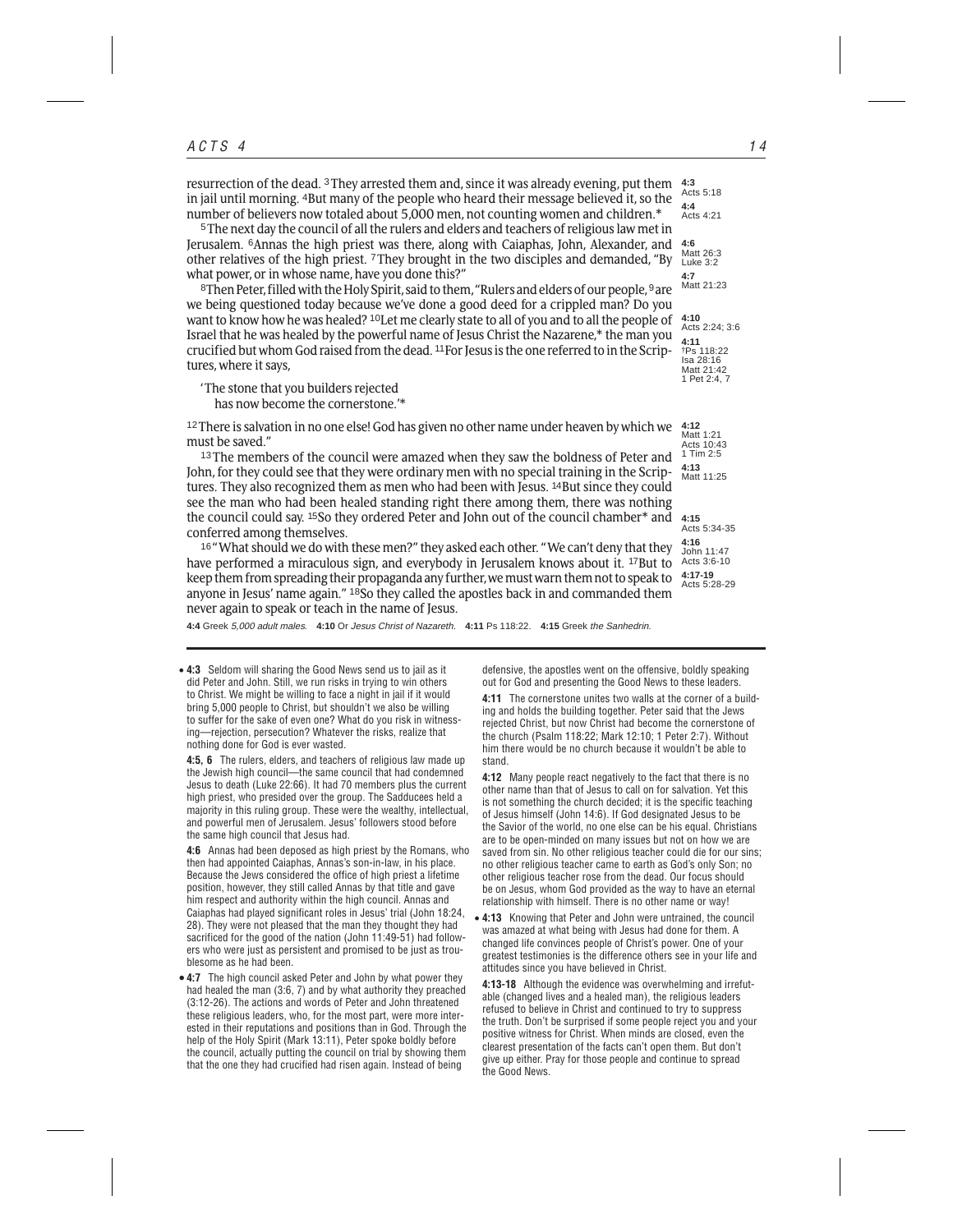| 4:20<br>1 Jn 1:1, 3                                                                                                    | <sup>19</sup> But Peter and John replied, "Do you think God wants us to obey you rather than him?<br><sup>20</sup> We cannot stop telling about everything we have seen and heard."<br><sup>21</sup> The council then threatened them further, but they finally let them go because they<br>didn't know how to punish them without starting a riot. For everyone was praising God <sup>22</sup> for<br>this miraculous sign-the healing of a man who had been lame for more than forty years.                                                                                                                                                                                                                                           |
|------------------------------------------------------------------------------------------------------------------------|-----------------------------------------------------------------------------------------------------------------------------------------------------------------------------------------------------------------------------------------------------------------------------------------------------------------------------------------------------------------------------------------------------------------------------------------------------------------------------------------------------------------------------------------------------------------------------------------------------------------------------------------------------------------------------------------------------------------------------------------|
| 4:24<br>†Exod 20:11<br><sup>†</sup> Ps 146:6<br>$4:25-26$<br><b>TPs 2:1-2</b>                                          | The Believers Pray for Courage<br><sup>23</sup> As soon as they were freed, Peter and John returned to the other believers and told them<br>what the leading priests and elders had said. <sup>24</sup> When they heard the report, all the believers<br>lifted their voices together in prayer to God: "O Sovereign Lord, Creator of heaven and earth,<br>the sea, and everything in them $-25$ you spoke long ago by the Holy Spirit through our ances-<br>tor David, your servant, saying,                                                                                                                                                                                                                                           |
|                                                                                                                        | 'Why were the nations so angry?<br>Why did they waste their time with futile plans?<br><sup>26</sup> The kings of the earth prepared for battle;<br>the rulers gathered together<br>against the Lorp<br>and against his Messiah."*                                                                                                                                                                                                                                                                                                                                                                                                                                                                                                      |
| 4:27<br>Isa 61:1<br>Acts 3:13<br>4:28<br>Acts 2:23<br>4:29<br>Eph 6:19<br>4:30<br>Acts 5:12<br>4:31<br>Acts 2:4; 16:26 | 27"In fact, this has happened here in this very city! For Herod Antipas, Pontius Pilate the<br>governor, the Gentiles, and the people of Israel were all united against Jesus, your holy<br>servant, whom you anointed. <sup>28</sup> But everything they did was determined beforehand<br>according to your will. <sup>29</sup> And now, O Lord, hear their threats, and give us, your servants, great<br>boldness in preaching your word. 30Stretch out your hand with healing power; may<br>miraculous signs and wonders be done through the name of your holy servant Jesus."<br>31 After this prayer, the meeting place shook, and they were all filled with the Holy Spirit.<br>Then they preached the word of God with boldness. |
| 4:32<br>Acts 2:44<br>4:33-35<br>Acts 2:45-47                                                                           | The Believers Share Their Possessions<br>32All the believers were united in heart and mind. And they felt that what they owned was<br>not their own, so they shared everything they had. 33 The apostles testified powerfully to the<br>resurrection of the Lord Jesus, and God's great blessing was upon them all. <sup>34</sup> There were no<br>needy people among them, because those who owned land or houses would sell them 35 and<br>bring the money to the apostles to give to those in need.                                                                                                                                                                                                                                  |
|                                                                                                                        |                                                                                                                                                                                                                                                                                                                                                                                                                                                                                                                                                                                                                                                                                                                                         |

**4:25-26** Or his anointed one; or his Christ. Ps 2:1-2.

• **4:20** We may sometimes be afraid to share our faith in Christ because people may feel uncomfortable or reject us. But Peter and John's zeal for the Lord was so strong that they could not keep quiet, even when threatened. If your courage to witness for God has weakened, pray that your boldness may increase. Remember Jesus' promise, "Everyone who acknowledges me publicly here on earth, I will also acknowledge before my Father in heaven" (Matthew 10:32).

**4:24-30** Notice how the believers prayed. First, they praised God; then they told God their specific problem and asked for his help. They did not ask God to remove the problem but to help them deal with it. We can follow this model when we pray. We may ask God to remove our problems, and he may choose to do so. But we must recognize that often he will leave a problem but give us the strength and courage to deal with it.

**4:27** Herod Antipas had been appointed by the Romans to rule over the territory of Galilee. For more information on Herod, see his Profile in Mark 6, p. 1629. Pontius Pilate was the Roman governor over Judea. He bowed to pressure from the crowd and sentenced Jesus to death. For more information on Pilate, see his Profile in Mark 15, p. 1661.

**4:28** God is the sovereign Lord of all events, who rules history to fulfill his purposes. What his will determines, his power carries out. No leader, army, government, or council can stand in God's way.

• **4:29-31** Boldness is not reckless impulsiveness. Boldness requires courage to press on through our fears and do what we know is right. How can we be more bold? Like the disciples,

we need to pray with others. To gain boldness, you can (1) pray for the power of the Holy Spirit to give you courage, (2) look for opportunities in your family and neighborhood to talk about Christ, (3) realize that rejection, social discomfort, and embarrassment are not necessarily persecution, and (4) start where you are by being bolder in small ways.

**4:32** Differences of opinion are inevitable among human personalities and can actually be helpful if handled well. But spiritual unity is essential—loyalty, commitment, and love for God and his Word. Without spiritual unity, the church could not survive. Paul wrote the letter of 1 Corinthians to urge the church in Corinth toward greater unity.

**4:32** None of these Christians felt that what they had was their own, so they were able to give and share, eliminating poverty among them. They would not let a brother or sister suffer when others had plenty. How do you feel about your possessions? We should adopt the attitude that everything we have comes from God, and we are only sharing what is already his.

**4:32-35** The early church was able to share possessions and property as a result of the unity brought by the Holy Spirit working in and through the believers' lives. This way of living is different from communism because (1) the sharing was voluntary; (2) it didn't involve all private property but only as much as was needed; (3) it was not a membership requirement in order to be a part of the church. The spiritual unity and generosity of these early believers attracted others to them. This organizational structure is not a biblical command, but it offers vital principles for us to follow.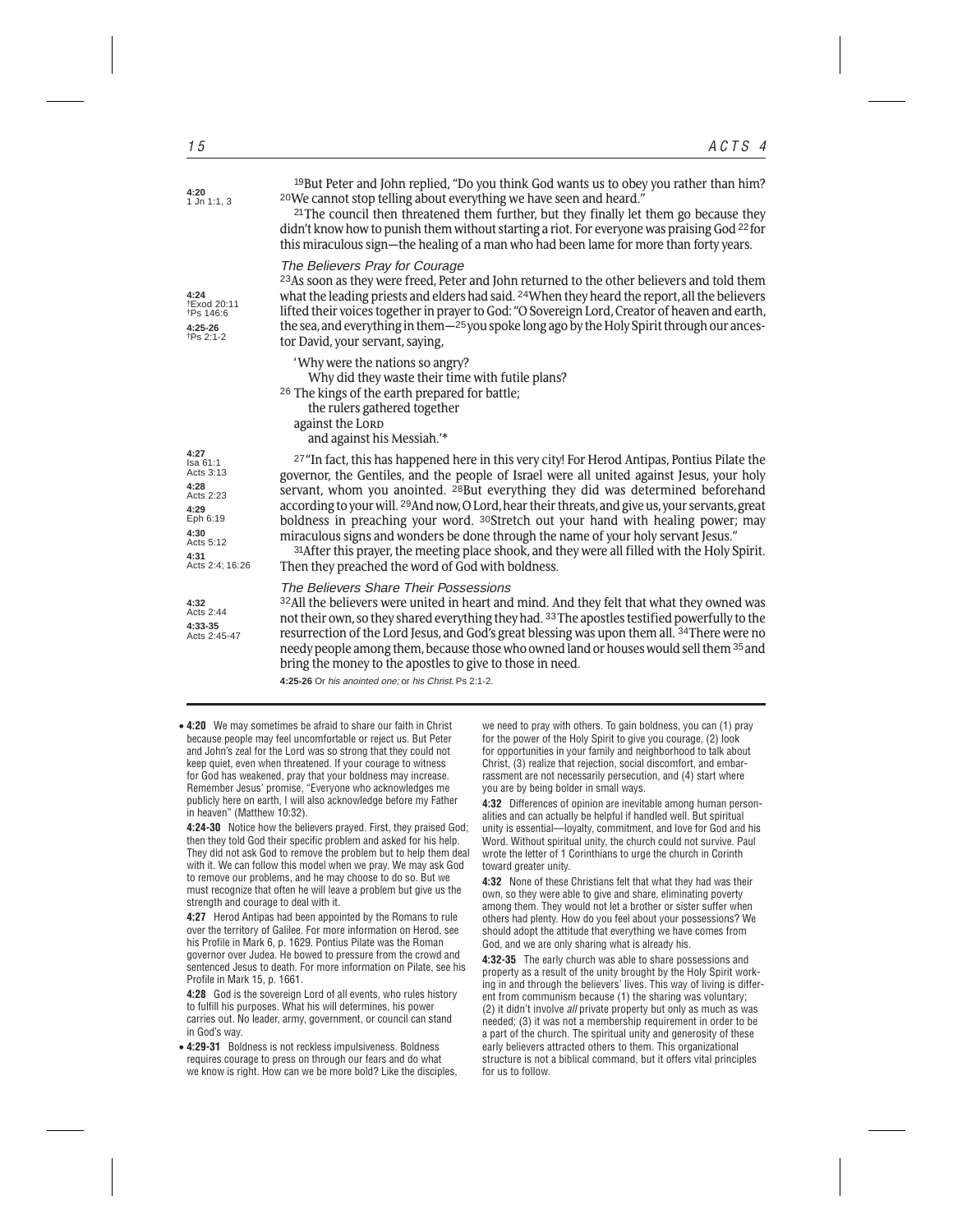<sup>36</sup>For instance, there was Joseph, the one the apostles nicknamed Barnabas (which **4:36** means "Son of Encouragement"). He was from the tribe of Levi and came from the island of  $\frac{\text{Acts 9:27; 11:19}}{30; 12:25; 13:2}$ Cyprus. <sup>37</sup>He sold a field he owned and brought the money to the apostles.

#### Ananias and Sapphira

**5** But there was a certain man named Ananias who, with his wife, Sapphira, sold some property. <sup>2</sup>He brought part of the money to the apostles, claiming it was the full amount. With his wife's consent, he kept the rest. **5:2** Acts 4:34-35, 37

<sup>3</sup>Then Peter said, "Ananias, why have you let Satan fill your heart? You lied to the Holy Spirit, and you kept some of the money for yourself. <sup>4</sup>The property was yours to sell or not sell, as you wished. And after selling it, the money was also yours to give away. How could you do a thing like this? You weren't lying to us but to God!" **5:3** Deut 23:21 John 13:2

<sup>5</sup>As soon as Ananias heard these words, he fell to the floor and died. Everyone who heard about it was terrified. <sup>6</sup>Then some young men got up, wrapped him in a sheet, and took him out and buried him. **5:5** Acts 2:43

<sup>7</sup>About three hours later his wife came in, not knowing what had happened. <sup>8</sup>Peter asked her, "Was this the price you and your husband received for your land?"

"Yes," she replied, "that was the price."

<sup>9</sup>And Peter said, "How could the two of you even think of conspiring to test the Spirit of **5:9** the Lord like this? The young men who buried your husband are just outside the door, and they will carry you out, too." 1 Cor 10:9

<sup>10</sup>Instantly, she fell to the floor and died. When the young men came in and saw that she was dead, they carried her out and buried her beside her husband. <sup>11</sup>Great fear gripped the entire church and everyone else who heard what had happened.

#### The Apostles Heal Many

<sup>12</sup>The apostles were performing many miraculous signs and wonders among the people. And all the believers were meeting regularly at the Temple in the area known as Solomon's Colonnade. <sup>13</sup>But no one else dared to join them, even though all the people had high regard for them. <sup>14</sup>Yet more and more people believed and were brought to the Lord—crowds of Heb 2:4 both men and women. 15As a result of the apostles' work, sick people were brought out into  $\,$  Acts 2:47  $\,$ the streets on beds and mats so that Peter's shadow might fall across some of them as he went by. <sup>16</sup> Crowds came from the villages around Jerusalem, bringing their sick and those possessed by evil\* spirits, and they were all healed. **5:12** Mark 16:15-20 John 10:23 Acts 3:10 **5:13**

**5:16** Greek unclean.

**4:36** Barnabas (Joseph) was a respected leader of the church. He was a Levite by birth, a member of the Jewish tribe that carried out Temple duties. But his family had moved to Cyprus, so Barnabas didn't serve in the Temple. He traveled with Paul on Paul's first missionary journey (13:1ff). For more information on Barnabas, see his Profile in chapter 13, p. 1849.

**5:1ff** In Acts 5:1–8:3 we see both internal and external problems facing the early church. Inside, the church had dishonesty (5:1- 11), greed (5:3), and administrative headaches (6:1-7). Outside, the church was being pressured by persecution. While church leaders were careful and sensitive in dealing with the internal problems, they could not do much to prevent the external pressures. Through it all, the leaders kept their focus on what was most important—spreading the Good News of Jesus Christ.

**5:3** Even after the Holy Spirit had come, the believers were not immune to Satan's temptations. Although Satan was defeated by Christ at the cross, he was still actively trying to make the believers stumble—as he does today (Ephesians 6:12; 1 Peter 5:8). Satan's overthrow is inevitable, but it will not occur until the last days, when Christ returns to judge the world (Revelation 20:10).

**5:3ff** The sin Ananias and Sapphira committed was not stinginess or holding back part of the money—it was their choice whether or not to sell the land and how much to give. Their sin was lying to God and God's people, saying they gave the whole amount but holding back some for themselves and trying to make themselves appear more generous than they really were. This act was judged harshly because dishonesty, greed, and covetousness are destructive in a church, preventing the Holy Spirit from working effectively. All lying is bad, but when we lie to try to deceive God and his people about our relationship with him, we destroy our testimony for Christ.

**5:11** Some read the account of Ananias and Sapphira being struck down and accuse God of being harsh. "I thought God was supposed to be loving and forgiving. I thought all that wrath stuff was for Old Testament times." With an emphasis on grace and mercy, it's easy to overlook the equally important truth of God's holiness. We must remember that God has not changed (Malachi 3:6). He still hates sin as much as he ever did. God's judgment of Ananias and Sapphira produced shock and fear among the believers, making them realize how seriously God regards sin in the church.

**5:14** What makes Christianity attractive? It is easy to be drawn to churches because of programs, good speakers, size, beautiful facilities, or fellowship. People were attracted to the early church, however, by expressions of God's power at work; the generosity, sincerity, honesty, and unity of the members; and the character of the leaders. Have our standards slipped? God wants to add believers to his church, not just newer and better programs or larger and fancier facilities.

**5:15, 16** People who passed within Peter's shadow were healed, not by Peter's shadow, but by God's power working through Peter. What did these miraculous healings do for the early church? (1) They attracted new believers; (2) they confirmed the truth of the apostles' teaching; and (3) they demonstrated that the power of the Messiah, who had been crucified and risen, was now with his followers.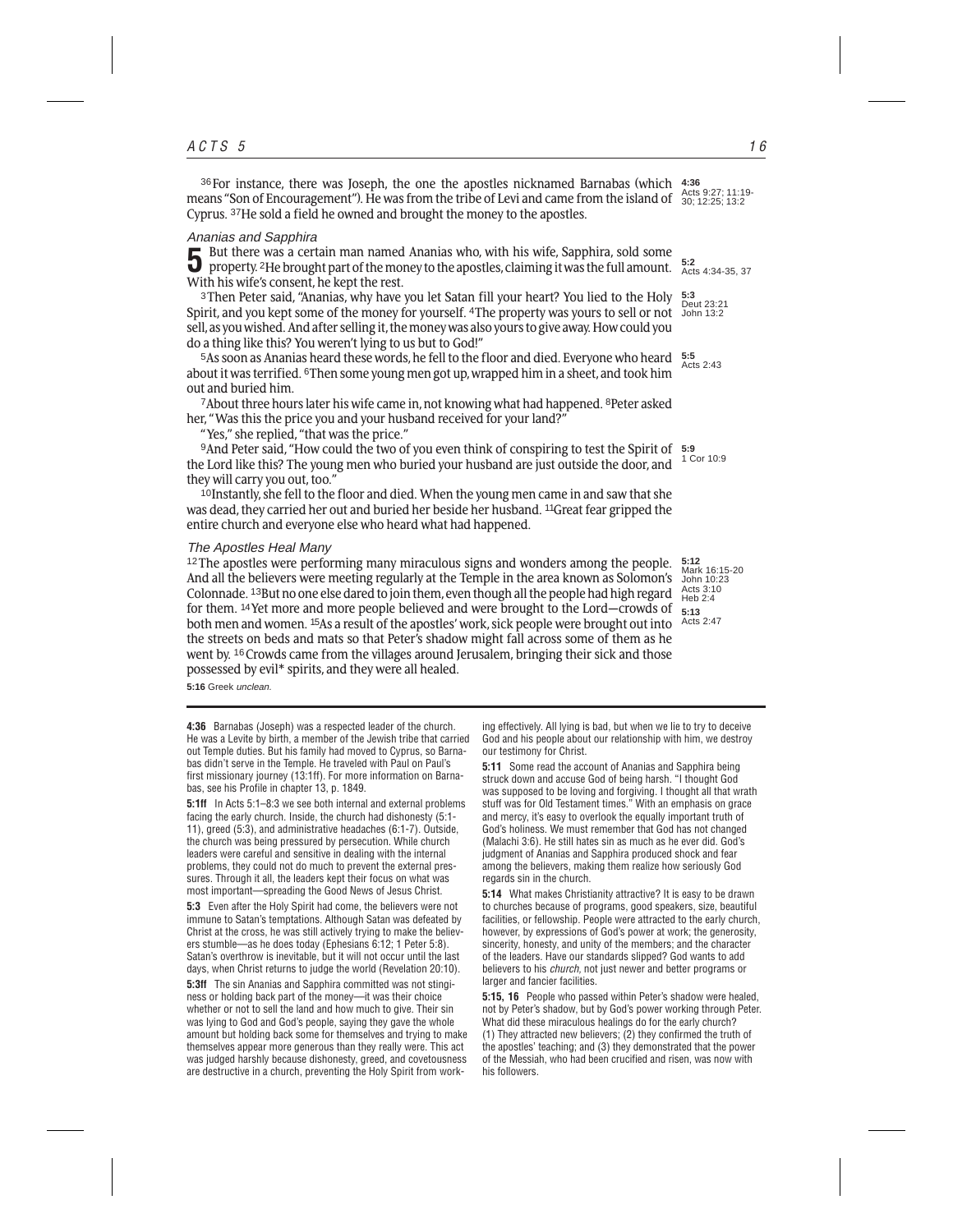|                                                                                                                                                                                                      | The Apostles Meet Opposition                                                                                                                                                                                                                                                                                                                                                                                                                                                                                                                                                                                                                                                                                                                                                                                                                                                                                                                                                                                                                                                                                      |
|------------------------------------------------------------------------------------------------------------------------------------------------------------------------------------------------------|-------------------------------------------------------------------------------------------------------------------------------------------------------------------------------------------------------------------------------------------------------------------------------------------------------------------------------------------------------------------------------------------------------------------------------------------------------------------------------------------------------------------------------------------------------------------------------------------------------------------------------------------------------------------------------------------------------------------------------------------------------------------------------------------------------------------------------------------------------------------------------------------------------------------------------------------------------------------------------------------------------------------------------------------------------------------------------------------------------------------|
| 5:17<br>Acts 4:1, 2<br>5:19<br>Acts 12:7-10<br>5:20                                                                                                                                                  | <sup>17</sup> The high priest and his officials, who were Sadducees, were filled with jealousy. <sup>18</sup> They ar-<br>rested the apostles and put them in the public jail. <sup>19</sup> But an angel of the Lord came at night,<br>opened the gates of the jail, and brought them out. Then he told them, 20"Go to the Temple<br>and give the people this message of life!"                                                                                                                                                                                                                                                                                                                                                                                                                                                                                                                                                                                                                                                                                                                                  |
| John 6:63, 68<br>5:21<br>Acts 4:5-6                                                                                                                                                                  | <sup>21</sup> So at daybreak the apostles entered the Temple, as they were told, and immediately<br>began teaching.<br>When the high priest and his officials arrived, they convened the high council*—the full<br>assembly of the elders of Israel. Then they sent for the apostles to be brought from the<br>jail for trial. <sup>22</sup> But when the Temple guards went to the jail, the men were gone. So they<br>returned to the council and reported, <sup>23</sup> "The jail was securely locked, with the guards stand-<br>ing outside, but when we opened the gates, no one was there!"                                                                                                                                                                                                                                                                                                                                                                                                                                                                                                                |
| 5:24<br>Acts 4:1                                                                                                                                                                                     | <sup>24</sup> When the captain of the Temple guard and the leading priests heard this, they were<br>perplexed, wondering where it would all end. 25 Then someone arrived with startling news:<br>"The men you put in jail are standing in the Temple, teaching the people!"                                                                                                                                                                                                                                                                                                                                                                                                                                                                                                                                                                                                                                                                                                                                                                                                                                       |
| 5:26<br>Matt 14:5; 21:26<br>5:28<br>Matt 23:35; 27:25<br>Acts 2:23; 4:18;<br>7:52<br>5:29<br>Acts 4:19<br>5:30<br>Acts 10:39<br>5:31<br>Acts 2:33<br>Heb 2:10<br>5:32<br>Luke 24:28<br>John 15:26-27 | <sup>26</sup> The captain went with his Temple guards and arrested the apostles, but without vio-<br>lence, for they were afraid the people would stone them. <sup>27</sup> Then they brought the apostles<br>before the high council, where the high priest confronted them. 28 "Didn't we tell you never<br>again to teach in this man's name?" he demanded. "Instead, you have filled all Jerusalem<br>with your teaching about him, and you want to make us responsible for his death!"<br><sup>29</sup> But Peter and the apostles replied, "We must obey God rather than any human author-<br>ity. <sup>30</sup> The God of our ancestors raised Jesus from the dead after you killed him by hanging<br>him on a cross.* 31 Then God put him in the place of honor at his right hand as Prince and<br>Savior. He did this so the people of Israel would repent of their sins and be forgiven. 32 We<br>are witnesses of these things and so is the Holy Spirit, who is given by God to those who obey<br>him."<br>33 When they heard this, the high council was furious and decided to kill them. 34But one |
| 5:33<br>Acts 7:54<br>5:34<br>Acts 22:3                                                                                                                                                               | member, a Pharisee named Gamaliel, who was an expert in religious law and respected by all<br>the people, stood up and ordered that the men be sent outside the council chamber for a<br>5:21 Greek Sanhedrin; also in 5:27, 41. 5:30 Greek on a tree.                                                                                                                                                                                                                                                                                                                                                                                                                                                                                                                                                                                                                                                                                                                                                                                                                                                            |

The Apostles Meet Opposition

• **5:17, 18** The apostles experienced power to do miracles, great boldness in preaching, and God's presence in their lives; yet they were not free from hatred and persecution. They were arrested, put in jail, beaten, and slandered by community leaders. Faith in God does not make troubles disappear; it makes troubles appear less frightening because it puts them in the right perspective. Don't expect everyone to react favorably when you share something as dynamic as your faith in Christ. Some will be jealous, afraid, or threatened. Expect some negative reactions, and remember that you must be more concerned about serving God than about the reactions of people (see 5:29).

**5:19** The angel of the Lord gave the apostles a command that, when followed, would lead to a brutal flogging (5:40). If that strikes you as odd, it is probably because of the prevailing idea among many believers that obedience inevitably leads to blessing (defined as "a problem-free, blissful existence"). Serious students of the Bible know, however, that obeying God often results in pain and suffering. They also recognize that being persecuted for Christ is a deeper kind of blessing. What biblical commands, if obeyed, might result in discomfort for you today? Will you commit to live them out anyway?

- **5:21** Suppose someone threatened to kill you if you didn't stop talking about God. You might be tempted to keep quiet. But after being threatened by powerful leaders, arrested, jailed, and miraculously released, the apostles went back to preaching. This was nothing less than God's power working through them (4:13)! When we are convinced of the truth of Christ's resurrection and have experienced the presence and power of his Holy Spirit, we will also have the confidence to speak out for Christ.
- **5:21** The Temple at daybreak was a busy place. Many people stopped at the Temple to pray and worship at sunrise. The apostles were already there, ready to tell them the Good News of new life in

Jesus Christ. Also at daybreak, the 70 men of the high council (also called the Sanhedrin) were gathering, preparing to question the apostles. This was going to be no small trial. The religious leaders would do anything to stop these apostles from challenging their authority, threatening their secure position, and exposing their hypocritical motives to the people.

• **5:29** The apostles knew their priorities. While we should try to live at peace with everyone (Romans 12:18), conflict with the world and its authorities is sometimes inevitable for a Christian (John 15:18). There will be situations where you cannot obey both God and people. Then you must obey God and trust his Word. Let Jesus' words in Luke 6:22 encourage you: "What blessings await you when people hate you and exclude you and mock you and curse you as evil because you follow the Son of Man."

**5:34** The Pharisees were the other major party in the Jewish high council with the Sadducees (5:17). The Pharisees were the strict keepers of the law—not only God's law but hundreds of other rules they had added to God's law. They were careful about outward purity, but many had hearts full of impure motives. Jesus confronted the Pharisees often during his ministry on earth. Oddly enough, a Pharisee named Gamaliel became an unexpected ally for the apostles, although he probably did not support their teachings. He was a distinguished member of the high council and a teacher. While Gamaliel may have saved the apostles' lives, his real intentions probably were to prevent a division in the council and to avoid arousing the Romans. The apostles were popular among the people, and killing them might start a riot. Gamaliel's advice to the council gave the apostles some breathing room to continue their work. The council decided to wait, hoping that this would all fade away harmlessly. They couldn't have been more wrong. Ironically, Paul, later one of the greatest apostles, had been one of Gamaliel's students (22:3).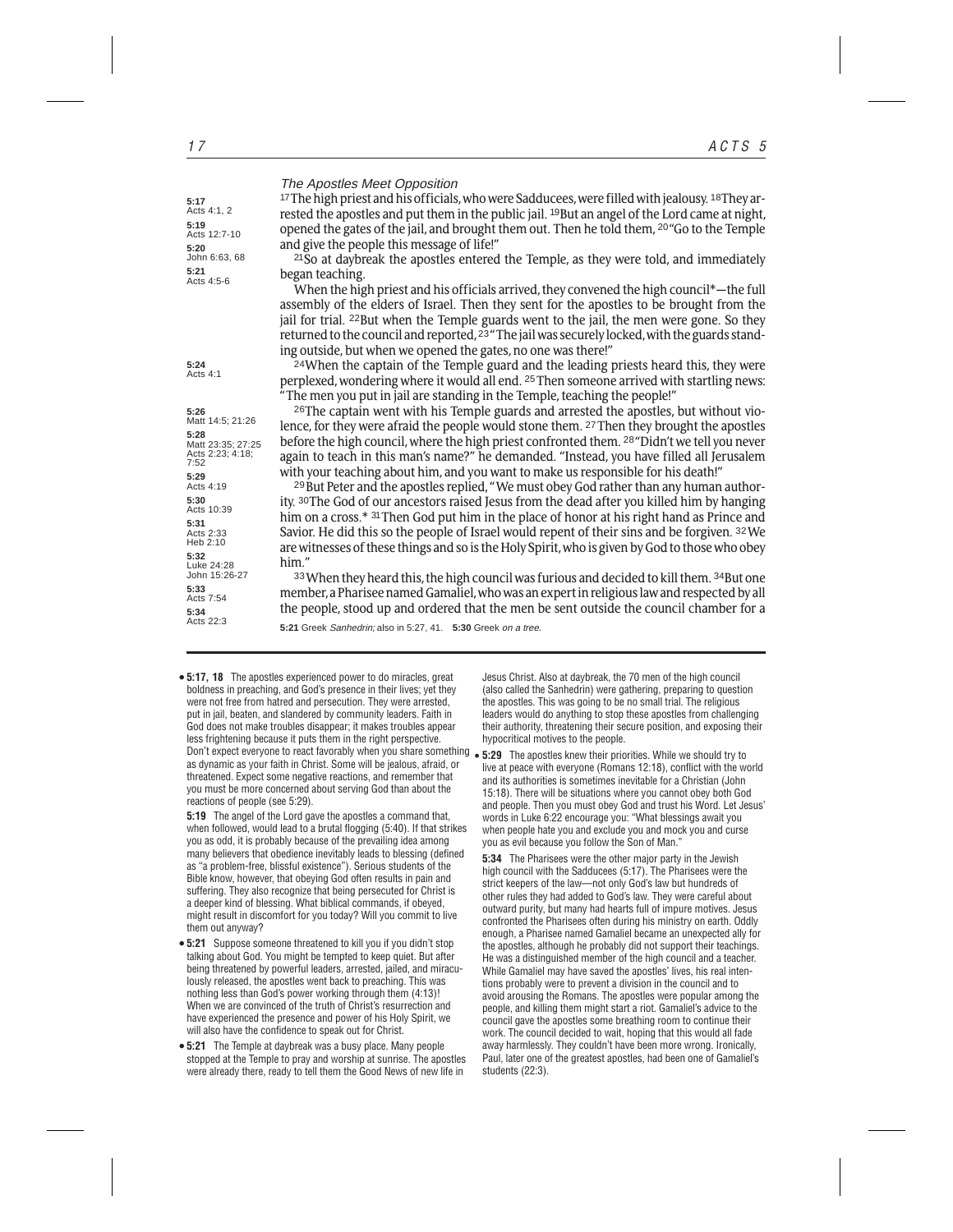while. <sup>35</sup>Then he said to his colleagues, "Men of Israel, take care what you are planning to do to these men! <sup>36</sup>Some time ago there was that fellow Theudas, who pretended to be someone great. About 400 others joined him, but he was killed, and all his followers went their various ways. The whole movement came to nothing. <sup>37</sup>After him, at the time of the census, there was Judas of Galilee. He got people to follow him, but he was killed, too, and all his followers were scattered. **5:36** Acts 21:38 **5:37**

<sup>38</sup>"So my advice is, leave these men alone. Let them go. If they are planning and doing these things merely on their own, it will soon be overthrown. <sup>39</sup> But if it is from God, you will not be able to overthrow them. You may even find yourselves fighting against God!"

<sup>40</sup>The others accepted his advice. They called in the apostles and had them flogged. Then they ordered them never again to speak in the name of Jesus, and they let them go.

<sup>41</sup>The apostles left the high council rejoicing that God had counted them worthy to suffer disgrace for the name of Jesus.\* <sup>42</sup>And every day, in the Temple and from house to house, they continued to teach and preach this message: "Jesus is the Messiah."

#### Seven Men Chosen to Serve

**6** But as the believers\* rapidly multiplied, there were rumblings of discontent. The Greek-<br>speaking believers complained about the Hebrew-speaking believers, saying that their widows were being discriminated against in the daily distribution of food.

<sup>2</sup>So the Twelve called a meeting of all the believers. They said, "We apostles should spend our time teaching the word of God, not running a food program. <sup>3</sup>And so, brothers, select seven men who are well respected and are full of the Spirit and wisdom. We will give them this responsibility. <sup>4</sup>Then we apostles can spend our time in prayer and teaching the word."

<sup>5</sup>Everyone liked this idea, and they chose the following: Stephen (a man full of faith and the Holy Spirit), Philip, Procorus, Nicanor, Timon, Parmenas, and Nicolas of Antioch (an **6:5** Acts 21:8

**5:41** Greek for the name. **6:1** Greek disciples; also in 6:2, 7.

**5:39** Gamaliel presented some sound advice about reacting to religious movements. Unless adherents in these groups endorse obviously dangerous doctrines or practices, it is often wiser to be tolerant rather than repressive. Sometimes only time will tell if they are presenting merely human ideas or if God is trying to say something through them. The next time a group promotes differing religious ideas, consider Gamaliel's advice, just in case you "find yourselves fighting against God."

**5:40-42** Peter and John had been warned repeatedly not to preach, but they continued in spite of the threats. We, too, should live as Christ has asked us to, sharing our faith no matter what the cost. We may not be beaten or thrown in jail, but we may be ridiculed, ostracized, or slandered. To what extent are you willing to suffer for the sake of sharing the Good News with others?

• **5:41** Have you ever thought of persecution as a blessing, as something worth rejoicing about? This beating suffered by Peter and John was the first time any of the apostles had been physically abused for their faith. These men knew how Jesus had suffered, and they praised God that he had allowed them to be persecuted like their Lord. If you are mocked or persecuted for your faith, it isn't because you're doing something wrong but because God has counted you "worthy to suffer disgrace for the name of Jesus."

**5:42** Home Bible studies are not new. As the believers needed to grow in their new faith, home Bible studies met their needs, as well as serving as a means to introduce new people to the Christian faith. During later times of persecution, meeting in homes became the primary method of passing on Bible knowledge. Christians throughout the world still use this approach when under persecution and as a way to build up believers.

**6:1** When we read the descriptions of the early church—the miracles, the sharing and generosity, the fellowship—we may wish we could have been a part of this "perfect" church. In reality, the early church had problems just as we do today. No church has ever been or will ever be perfect until Christ and his followers are united at his second coming. All churches have problems. If

Luke 2:1-2; 13:1-2 **5:39** Prov 21:30 Isa 46:10 **5:40** Matt 10:17 Mark 13:9 **5:41** Matt 5:10-12 John 15:21 1 Pet 4:13 **5:42** Acts 2:46 **6:1** Acts 2:45; 4:35 1 Tim 5:3

**6:3** 1 Tim 3:7-8 **6:4**

Acts 1:14

your church's shortcomings distress you, ask yourself: Would a perfect church allow me to be a member? Then do what you can to make your church better. A church does not have to be perfect to advance the cause of Christ.

**6:1ff** Another internal problem developed in the early church between the Hebrew-speaking Christians (probably local Jews who had been converted) and the Greek-speaking Christians (probably Jews from other lands who had been converted at Pentecost). The Greek-speaking Christians complained that their widows were being unfairly treated. This favoritism was probably not intentional but was more likely caused by the language barrier. To correct the situation, the apostles put seven respected Greekspeaking men in charge of the food distribution program. This solved the problem and allowed the apostles to keep their focus on teaching and preaching the Good News about Jesus.

**6:2** "The Twelve" are the 11 original disciples plus Matthias, who had been chosen to replace Judas Iscariot (1:26).

**6:2-4** As the early church increased in size, so did its needs. One great need was to organize the distribution of food to the poor. The apostles needed to focus on preaching, so they chose others to administer the food program. Each person has a vital part to play in the life of the church (see 1 Corinthians 12). If you are in a position of leadership and find yourself overwhelmed by responsibilities, determine your God-given abilities and priorities and then find others to help. If you are not in leadership, you have gifts that can be used by God in various areas of the church's ministry. Offer these gifts in service to him.

**6:3** This administrative task was not taken lightly. Notice the requirements for the men who were to handle the food program: They were to be well respected and full of the Holy Spirit and wisdom. People who carry heavy responsibilities and work closely with others should have these qualities. We must look for spiritually mature and wise men and women to lead our churches.

**6:4** The apostles' priorities were correct. The ministry of the Word should never be neglected because of administrative burdens. Pastors should not try, or be expected to try, to do everything. Instead, the work of the church should be spread out among its members.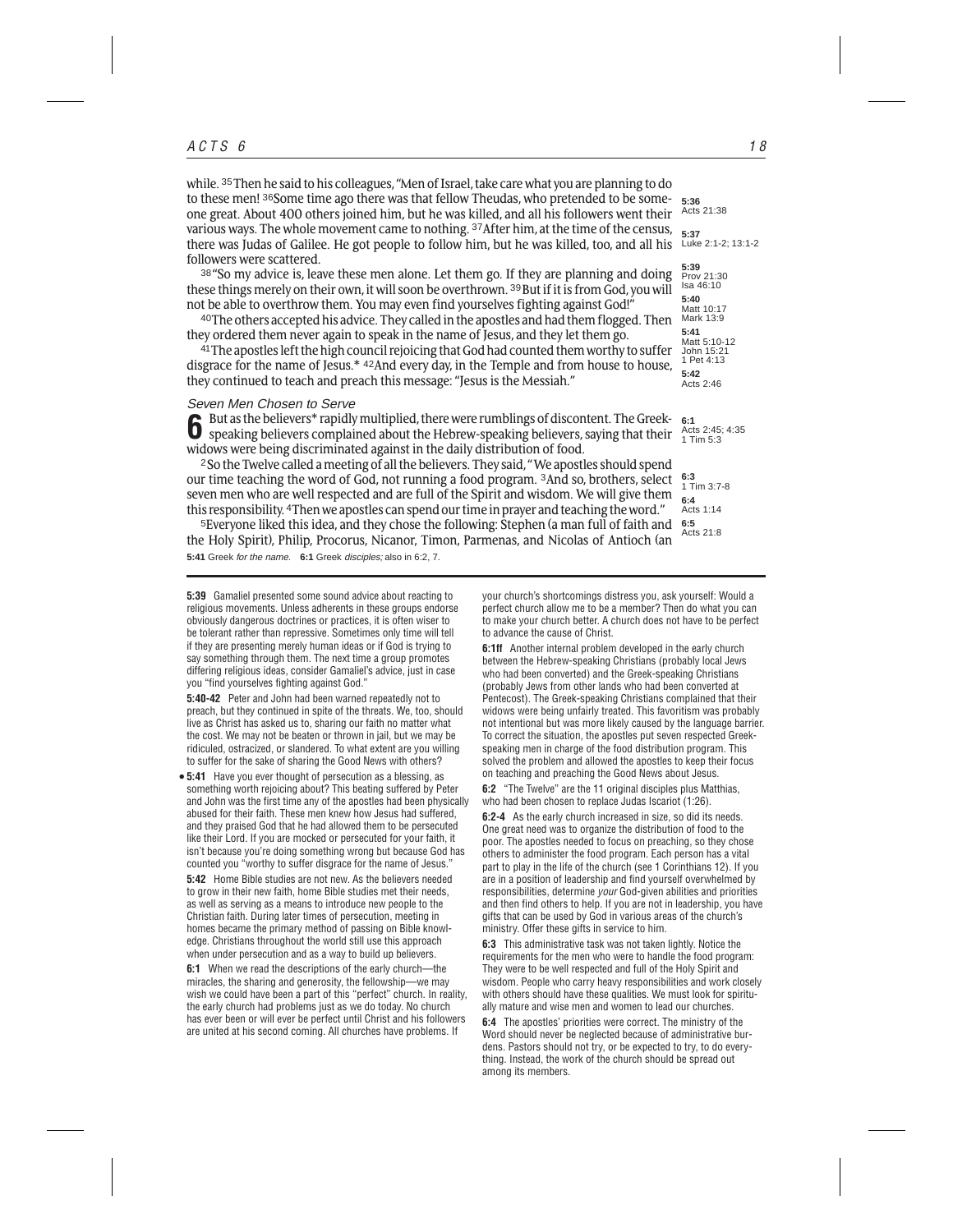**6:6** Num 8:10 Acts 1:24; 13:3 1 Tim 4:14 **6:7** Acts 12:24; 19:20; 21:20

**6:9** Matt 27:32

**6:10** Luke 21:15

**6:11** Matt 26:59-61

**6:13** Acts 7:48; 21:28 **6:14** John 2:19-21 Acts 21:21

**7:2** Gen 11:31–12:1; 15:7 Acts 22:1 **7:3** †Gen 12:1 **7:4** Gen 12:5 Heb 11:8 **7:5** Gen 12:7; 13:15; 15:2, 18; 17:8; 24:7 **7:6** †Gen 15:13-14 **7:7**

earlier convert to the Jewish faith). <sup>6</sup>These seven were presented to the apostles, who prayed for them as they laid their hands on them.

<sup>7</sup>So God's message continued to spread. The number of believers greatly increased in Jerusalem, and many of the Jewish priests were converted, too.

#### Stephen Is Arrested

<sup>8</sup>Stephen, a man full of God's grace and power, performed amazing miracles and signs among the people. <sup>9</sup>But one day some men from the Synagogue of Freed Slaves, as it was called, started to debate with him. They were Jews from Cyrene, Alexandria, Cilicia, and the province of Asia. <sup>10</sup>None of them could stand against the wisdom and the Spirit with which Stephen spoke.

<sup>11</sup>So they persuaded some men to lie about Stephen, saying, "We heard him blaspheme Moses, and even God." <sup>12</sup>This roused the people, the elders, and the teachers of religious law. So they arrested Stephen and brought him before the high council.\*

<sup>13</sup>The lying witnesses said, "This man is always speaking against the holy Temple and against the law of Moses. <sup>14</sup>We have heard him say that this Jesus of Nazareth\* will destroy the Temple and change the customs Moses handed down to us."

<sup>15</sup>At this point everyone in the high council stared at Stephen, because his face became as bright as an angel's.

#### Stephen Addresses the Council

**7** Then the high priest asked Stephen, "Are these accusations true?" <sup>2</sup>This was Stephen's reply: "Brothers and fathers, listen to me. Our glorious God appeared to our ancestor Abraham in Mesopotamia before he settled in Haran.\* <sup>3</sup>God told him, 'Leave your native land and your relatives, and come into the land that I will show you.'\* <sup>4</sup>So Abraham left the land of the Chaldeans and lived in Haran until his father died. Then God brought him here to the land where you now live.

5"But God gave him no inheritance here, not even one square foot of land. God did promise, however, that eventually the whole land would belong to Abraham and his descendants—even though he had no children yet. <sup>6</sup>God also told him that his descendants would live in a foreign land, where they would be oppressed as slaves for 400 years. <sup>7</sup>'But I will punish the nation that enslaves them,' God said, 'and in the end they will come out and worship me here in this place.'\*

Exod 3:12 **6:12** Greek *Sanhedrin;* also in 6:15. **6:14** Or *Jesus the Nazarene. 7:2 Mesopotamia* was the region now called<br>Iraq. *Haran* was a city in what is now called Syria. 7:3 Gen 12:1. 7:5-7 Gen 12:7; 15:13-14; Exod

**6:6** Spiritual leadership is serious business and must not be taken lightly by the church or its leaders. In the early church, the chosen men were commissioned (by prayer and laying on of hands) by the apostles. Laying hands on someone, an ancient Jewish practice, was a way to set a person apart for special service (see Numbers 27:23; Deuteronomy 34:9).

**6:7** Jesus had told the apostles that they were to witness first in Jerusalem (1:8). In a short time, their message had infiltrated the entire city and all levels of society. Even some Jewish priests were being converted, an obvious violation of the wishes of the high council that would endanger their position.

**6:7** The word of God spread like ripples on a pond where, from a single center, each wave touches the next, spreading wider and farther. The Good News still spreads this way today. You don't have to change the world single-handedly; it is enough just to be part of the wave, touching those around you, who in turn will touch others until all have felt the movement. Don't ever feel that your part is insignificant or unimportant.

**6:9** This was a group of Jewish slaves who had been freed by Rome and had formed their own synagogue in Jerusalem.

**6:11** These men lied about Stephen, causing him to be arrested and brought before the Jewish high council. The Sadducees, the dominant party in the council, accepted and studied only the writings of Moses (Genesis—Deuteronomy). In their view, to speak blasphemy against Moses was a crime. But from Stephen's speech (chapter 7), we learn that this accusation was false. Stephen based his review of Israel's history on Moses' writings.

• **6:14** When Stephen was brought before the council of religious leaders, the accusation against him was the same that the religious leaders had used against Jesus (Matthew 26:59-61). The group falsely accused Stephen of wanting to change Moses' customs, because they knew that the Sadducees, who controlled the council, believed only in Moses' laws.

**7:1** This high priest was probably Caiaphas, the same man who had earlier questioned and condemned Jesus (John 18:24).

- **7:2ff** Stephen launched into a long speech about Israel's relationship with God. From Old Testament history he showed that the Jews had constantly rejected God's message and his prophets and that this council had rejected the Messiah, God's Son. He made three main points: (1) Israel's history is the history of God's acts in the world; (2) people worshiped God long before there was a Temple, because God does not live in a Temple; and (3) Jesus' death was just one more example of Israel's rebellion against and rejection of God.
- **7:2ff** Stephen didn't really defend himself. Instead, he took the offensive, seizing the opportunity to summarize his teaching about Jesus. Stephen was accusing these religious leaders of failing to obey God's laws—the laws they prided themselves in following so meticulously. This was the same accusation that Jesus had leveled against them. When we witness for Christ, we don't need to be on the defensive. Instead, we can simply share our faith.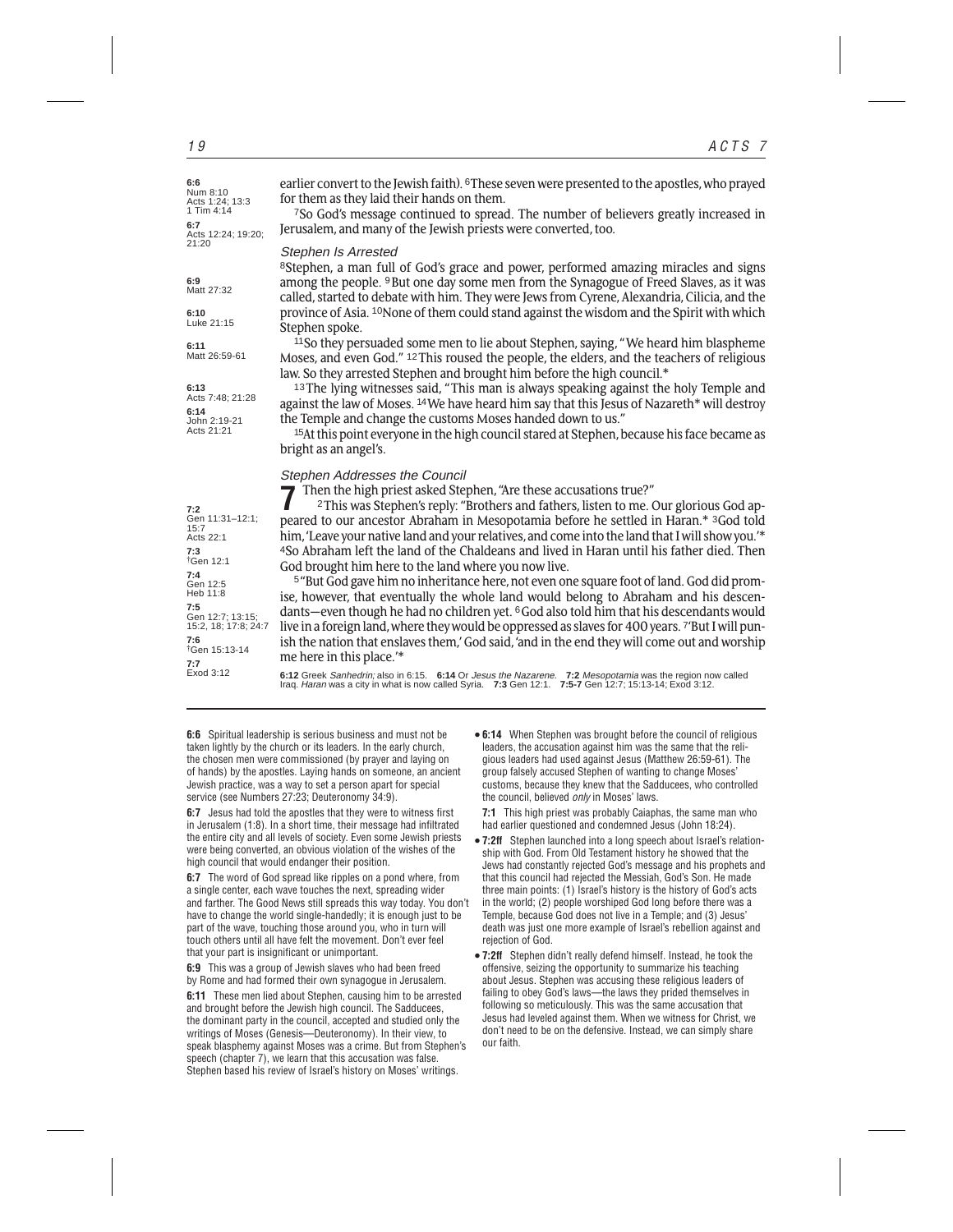<sup>8</sup>"God also gave Abraham the covenant of circumcision at that time. So when Abraham became the father of Isaac, he circumcised him on the eighth day. And the practice was continued when Isaac became the father of Jacob, and when Jacob became the father of the twelve patriarchs of the Israelite nation.

<sup>9</sup>"These patriarchs were jealous of their brother Joseph, and they sold him to be a slave in Egypt. But God was with him <sup>10</sup>and rescued him from all his troubles. And God gave him favor before Pharaoh, king of Egypt. God also gave Joseph unusual wisdom, so that Pharaoh appointed him governor over all of Egypt and put him in charge of the palace.

<sup>11</sup>"But a famine came upon Egypt and Canaan. There was great misery, and our ancestors ran out of food. <sup>12</sup> Jacob heard that there was still grain in Egypt, so he sent his sons-our ancestors—to buy some. <sup>13</sup>The second time they went, Joseph revealed his identity to his brothers,\* and they were introduced to Pharaoh. <sup>14</sup>Then Joseph sent for his father, Jacob, and all his relatives to come to Egypt, seventy-five persons in all. <sup>15</sup>So Jacob went to Egypt. He died there, as did our ancestors. <sup>16</sup>Their bodies were taken to Shechem and buried in the tomb Abraham had bought for a certain price from Hamor's sons in Shechem.

<sup>17</sup>"As the time drew near when God would fulfill his promise to Abraham, the number of our people in Egypt greatly increased. <sup>18</sup>But then a new king came to the throne of Egypt who knew nothing about Joseph. <sup>19</sup>This king exploited our people and oppressed them, forcing parents to abandon their newborn babies so they would die.

<sup>20</sup>"At that time Moses was born—a beautiful child in God's eyes. His parents cared for him at home for three months. <sup>21</sup>When they had to abandon him, Pharaoh's daughter adopted him and raised him as her own son. <sup>22</sup>Moses was taught all the wisdom of the Egyptians, and he was powerful in both speech and action.

<sup>23</sup>"One day when Moses was forty years old, he decided to visit his relatives, the people of Israel. <sup>24</sup>He saw an Egyptian mistreating an Israelite. So Moses came to the man's defense and avenged him, killing the Egyptian. <sup>25</sup>Moses assumed his fellow Israelites would realize that God had sent him to rescue them, but they didn't.

<sup>26</sup>"The next day he visited them again and saw two men of Israel fighting. He tried to be a peacemaker. 'Men,' he said, 'you are brothers. Why are you fighting each other?'

<sup>27</sup>"But the man in the wrong pushed Moses aside. 'Who made you a ruler and judge over us?' he asked. <sup>28'</sup>Are you going to kill me as you killed that Egyptian yesterday?' <sup>29</sup>When Moses heard that, he fled the country and lived as a foreigner in the land of Midian. There †Exod 2:13-14 his two sons were born.

<sup>30</sup> "Forty years later, in the desert near Mount Sinai, an angel appeared to Moses in the flame of a burning bush. <sup>31</sup>When Moses saw it, he was amazed at the sight. As he went to take a closer look, the voice of the Lord called out to him,  $32'$ I am the God of your ancestors—the God of Abraham, Isaac, and Jacob.' Moses shook with terror and did not dare to look.

33" Then the Lord said to him, 'Take off your sandals, for you are standing on holy ground. <sup>34</sup>I have certainly seen the oppression of my people in Egypt. I have heard their groans and have come down to rescue them. Now go, for I am sending you back to Egypt.'\*

**7:13** Other manuscripts read Joseph was recognized by his brothers. **7:31-34** Exod 3:5-10.

• **7:8** Circumcision was a sign of the promise or covenant God made with Abraham and the entire nation of Israel (Genesis 17:9-13). Because Stephen summarized Israel's history, he told how this covenant fared during that time. Stephen pointed out that God always had kept his side of the promise, but Israel had failed again and again to uphold its end. Although the Jews in Stephen's day still circumcised their baby boys, they failed to obey God. The people's hearts were far from God. Their lack of faith and lack of obedience showed that they had failed to keep their part of the covenant.

**7:8** The Jewish rite of circumcision, like Israel's regular sacrifices and annual feasts, was intended to be a very meaningful event. As with all religious rituals, circumcision was designed to serve as an outer symbol of an inner reality. Those who participated

thoughtfully would be reminded of profound spiritual truths. But we know from our own experiences of repeating the church creeds, saying the Lord's Prayer, or celebrating ordinances like baptism and the Lord's Supper, that it is difficult to avoid merely going through the motions. We are often guilty of participating passively and mindlessly in religious exercises. Make it your goal to give God your full attention (body, soul, and spirit) the next time you pray, take Communion, or take part in a church ceremony.

**7:17** Stephen's review of Jewish history gives a clear testimony of God's faithfulness and sovereignty. Despite the continued failures of his chosen people and the swirling world events, God was working out his plan. When faced by a confusing array of circumstances, remember that (1) God is in control—nothing surprises him; (2) this world is not all there is-it will pass away, but God is eternal; (3) God is just, and he will make things right—punishing the wicked and rewarding the faithful; (4) God wants to use you (like Joseph, Moses, and Stephen) to make a difference in the world.

**7:8** Gen 17:10-14; 21:2-4; 25:26; 35:23-26

**7:9** Gen 37:28; 39:2 Ps 105:17 **7:10** Gen 41:37-43 Ps 105:21 **7:11** Gen 41:54 **7:12** Gen 42:1-2 **7:13** Gen 45:1-4 **7:14** Gen 45:9-10; 46:26-27 Deut 10:22 **7:15** Gen 46:5-7; 49:33 Exod 1:6 **7:16** Gen 23:16-20 **7:17-18** †Exod 1:7-8 Ps 105:24 **7:19** Exod 1:10-11, 22 **7:20** Exod 2:2 Heb 11:23 **7:21** Exod 2:3-10 **7:22** 1 Kgs 4:30 Isa 19:11 **7:23-24** Exod 2:11-12 **7:26-28 7:29** Exod 2:15 **7:30-31** Exod 3:1-4 **7:32-34** †Exod 3:4-10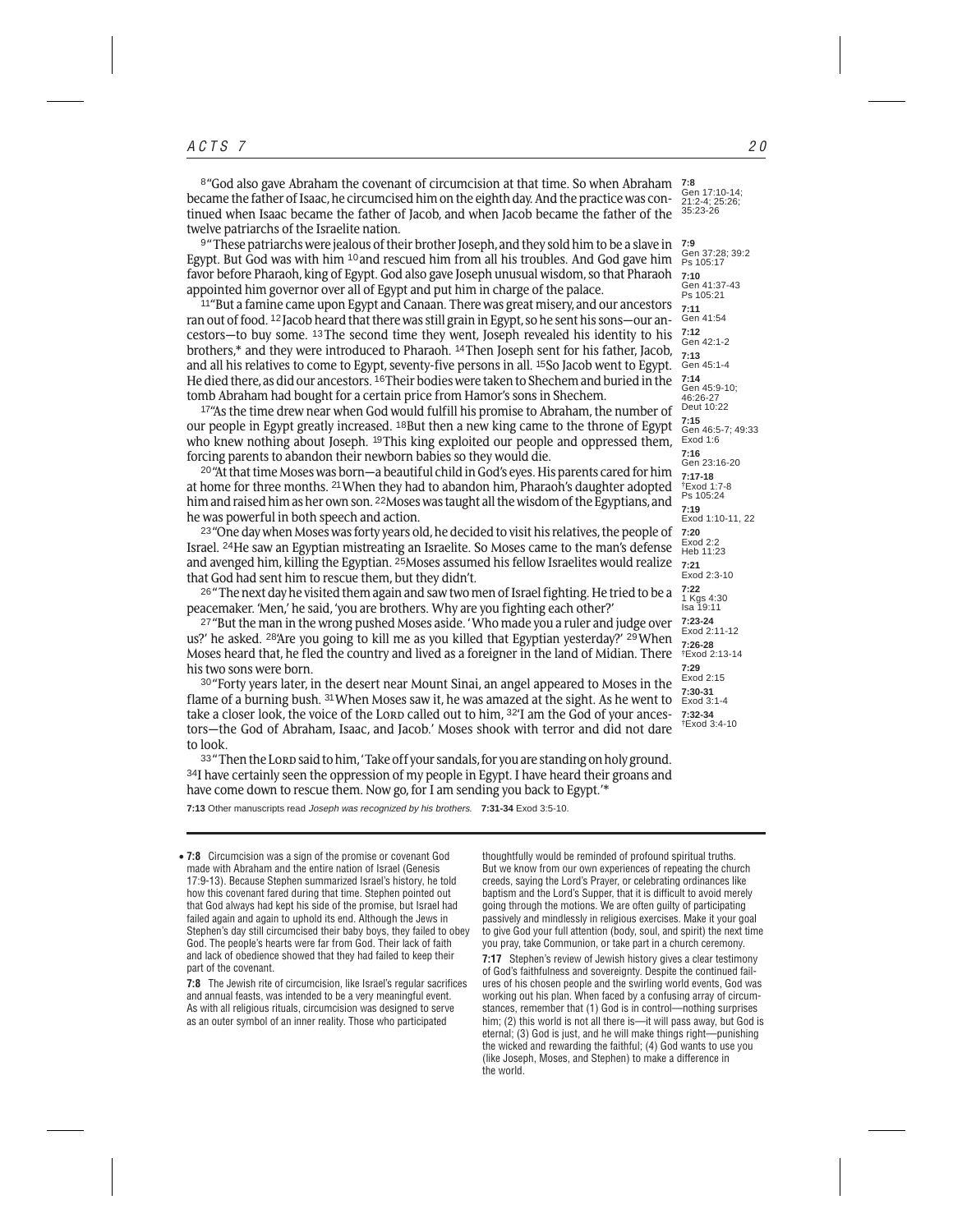#### **7:35** †Exod 2:14

**7:36** Exod 7:3; 12:41

**7:37** †Deut 18:15 Acts 3:22 **7:38** Exod 19:1-6 Deut 32:45-47

35"So God sent back the same man his people had previously rejected when they demanded, 'Who made you a ruler and judge over us?' Through the angel who appeared to him in the burning bush, God sent Moses to be their ruler and savior. <sup>36</sup>And by means of many wonders and miraculous signs, he led them out of Egypt, through the Red Sea, and through the wilderness for forty years.

<sup>37</sup> "Moses himself told the people of Israel, 'God will raise up for you a Prophet like me from among your own people.'\* <sup>38</sup>Moses was with our ancestors, the assembly of God's people in the wilderness, when the angel spoke to him at Mount Sinai. And there Moses received life-giving words to pass on to us.\*

**7:37** Deut 18:15. **7:38** Some manuscripts read to you.



**A**round the world, the gospel has most often taken root in places prepared by the blood of martyrs. But before people can give their lives for the gospel, they must first live their lives for the gospel. One way God trains his servants is to place them in insignificant positions. Their desire to serve Christ is translated into the reality of serving others.

Long before violent persecution broke out against Christians, there was already social ostracism. Jews who accepted Jesus as Messiah were usually cut off from their families. As a result, the believers depended on each other for support. The sharing of homes, food, and resources was both a practical and necessary mark of the early church. Eventually, the number of believers made it necessary to organize the sharing. People were being overlooked. There were complaints. Those chosen to help manage were chosen for their integrity, wisdom, and sensitivity to God.

Stephen was an effective administrator and messenger before becoming a martyr. He was named one of the managers of food distribution in the early church. And besides being a good administrator, Stephen was also a powerful speaker. When confronted in the Temple by various antagonistic groups, Stephen's logic in responding was convincing. This is clear from the defense he made before the Jewish high council. He presented a summary of the Jews' own history and made powerful applications that stung his listeners. During his defense Stephen must have known he was speaking his own death sentence. Members of the council could not stand to have their evil motives exposed. They stoned him to death while he prayed for their forgiveness. His final words show how much like Jesus he had become in just a short time. His death had a lasting impact on young Saul (Paul) of Tarsus, who would move from being a violent persecutor of Christians to being one of the greatest champions of the gospel the church has known.

Stephen's life is a continual challenge to all Christians. Because he was the first to die for the faith, his sacrifice raises questions: How many risks do we take in being Jesus' followers? Would we be willing to die for him? Are we really willing to live for him?

| <b>Strengths and</b><br>accomplishments | • One of seven leaders chosen to supervise food distribution to the<br>needy in the early church<br>• Known for his spiritual qualities of faith, wisdom, grace, and power;<br>also known for the Spirit's presence in his life<br>• Outstanding leader, teacher, and debater<br>• First to give his life for the gospel |
|-----------------------------------------|--------------------------------------------------------------------------------------------------------------------------------------------------------------------------------------------------------------------------------------------------------------------------------------------------------------------------|
| <b>Lessons from</b><br>his life         | • Striving for excellence in small assignments prepares one for<br>greater responsibilities<br>• Real understanding of God always leads to practical and<br>compassionate actions toward people                                                                                                                          |
| <b>Vital statistics</b>                 | • Occupation: Organizer of food distribution<br>• Contemporaries: Paul, Caiaphas, Gamaliel, the apostles                                                                                                                                                                                                                 |
| <b>Key verses</b>                       | "As they stoned him, Stephen prayed, 'Lord Jesus, receive my spirit.'<br>He fell to his knees, shouting, 'Lord, don't charge them with this sin!'<br>And with that, he died" (Acts 7:59-60).                                                                                                                             |

Stephen's story is told in Acts 6:3–8:2. He is also mentioned in Acts 11:19; 22:20.

**7:37** The Jews originally thought this "Prophet" was Joshua. But Moses was prophesying about the coming Messiah (Deuteronomy 18:15). Peter also quoted this verse in referring to the Messiah (3:22).

**7:38** Stephen used the word ekklesia (translated "assembly") to describe the congregation or people of God in the wilderness. This word means "called-out ones" and was used by the firstcentury Christians to describe their own community or "assembly." Stephen's point was that the giving of the law through

Moses to the Jews was the sign of the covenant. By obedience, then, they would continue to be God's covenant people. But because they disobeyed (7:39), they broke the covenant and forfeited their right to be the chosen people.

**7:38** From Galatians 3:19 and Hebrews 2:2, it appears that God had given the law to Moses through angels. Exodus 31:18 says God wrote the Ten Commandments himself ("written by the finger of God"). Apparently God used angelic messengers as mediators to deliver his law to Moses.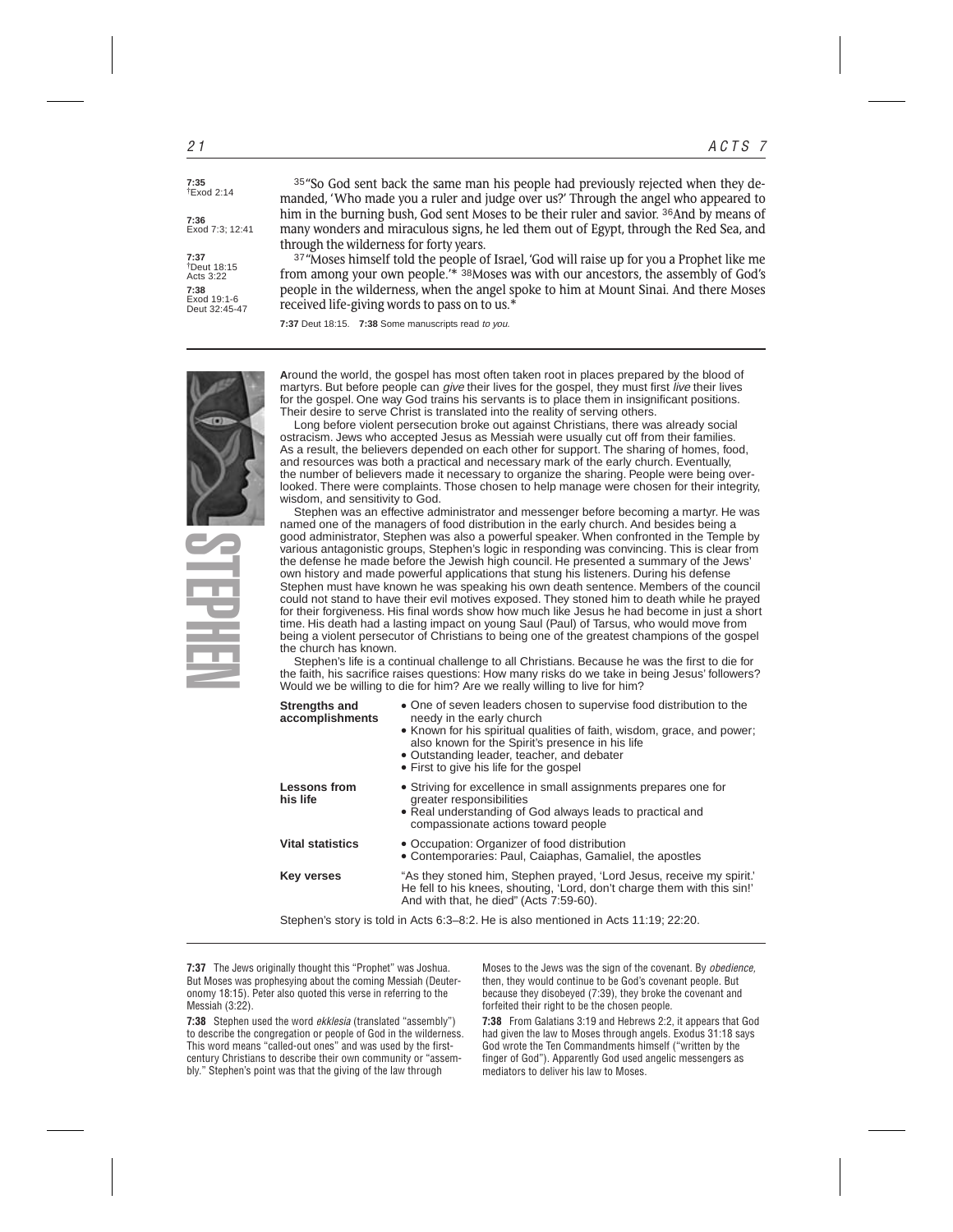# *STUDY QUESTIONS*

*Thirteen lessons for individual or group study*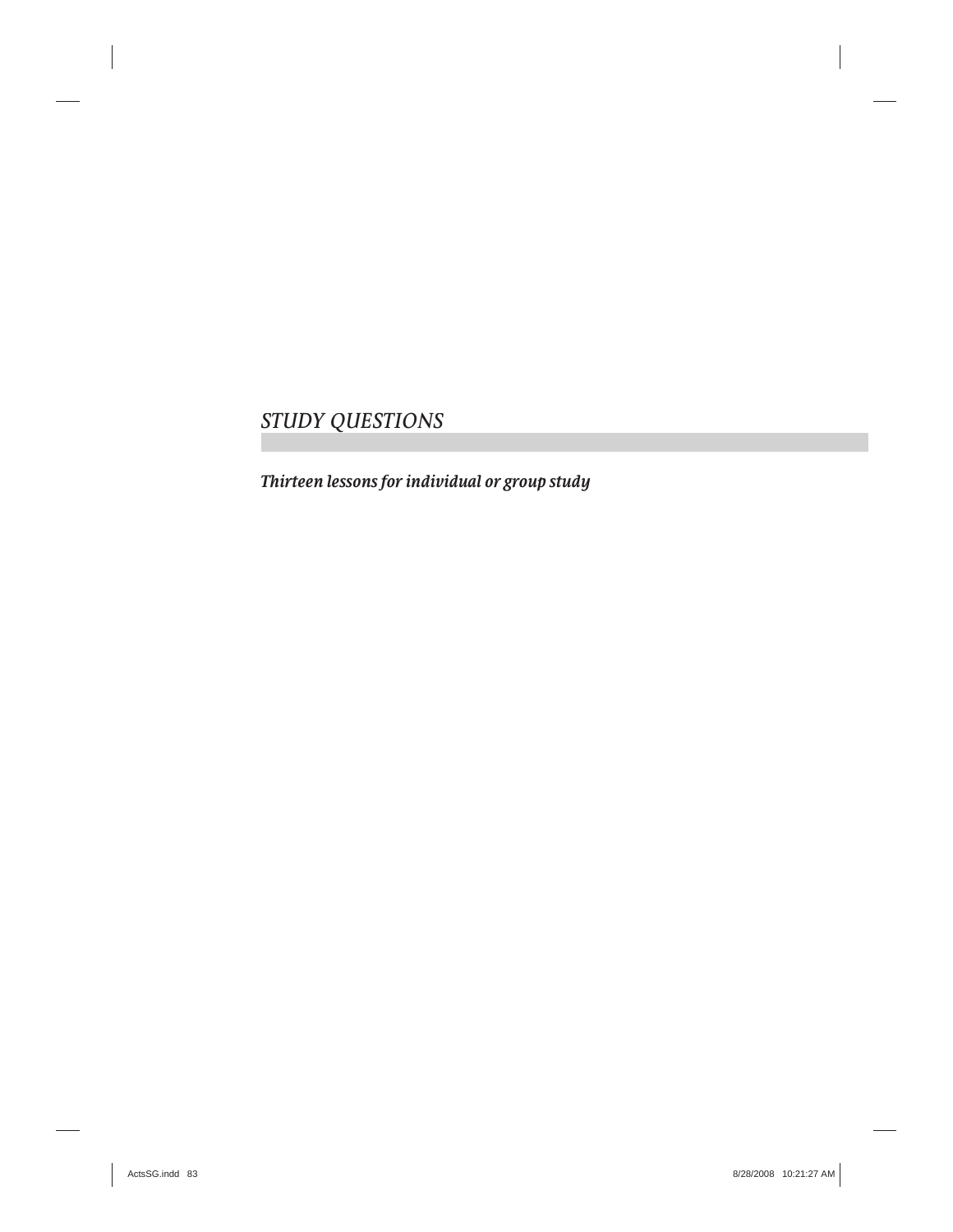# *HOW TO USE THIS BIBLE STUDY*

It's always exciting to get more than you expect. And that's what you'll find in this Bible study guide—much more than you expect. Our goal was to write thoughtful, practical, dependable, and application-oriented studies of God's word.

This study guide contains the complete text of the selected Bible book. The commentary is accurate, complete, and loaded with unique charts, maps, and profiles of Bible people.

With the Bible text, extensive notes and helps, and questions to guide discussion, *Life Application Bible Studies* have everything you need in one place.

The lessons in this Bible study guide will work for large classes as well as small-group studies. To get everyone involved in your discussions, encourage participants to answer the questions before each meeting.

Each lesson is divided into five easy-to-lead sections. The section called "Reflect" introduces you and the members of your group to a specific area of life touched by the lesson. "Read" shows which chapters to read and which notes and other features to use. Additional questions help you understand the passage. "Realize" brings into focus the biblical principle to be learned with questions, a special insight, or both. "Respond" helps you make connections with your own situation and personal needs. The questions are designed to help you find areas in your life where you can apply the biblical truths. "Resolve" helps you map out action plans for that day.

Begin and end each lesson with prayer, asking for the Holy Spirit's guidance, direction, and wisdom.

Recommended time allotments for each section of a lesson are as follows:

| <b>Segment</b>         | 60 minutes | 90 minutes |  |
|------------------------|------------|------------|--|
| Reflect on your life   | 5 minutes  | 10 minutes |  |
| Read the passage       | 10 minutes | 15 minutes |  |
| Realize the principle  | 15 minutes | 20 minutes |  |
| Respond to the message | 20 minutes | 30 minutes |  |
| Resolve to take action | 10 minutes | 15 minutes |  |

All five sections work together to help a person learn the lessons, live out the principles, and obey the commands taught in the Bible.

Also, at the end of each lesson, there is a section entitled "MORE for studying other themes in this section." These questions will help you lead the group in studying other parts of each section not covered in depth by the main lesson.

*"But don't just listen to God's word. You must do what it says. Otherwise, you are only fooling yourselves. For if you listen to the word and don't obey, it is like glancing at your face in a mirror. You see yourself, walk away, and forget what you look like. But if you look carefully into the perfect law that sets you free, and if you do what it says and don't forget what you heard, then God will bless you for doing it"* (James 1:22-25).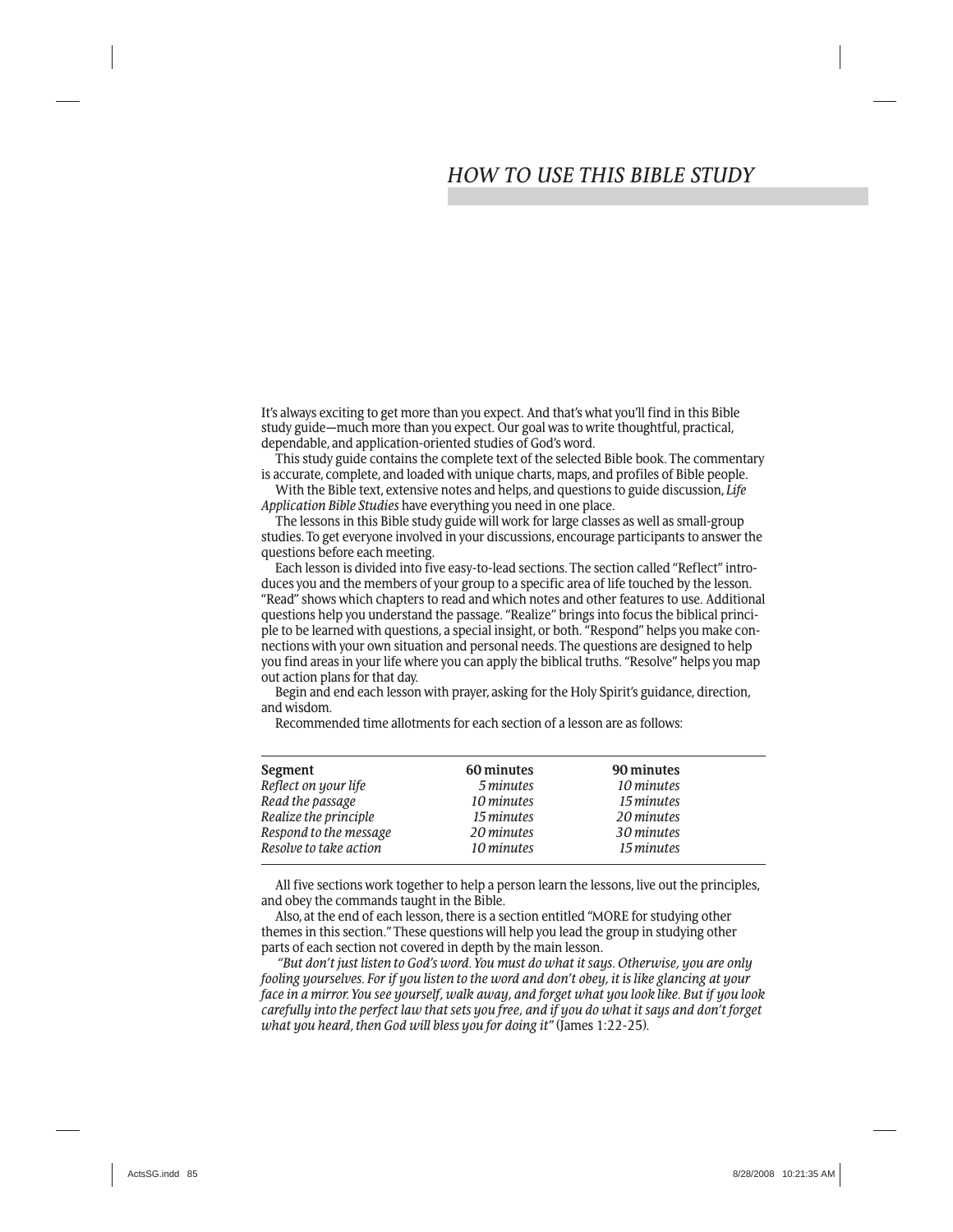# *L E SSON 1 SPREADING LIKE WILDFIRE ACTS INTRODUCTION*





Read the introduction to Acts, the chart "A Journey through the Book of Acts," and the following notes:

 $\Box$  1:1  $\Box$  1:1ff

**3** What did the disciples do when Jesus was arrested, tried, and crucified (Matthew 26:47-56, 69-75)?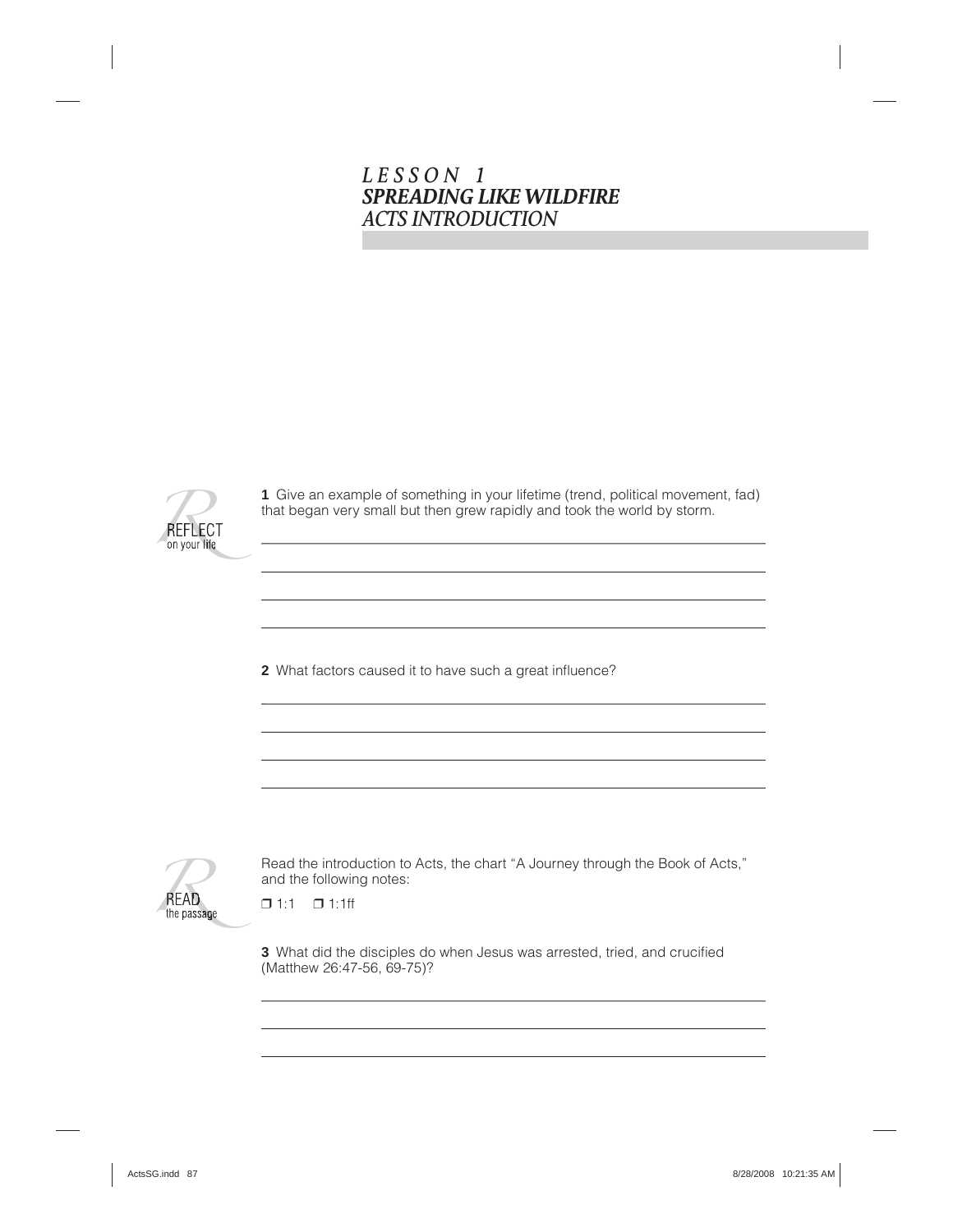**4** In Acts we see the disciples as courageous witnesses for Christ. What changed them?

**5** At first the church was limited to Jerusalem and the surrounding areas. By the end of Acts, the gospel had spread to most of the known world. What factors caused the church to grow so rapidly?

Jesus promised his followers they would be empowered by the Holy Spirit to spread the gospel around the world. Acts tells their story, documenting the spread of Christianity throughout the Roman Empire. How were these early believers able to make such a dramatic impact on their world? Fresh from the outpouring of the Spirit at Pentecost, they spoke with holy boldness, taking every opportunity to tell of Christ on the street and in synagogues, homes, prisons, and courtrooms. These men and women were convinced of the truth because they had seen their risen Lord and were filled with the Holy Spirit. God's plan continues today, and he gives us opportunities to spread the word. The Resurrection is real, and the Holy Spirit's power is available. What's stopping us?

**REALIZE**<br>the principle

**6** How had God prepared the world for the rapid spread of the gospel?

**7** How has God prepared our world for the spread of the gospel?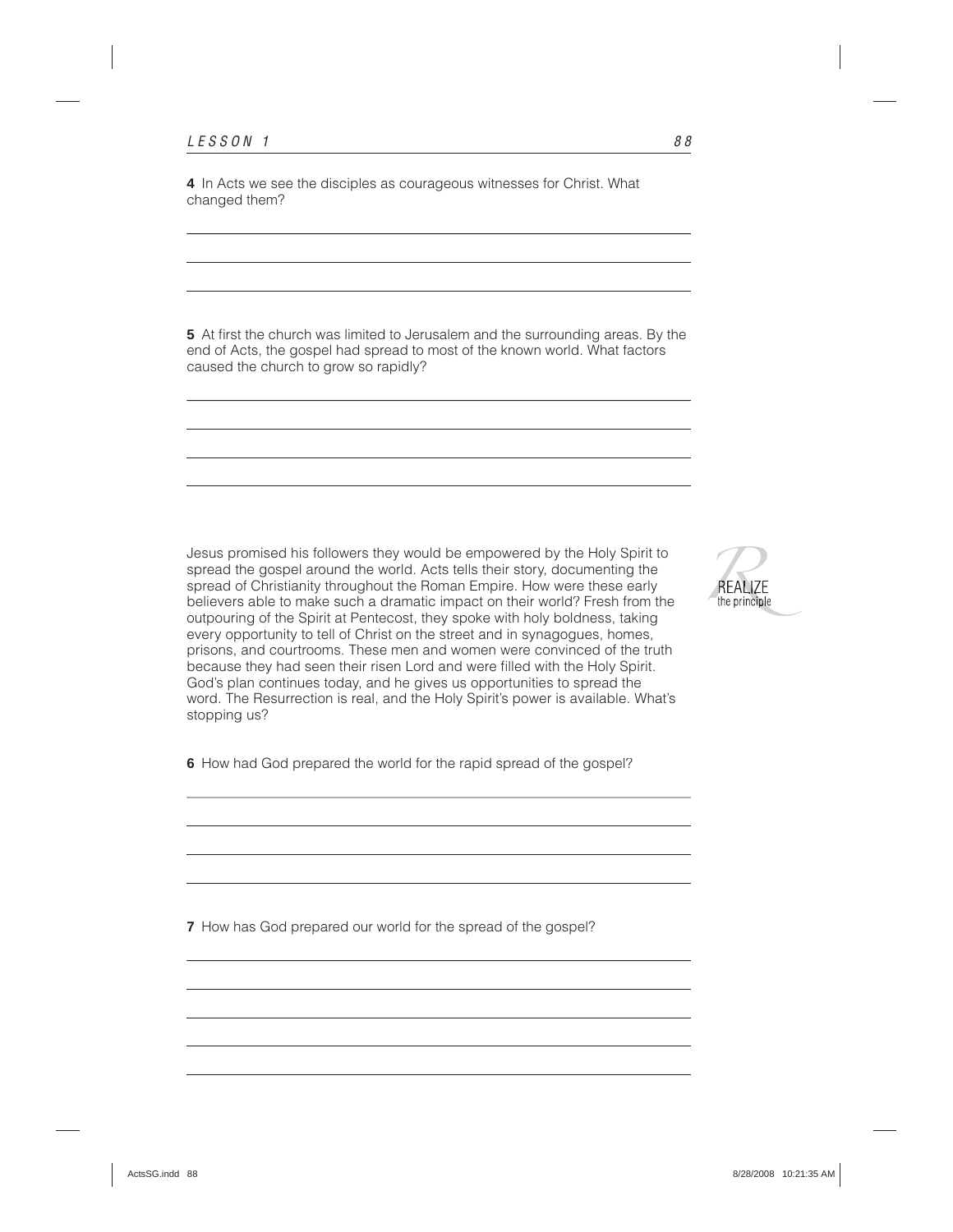

**8** In what parts of the world are churches growing most rapidly? Why do you think this is so?

**9** Where is your Jerusalem? Samaria? Ephesus? Rome?

**10** How is your church working to take the gospel to those areas?



**11** How does your church support missions and evangelism?

**12** What barriers might be hindering your church's growth?